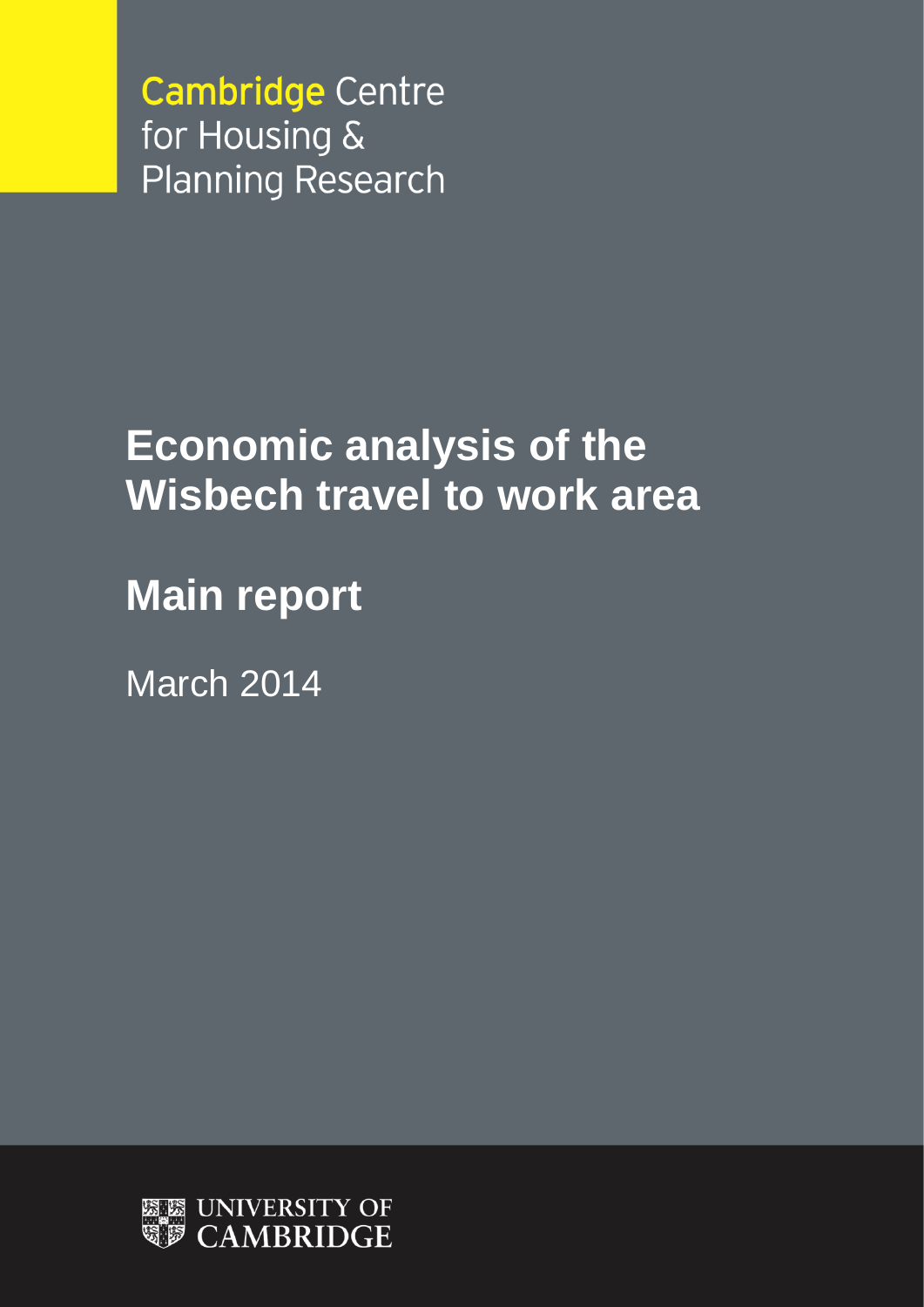# **Contents**

| 1.             | Introduction                                                                                           | 3  |
|----------------|--------------------------------------------------------------------------------------------------------|----|
| 2 <sub>1</sub> | Methods                                                                                                | 4  |
| 3.             | <b>Wisbech TTWA Economic Sectors</b>                                                                   | 5  |
| 4.             | Baseline data analysis of the Wisbech TTWA                                                             | 6  |
|                | 5. Growth scenarios for the agriculture, food-manufacturing and retail sectors<br>in the Wisbech TTWA  | 9  |
| 6.             | Global and national trends in the agri-food sector                                                     | 15 |
|                | 7. Wisbech TTWA agri-food sector                                                                       | 17 |
| 8.             | Wisbech TTWA competitive strengths                                                                     | 18 |
| 9.             | Wider government initiatives                                                                           | 23 |
|                | 10. Wisbech TTWA constraints on growth                                                                 | 20 |
|                | 11. Wisbech TTWA agri-food business strategies - building on strengths and<br>responding to challenges | 25 |
|                | 12. Recommendations                                                                                    | 38 |
|                | 13. References                                                                                         | 43 |

This research was conducted by the Cambridge Centre for Housing and Planning Research, University of Cambridge. For more information about this report please contact Dr Gemma Burgess:

Cambridge Centre for Housing and Planning Research Department of Land Economy University of Cambridge 19 Silver Street **Cambridge** CB23 6EP 01223 764547 [Glb36@cam.ac.uk](mailto:Glb36@cam.ac.uk)

<http://www.cchpr.landecon.cam.ac.uk/>

Research team: Dr Gemma Burgess, Sarah Monk, Dr Nicky Morrison and Chihiro Udagawa.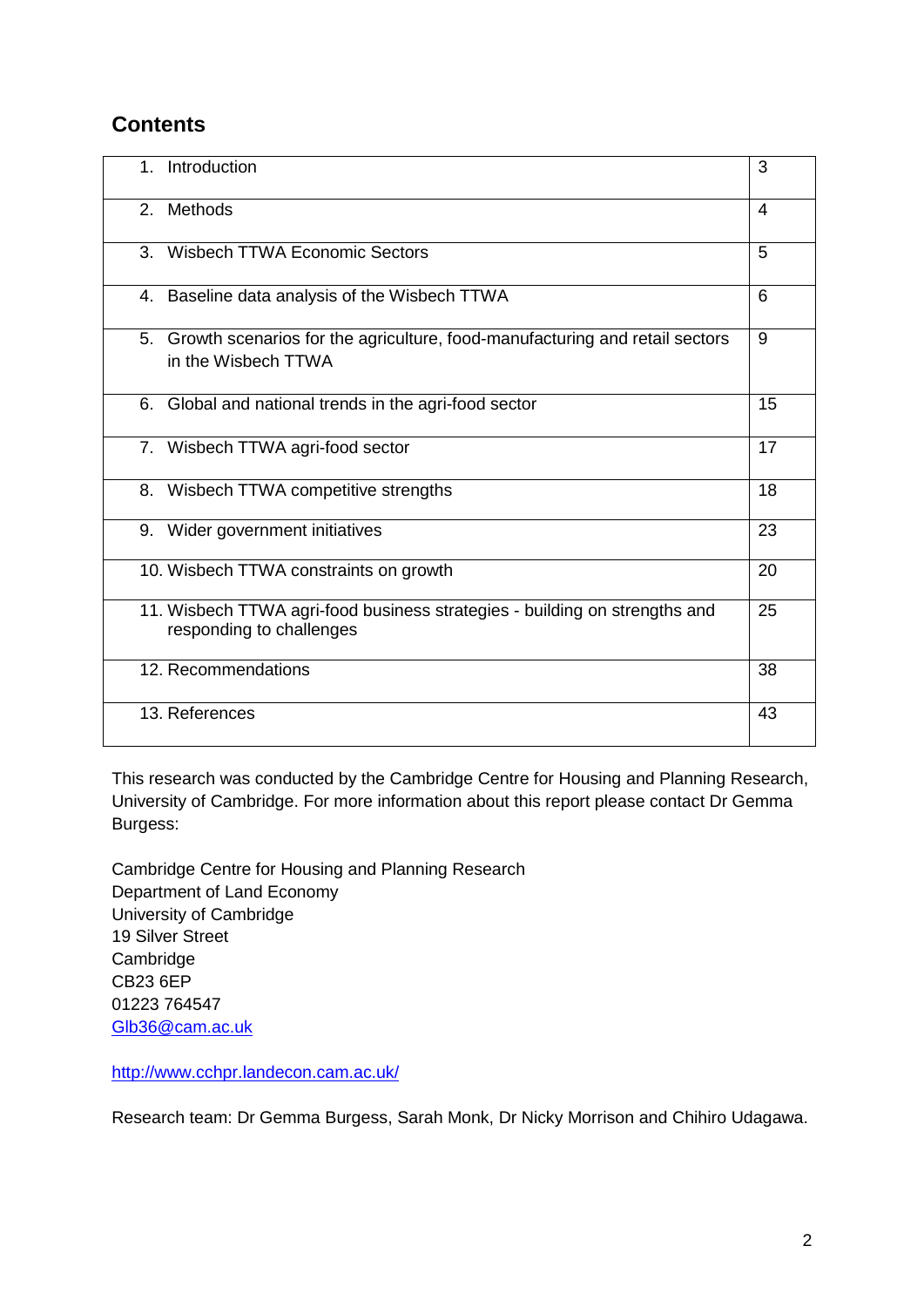# **1. Introduction**

The Wisbech 2020 Vision is a plan to address the current and future challenges facing Wisbech and to maximise the opportunities available to the town and its surrounding area. The Vision's aim is to create a bold but realistic plan for the future success of the Wisbech area and to agree a route map of how to secure it.

One of the key action points set out in the Vision statement was to produce a report providing a steer on the key economic sectors which the Wisbech area should focus upon and to analyse the competitive strengths as well the potential constraints to the growth of these sectors.

The University of Cambridge was commissioned to undertake this research. The aim of the research was to assess:

- The current economic profile of the Wisbech travel to work area (TTWA);
- The sectors of the local economy most likely to have potential for future employment growth and higher productivity levels under different macro-economic scenarios; and to
- Make recommendations on ways to support a high value-added growth strategy.

The research identified the agriculture/horticulture and food processing sectors – collectively called the agri-food sector – as the part of the local economy most likely to achieve future growth. The report makes recommendations for supporting growth into the future.

The research was funded by the University of Cambridge, Cambridgeshire County Council and Fenland District Council.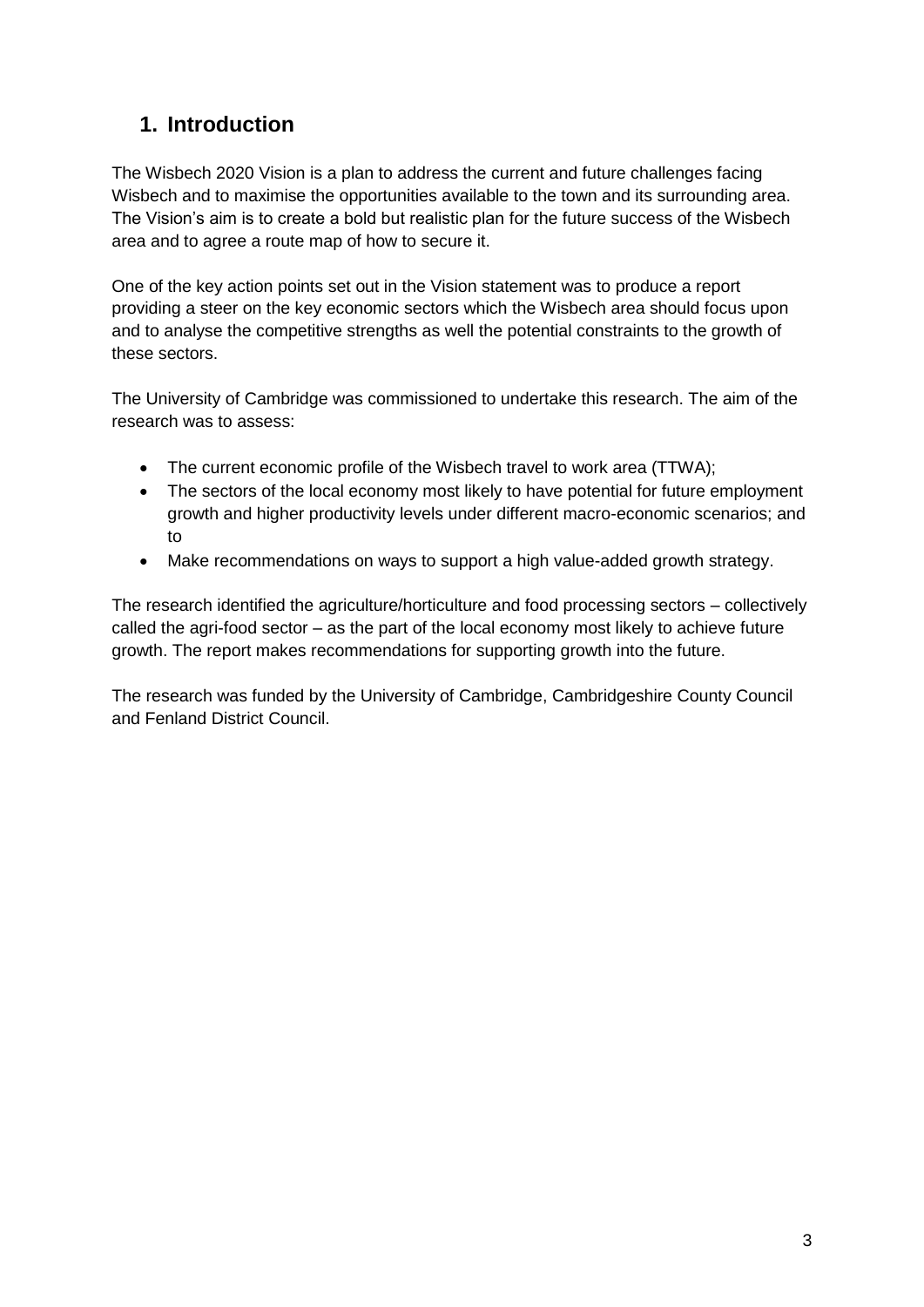# **2. Methods**

# **1) Review of existing information**

The first stage of the project consisted of a desk-based review of current available information, including the work carried out for the Wisbech 2020 Vision, developing a list of sectors for analysis. For the full analysis see Appendix A.

# **2) Baseline data analysis**

This stage was an analysis of employment patterns and past growth/decline for the travel to work area (TTWA) by broad industry sector. For the full analysis see Appendix B.

This element of the work draws on Census and other data sources held by NOMIS (a service provided by the Office for National Statistics to give access to UK labour market statistics) at TTWA level and also at census output area levels. The analysis produced location quotients for the Wisbech TTWA and compared these with those of the district, county, region and nationally. The aim was to identify how far Wisbech includes sectors (and sub-sectors) that are growing nationally and also to see whether there are any sectors or sub-sectors that are growing faster in Wisbech than elsewhere.

# **3) Econometric analysis of potential gross value added (GVA)**

Based on the data analysis, review of existing information and consultation with the project steering group, the most promising sectors of the local economy witnessing growth were selected for further analysis. These were the agriculture, food-processing and retail sectors. An econometric analysis was undertaken of these sectors, with high, medium and low growth scenarios, to assess the likely impact of investment on the GVA of these sectors in the future in the TTWA. The results showed that the agriculture and food-processing sectors (agri-food) had the most potential to achieve higher levels of gross value added in the local economy and the next stage of the research focused on these two sectors. For the full analysis see Appendix C.

# **4) Stakeholder engagement**

A stakeholder engagement exercise was conducted with agri-food businesses in the Wisbech TTWA as well as leading experts in the sector. Its aim was to determine how growth could be achieved. The consultation explored the strengths and barriers to growth of the agri-food sector in the Wisbech TTWA. It also identified the different business strategies adopted to sustain growth as well as the forms of support needed in order to achieve the high value-added growth scenario suggested in the econometric analysis. For the list of stakeholders consulted see Appendix D.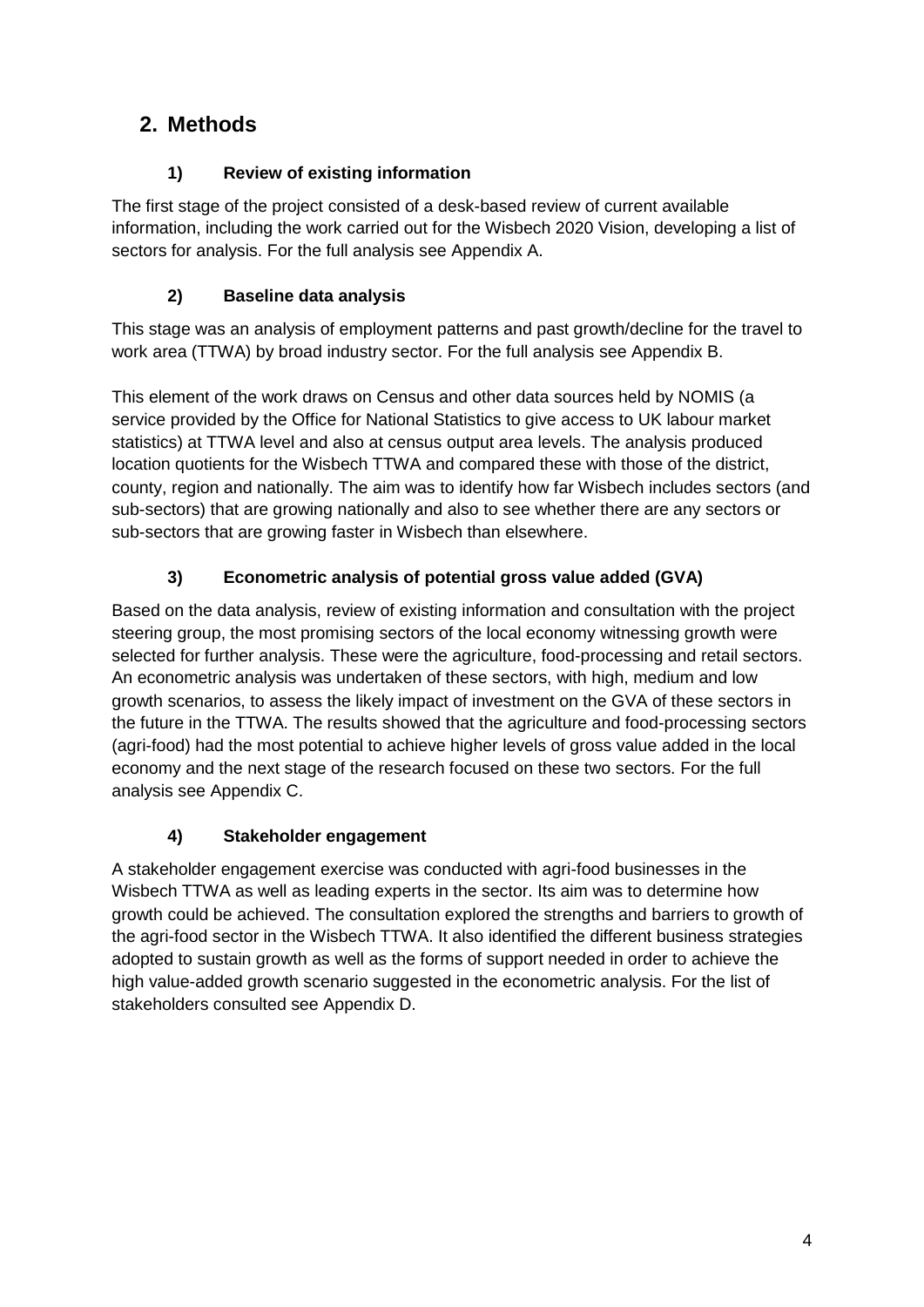# **3. Wisbech TTWA economic sectors**

### **Sector review**

The first stage of the project consisted of a desk-based review of published reports as well as an examination of the information gathered from the Wisbech 2020 Vision project. Cambridgeshire County Council (CCC) and Fenland District Council (FDC) have carried out economic assessments of the county as a whole and of Fenland District in particular (CCC 2012, 2013; FDC 2009, 2012). Drawing on these reports as well as more specific information on Wisbech (see AECOM 2011), the Wisbech 2020 Vision work and findings from this project's baseline data analysis, a comprehensive list of sectors was compiled.

For each of the sectors listed below, the report considered the constraints to growth that the individual sectors face, specific to the Wisbech TTWA, and also began to identify ways to overcome these challenges.

- 1. Agriculture/horticulture and food manufacturing sector (agri-food)
- 2. High value manufacturing sector
- 3. Logistics and storage sector
- 4. Construction sector
- 5. Retail sector
- 6. Business administration and support services
- 7. Tourism sector cultural industries
- 8. Role of the port in relation to retail, leisure and tourism
- 9. Creative industries sector
- 10. Clean-tech renewables sector
- 11. Public sector

See Appendix A for the report of the sectors that were not taken forward for further analysis.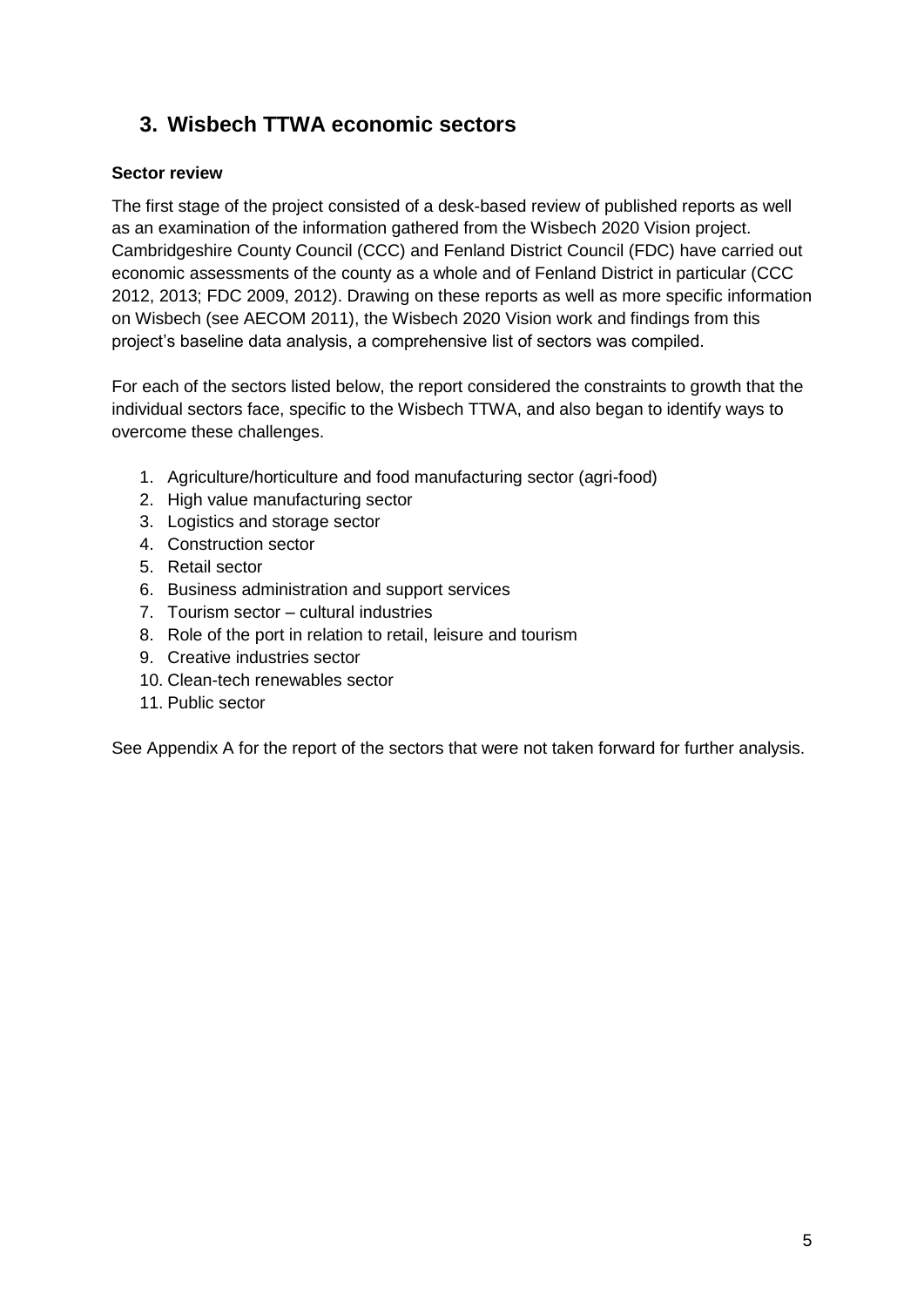# **4. Baseline data analysis of the Wisbech TTWA**

Appendix B contains a detailed data analysis of the Wisbech economy based on the Wisbech Functional Area (WFA), which was defined in AECOM (2011). WFA is one of the three segments of the Wisbech Travel-to-work Area (TTWA).

The analysis of the 2011 Census shows that the largest industrial sector in terms of employment was manufacturing with 3,620 residents engaged in the industry, which equates to 20.6% of all residents in employment. The second largest was wholesale and retail (3,095 or 17.6%) and the third was health and social work (1,732 or 9.9%). Looking at the manufacturing sub-sectors, food manufacturing was the largest with 1,758 employees, or 48.6% of manufacturing workers.

The analysis produced location quotients for the Wisbech TTWA and compared these with those of the district, county, region and nationally. A location quotient (LQ) is a way of quantifying how concentrated a particular industry, cluster, occupation, or demographic group is in a particular area or region as compared to the nation. It is a ratio that compares the chosen area to a larger reference region according to some characteristic or asset. This analysis looked at changes in employment by sector in the WFA and compared the proportionate size of each sector with the proportions of the same sector at district, county, regional and national levels. A LQ which is over 1 indicates that the industry's labour force is proportionately larger in the area compared to the national proportion.

The largest LQ was observed in agriculture (5.05). Manufacturing was the second (2.33) and administrative services were third (1.47). Looking at the manufacturing sub-sectors, food manufacturing had a very significant LQ of 8.19.

The largest occupational category was machine operatives with 3,163 persons, which amounts to 18.0% of all residents in employment. The second largest was elementary occupations (3,083 or 17.6%) and skilled trades (2,489 or 14.2%). The smallest occupational group was sales and customer services (1,252 or 7.1%), followed by associate professional (1,374 or 7.8%) and professional (1,445 or 8.2%).

The change in LQ by industry over the inter-census period was also analysed to show which sectors were growing fastest. A positive change in a LQ means the industrial proportion in the local area increased more or decreased less than the national equivalent. The share of agriculture saw the largest growth (1.37). The industry's proportion decreased over the decade but the drop was much smaller than the agricultural share decline at the national level. A change in LQ compared with the region was also the greatest for agriculture in terms of growth. Manufacturing showed the second largest growth (0.90). The second largest decline was in wholesale and retail (-0.16), which experienced a sharp proportional decline.

Changes in the occupational shares over the same decade were analysed. Process, plant and machine operatives had the greatest share increase with 3.5 percentage points. The largest decline was experienced by managers, directors and senior officials (-3.8 points). Associate professional and technical occupations (-1.4), administrative and secretarial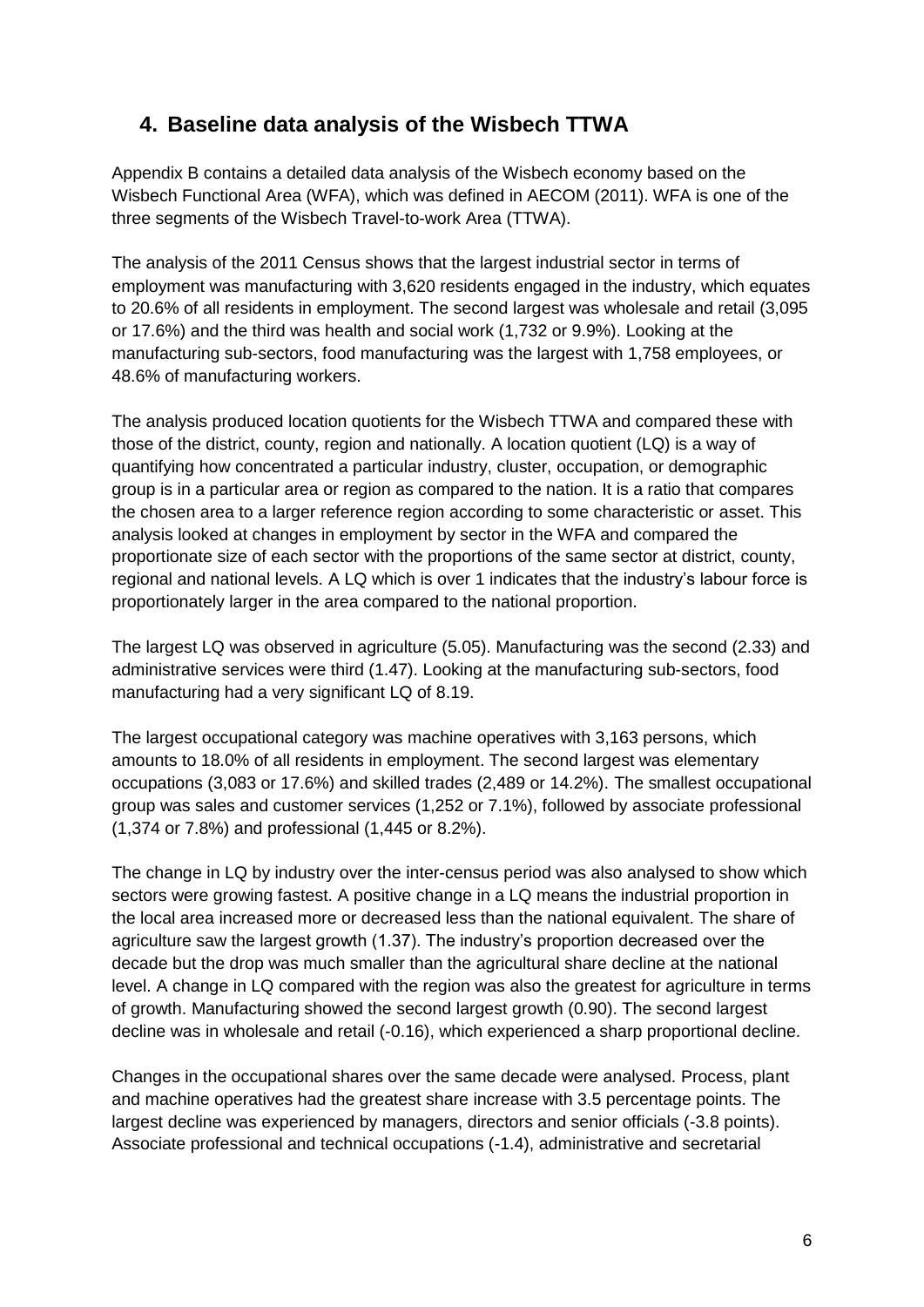occupations (-1.3) and skilled trades (-1.2) also declined. Full details of the analysis are presented in Appendix B.

The analysis of the different sectors and the existing evidence base suggested that there are several sectors that have growth potential which should be taken forward for further analysis in the next stage of the research. In consultation with the project steering group, the following sectors were selected for further analysis:

- 1) Agriculture sector
- 2) Food manufacturing sector
- 3) Retail sector

There was also economic potential within other sectors analysed, although existing data suggested the agri-food sector had the greatest economic potential. However, there are still potential opportunities for smaller economic gains to be made in particular sectors such as the clean tech renewables sector and its associated supply chain, the logistics and storage sector based on its direct relevance to the agri-food sector and construction sector based on investment in niche markets which is detailed on pages 5, 6 and 9 within the appendices, although these were not explored further in the research.

### **The rationale for choice of sectors**

The agriculture/horticulture and food manufacturing sectors are highly interrelated and form a mature and well-established cluster in the Wisbech TTWA. Its strength has been an important source of stability for the Wisbech local economy, particularly through the recession, with the number of jobs across the sectors remaining broadly constant between 2001 and 2011.

The LQ analysis in this study shows that the share of employment in the agricultural sector witnessed the greatest increase compared to other sectors (1.37). Whilst the proportion employed in agriculture has decreased over the decade, the drop was much smaller than the decline at the national level. Moreover as the industry becomes more sophisticated and there is decline in traditional farm work, opportunities exist to up-skill the workforce and adopt a range of business strategies to increase the gross value added (GVA) of the sector. Adopting such strategies will scale up and capitalise on this sector's importance within the Wisbech economy.

The strength of the food manufacturing sector in the Wisbech area is equally demonstrated in this project's baseline data analysis (Appendix B) which shows that of the manufacturing sub-sectors, food manufacturing is the largest with nearly half of manufacturing workers, and having the largest location quotient (LQ) of 8.19. The smallest LQ was professional occupations (0.47), indicating that the proportion of professionals was below the national average. Again, it is crucial to explore strategies to up-skill the workforce and build on this sector's competitive strengths as well as its interrelationship with the agriculture sector.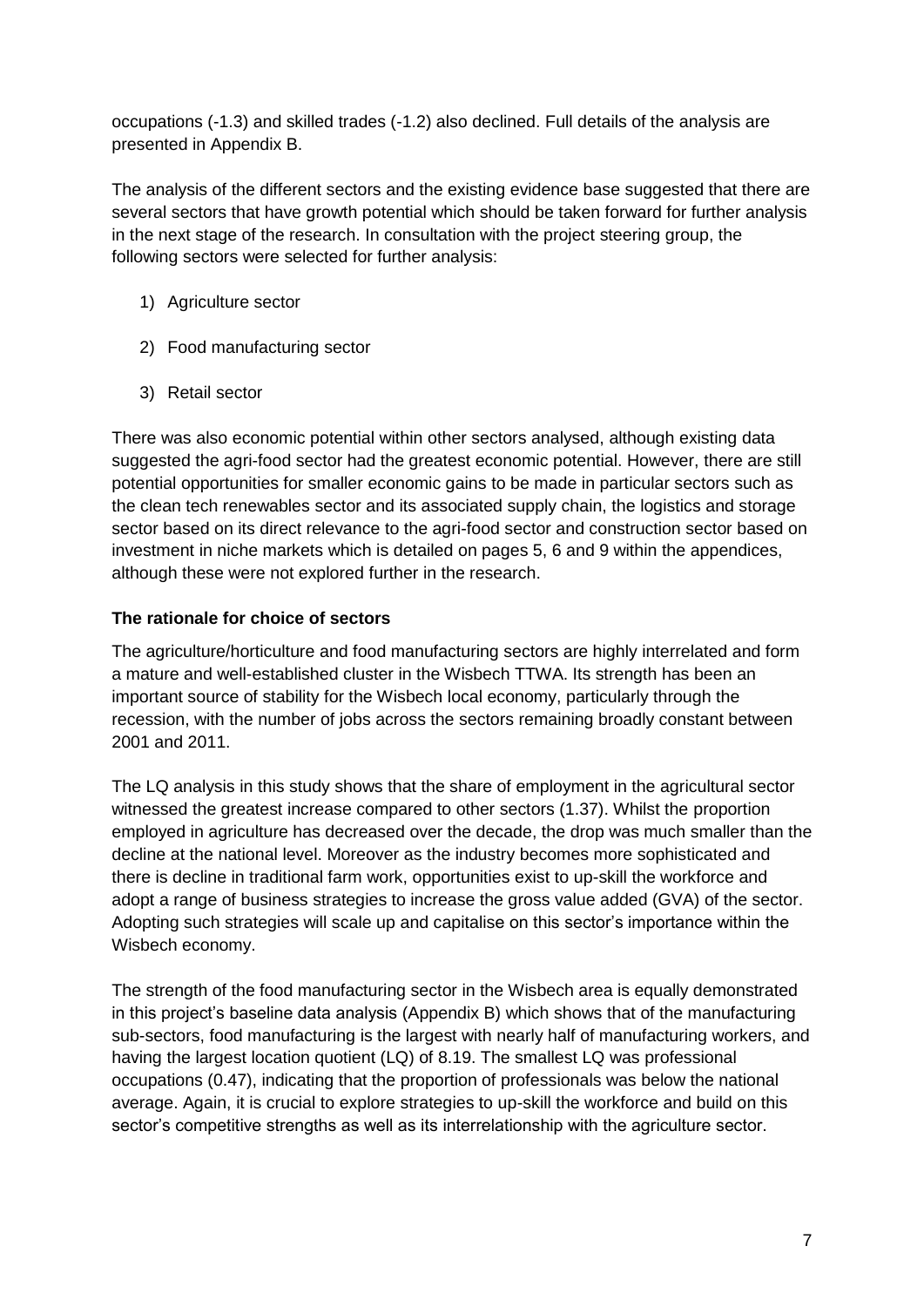The rationale for taking the retail sector forward for further analysis is that the retail offer in conjunction with leisure activities are important in retaining as well as attracting people to live and work in the area. Wisbech has long been a retail centre that serves its rural catchment area, and the town is an important destination for comparison retail (clothes, shoes etc). The extent to which local residents' retail expenditure is retained in the town rather than being spent in other locations e.g. Peterborough, Kings Lynn and March, is relatively high compared to other market towns (FDC 2009). Despite Wisbech's retail sector suffering in the economic recession, FDC (2012) sets out strategies for new housing, employment and retail growth. These are all intended to uplift Wisbech, and in turn could further support the sector and underpin a high value-added growth scenario.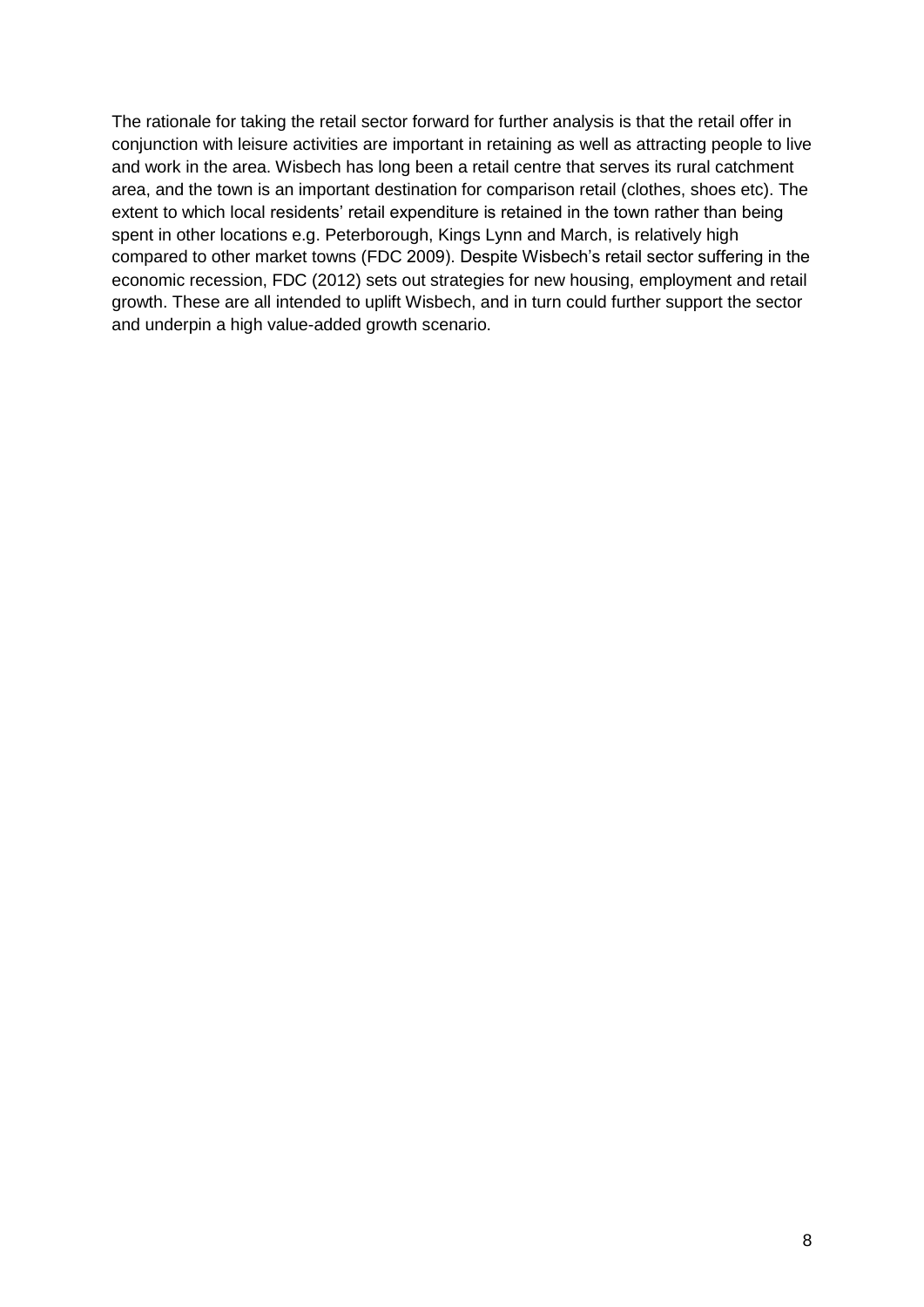# **5. Growth scenarios for agriculture, food manufacturing and retail sectors in the Wisbech TTWA**

Appendix C contains an estimate and projection of gross value added (GVA) of the agriculture, food-manufacturing and retail sectors in the Wisbech TTWA. GVA measures the contribution to the economy of individual producers, industries or sectors.

The geographical area of the Wisbech economy in this analysis is mainly the Wisbech Functional Area (WFA), one of the three segments of the Wisbech TTWA defined in AECOM (2011). This is an experimental projection, and thus should be interpreted as an indicative reference but not as absolutely predictable information.

### **Method**

Table 1 sets out the estimated gross value added (GVA) in the agriculture, foodmanufacturing and retail sectors in the Wisbech Function Area (WFA) from 2001 to 2010.

The estimation methodology employed a top-down approach drawing on macro-economic, labour economic, demographic and business statistics from the national to the super output area levels. Of those pieces of information, the base was drawn from the GVA by broad industrial sector for Cambridgeshire County.

|      | <b>WFA</b>  |                        |        | Cambridgeshire CC                  |            |                                                  |  |
|------|-------------|------------------------|--------|------------------------------------|------------|--------------------------------------------------|--|
|      | agriculture | food-<br>manufacturing | retail | Agriculture,<br>forestry & fishing | Production | Distribution; transport;<br>accommodation & food |  |
| 2001 | 13          | 43                     | 32     | 171                                | 1,570      | 1,609                                            |  |
| 2002 | 13          | 44                     | 32     | 177                                | 1,612      | 1,703                                            |  |
| 2003 | 14          | 41                     | 34     | 180                                | 1,536      | 1,909                                            |  |
| 2004 | 17          | 42                     | 38     | 225                                | 1,576      | 2,087                                            |  |
| 2005 | 13          | 42                     | 40     | 162                                | 1,587      | 2,042                                            |  |
| 2006 | 16          | 48                     | 39     | 203                                | 1,816      | 2,153                                            |  |
| 2007 | 16          | 52                     | 38     | 194                                | 1,985      | 2,215                                            |  |
| 2008 | 17          | 51                     | 41     | 209                                | 1,985      | 2,253                                            |  |
| 2009 | 18          | 52                     | 43     | 215                                | 2,034      | 2,068                                            |  |
| 2010 | 19          | 54                     | 45     | 245                                | 2,214      | 2,182                                            |  |

#### **Table 1 GVA estimate by subsector for WFA and by sector for CCC (£s million)**

Note: The GVA is based on the current basic price employed in estimating sub-regional GVA in 2011 by ONS. Source: For WFA, CCHPR analysis. For CCC, ONS.

### **Key findings**

- $\bullet$  In 2010 the agricultural GVA in the WFA was estimated at around £19 million an increase by £6 million from 2001.
- The latest GVA for the food-manufacturing sector was £54 million, increasing by £11 million from 2001.
- The GVA in the retail sector was £45 million in 2010, which suggests a recovery from the nation-wide recession in 2009 and an increase from £32 million in 2001.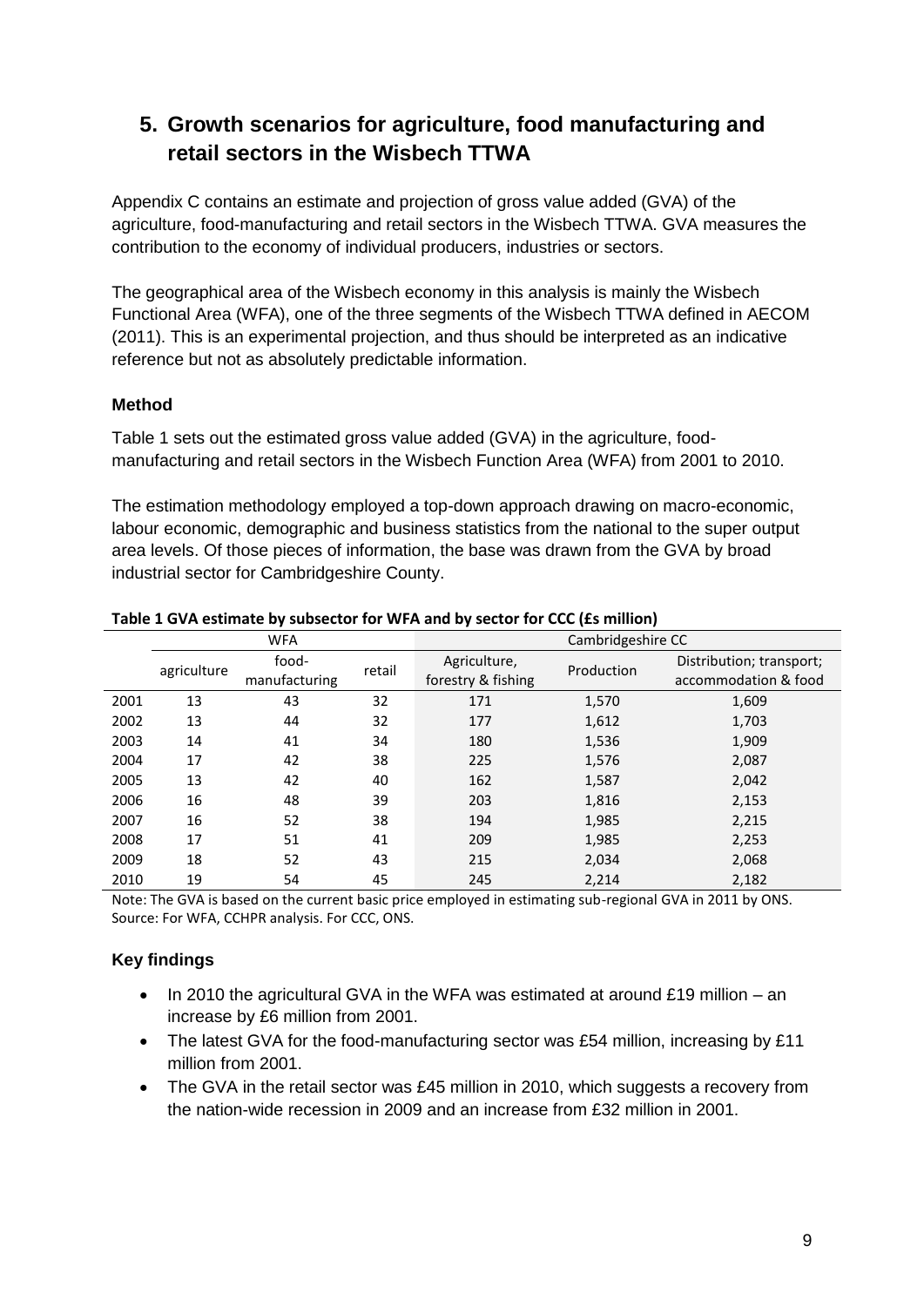#### **Growth scenarios**

The next stage of the analysis projected an estimate of what the change in the GVA would be in the future for each sector under different macro-economic scenarios:

- Each sub-sectoral GVA projection is subject to the development of macro-economic fundamentals for the projection period.
- The latest provisional UK GDP growth in 2012 was only 0.2% (ONS), suggesting that the three sub-sectors in the WFA were unlikely to have drastically increased their output last year.
- For 2013 and onwards, the major research organisations forecast the UK GDP growth as summarised in Table 2. Overall, 2013 is forecasted to see a weak growth – all the forecasts are at 1% or below.
- 2014 is expected to show improvement, albeit not very strong the forecasts range from 1.5% to 2.0%. Thereafter, all the forecasts are at or above 2.0%.
- Taking into account these forecasts and the past macro-economic data, we formulated three macro-economic scenarios (moderate, weak and robust) for our projections of the WFA economy (Table 3).
- The December 2013 forecast in the Office for Budget Responsibility economic and fiscal outlook shows that the UK economy has picked up more strongly in 2013 than was expected in the March forecast, suggesting that the robust economic growth scenario is more likely to be achieved.
- The growth rates after 2015 in the weak scenario took into account the average GDP growth rate over the decade to 2011 – the period which contained the recession around 2009.

| Table 2 The OK ODE GLOWEN Tate TOLECASTS by SCIECTED OI RAILISATIONS (70) |     |            |      |     |              |            |     |
|---------------------------------------------------------------------------|-----|------------|------|-----|--------------|------------|-----|
|                                                                           | OBR | <b>IMF</b> | OECD |     | <b>NIESR</b> | <b>BoE</b> | OE  |
| 2013                                                                      | 0.6 | 1.0        | 0.9  | 0.9 | 0.7          | 0.9        | 0.9 |
| 2014                                                                      | 1.8 | 1.9        | 1.6  | 1.9 | 1.5          | 1.8        | 2.0 |
| 2015                                                                      | 2.3 | 2.6        |      |     | 2.1          | 2.0        | 2.5 |
| 2016                                                                      | 2.7 | 2.6        |      |     | 2.3          |            | 2.8 |

#### **Table 2 The UK GDP growth rate forecasts by selected organisations (%)**

Source: Office for Budget Responsibility. *Economic and fiscal outlook*; March 2013, P.81.

#### **Table 3 Three scenarios of the UK GDP growth rate for the WFA economy (%)**

|                   | moderate | .<br>weak | robust |
|-------------------|----------|-----------|--------|
| $2011*$           | 1.1      | 1.1       | 1.1    |
| 2012*             | 0.2      | 0.2       | 0.2    |
| 2013              | 0.8      | 0.6       | 1.0    |
| 2014              | 1.8      | 1.5       | 2.0    |
| 2015              | 2.3      | 1.5       | 2.6    |
| 2016 & afterwards | 2.6      | 1.5       | 2.8    |

Note: \*published data by ONS.

To project the GVA of each of the agriculture, food manufacturing and retail sectors in the WFA under the three macro-economic scenarios above, three different strategies were envisaged, namely: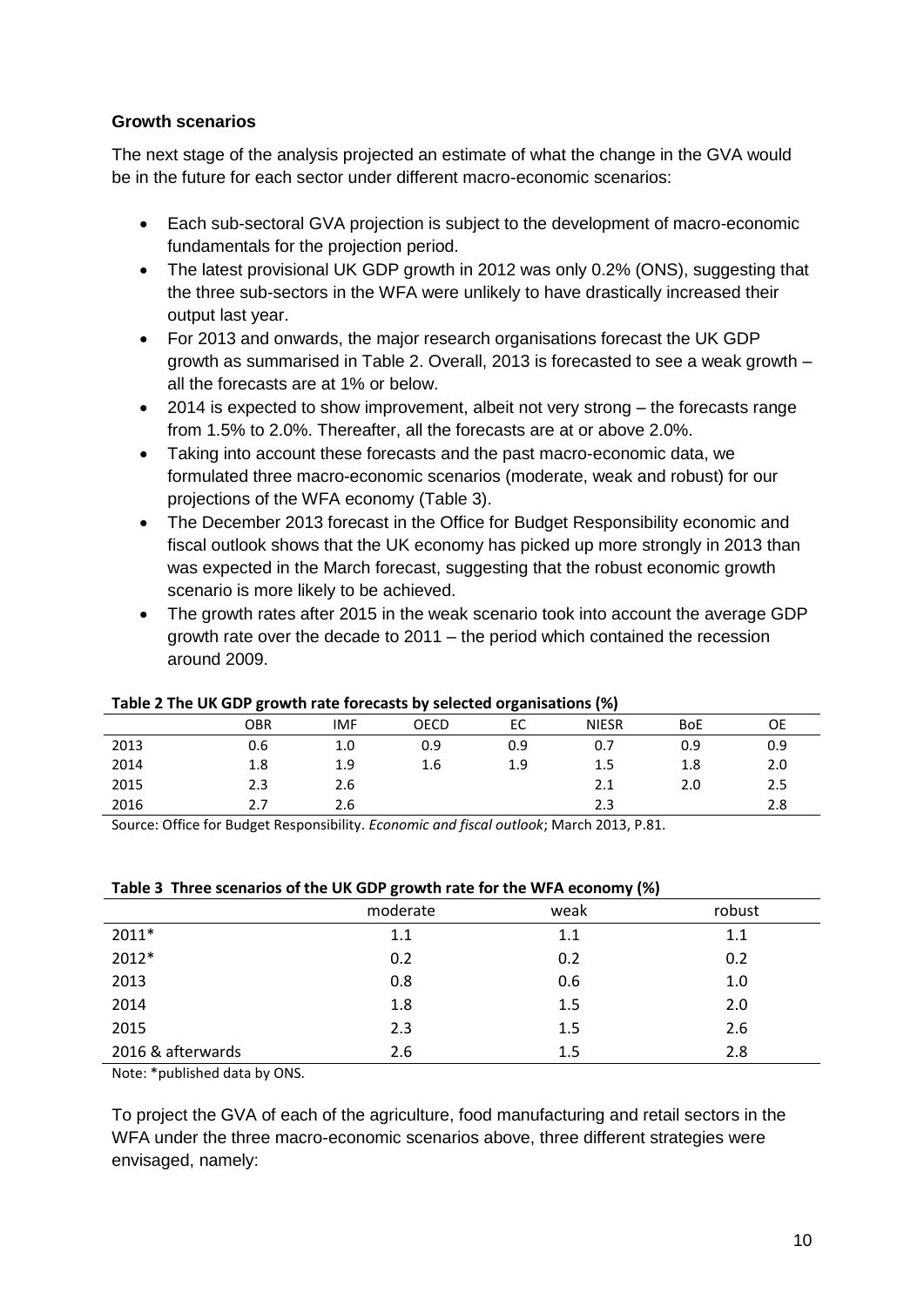**A baseline strategy:** this assumes that the labour force and capital investment will change at the same pace as over the decade to 2010. It assumes that the pace of change in moving towards higher value production will be the same as over the decade to 2010. It assumes that there will be limited change in the average unit value.

**A high value strategy:** this assumes that the pace of change will be much greater. It assumes changes in the labour force, with an overall increase in the number of workers, an increase in the skills and knowledge of elementary workers, and an increase in managerial workers. It assumes that capital is invested in higher value products and that there is a change in the allocation of labour and capital inputs towards high value products. It assumes that 30% (in the mid-term) and 50% (in the long-term) of inputs will be allocated to products with 70% higher value than the current average unit value.

**A mixed strategy:** this assumes a slower increase in the labour force, skills base and number of managerial workers than in the high value strategy (but faster growth than in the baseline strategy). It assumes that 30% (in the mid-term) and 50% (in the long-term) of inputs will be allocated to products with 20% higher value than the current average unit value.

Each strategy (baseline, high, mixed) was analysed under the three macro-economic scenarios outlined above (moderate, weak and robust) to project the development of the GVA in agriculture, food manufacturing and retail for short, mid and long-term periods.

#### **Projected change in the GVA of the agriculture sector**

Table 4 presents nine alternative GVA projections according to the three strategies in each of the three macro-economic scenarios for every five years to 2030.

| macro econ | Year | base | mixed | <b>HV</b> oriented |
|------------|------|------|-------|--------------------|
|            | 2010 | 19   | 19    | 19                 |
|            | 2015 | 18   | 19    | 21                 |
| moderate   | 2020 | 22   | 24    | 28                 |
|            | 2025 | 26   | 29    | 36                 |
|            | 2030 | 31   | 35    | 45                 |
|            | 2010 | 19   | 19    | 19                 |
|            | 2015 | 18   | 18    | 20                 |
| weak       | 2020 | 20   | 21    | 24                 |
|            | 2025 | 22   | 24    | 29                 |
|            | 2030 | 25   | 27    | 34                 |
|            | 2010 | 19   | 19    | 19                 |
|            | 2015 | 18   | 19    | 21                 |
| robust     | 2020 | 23   | 24    | 29                 |
|            | 2025 | 27   | 30    | 39                 |
|            | 2030 | 33   | 37    | 50                 |

#### **Table 4 Projections: GVA in Agricultural sector in WFA (£s million)**

Note: The GVA is based on the current basic price employed for the 2011 estimate by ONS. Source: CCHPR analysis.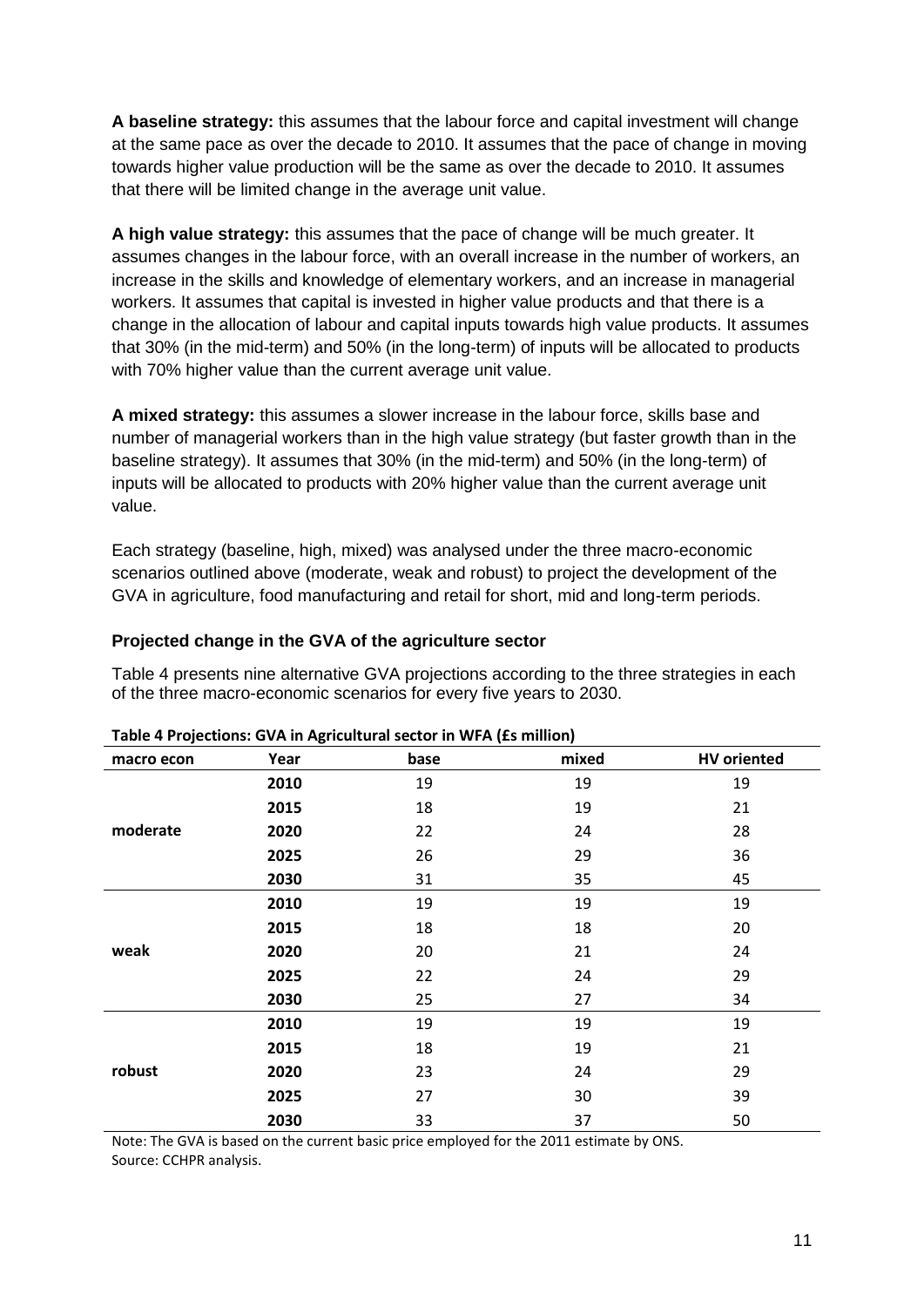In the moderate macro-economic scenario, the baseline and mixed strategies fail to show an increase from the 2010 level, owing mainly to the restrained macro-economic forecast up to 2014. With the high value oriented strategy, however, the agricultural GVA is projected to marginally outperform the 2010 level in 2015. With the baseline strategy GVA will recover above the 2010 level in 2020 and rise to £31 million in 2030. The mixed and high value oriented strategies will increase GVA at £35 million and £45 million respectively in 2030.

In the weak macro-economic scenario, the projection with the mixed strategy appeared slightly below that with the baseline strategy in the moderate scenario. This suggests that achieving growth in a fragile macro-economic recovery would take considerable innovation.

In the robust macro-economic scenario, the baseline GVA is projected to be £23 million and £33 million in 2020 and 2030 respectively. Both levels are somewhat below the equivalents with the mixed strategy in the moderate macro-economic scenario. In other words, the agricultural GVA that could be achieved not by innovation but by a robust macro-economic growth could be less than the GVA that could be achieved with reasonable innovation in the moderate macro-economic scenario. So even if overall economic growth is very robust, it would be better to invest in higher value production.

#### **Projected change in the GVA of the food manufacturing sector**

Table 5 has nine alternative GVA projections according to the three strategies in each of the three macro-economic scenarios for every five years to 2030.

| macro econ | year | base | mixed | <b>HV</b> oriented |  |
|------------|------|------|-------|--------------------|--|
|            | 2010 | 54   | 54    | 54                 |  |
|            | 2015 | 52   | 52    | 53                 |  |
| moderate   | 2020 | 59   | 60    | 62                 |  |
|            | 2025 | 67   | 70    | 72                 |  |
|            | 2030 | 76   | 80    | 84                 |  |
|            | 2010 | 54   | 54    | 54                 |  |
|            | 2015 | 51   | 51    | 52                 |  |
| weak       | 2020 | 55   | 56    | 57                 |  |
|            | 2025 | 60   | 61    | 63                 |  |
|            | 2030 | 65   | 67    | 69                 |  |
|            | 2010 | 54   | 54    | 54                 |  |
|            | 2015 | 52   | 53    | 54                 |  |
| robust     | 2020 | 60   | 62    | 64                 |  |
|            | 2025 | 70   | 72    | 76                 |  |
|            | 2030 | 81   | 85    | 89                 |  |

**Table 5 Projections: GVA in Food-manufacturing sector in WFA (£s million)**

Note & Source: As Table 4.

In the weak macro-economic scenario, even the high value oriented strategy fails to reach the baseline level that would be achieved in the moderate macro-economic scenario. In this case, the most innovative strategies will be required to minimise the negative impact of the unfavourable macro-economic fundamentals.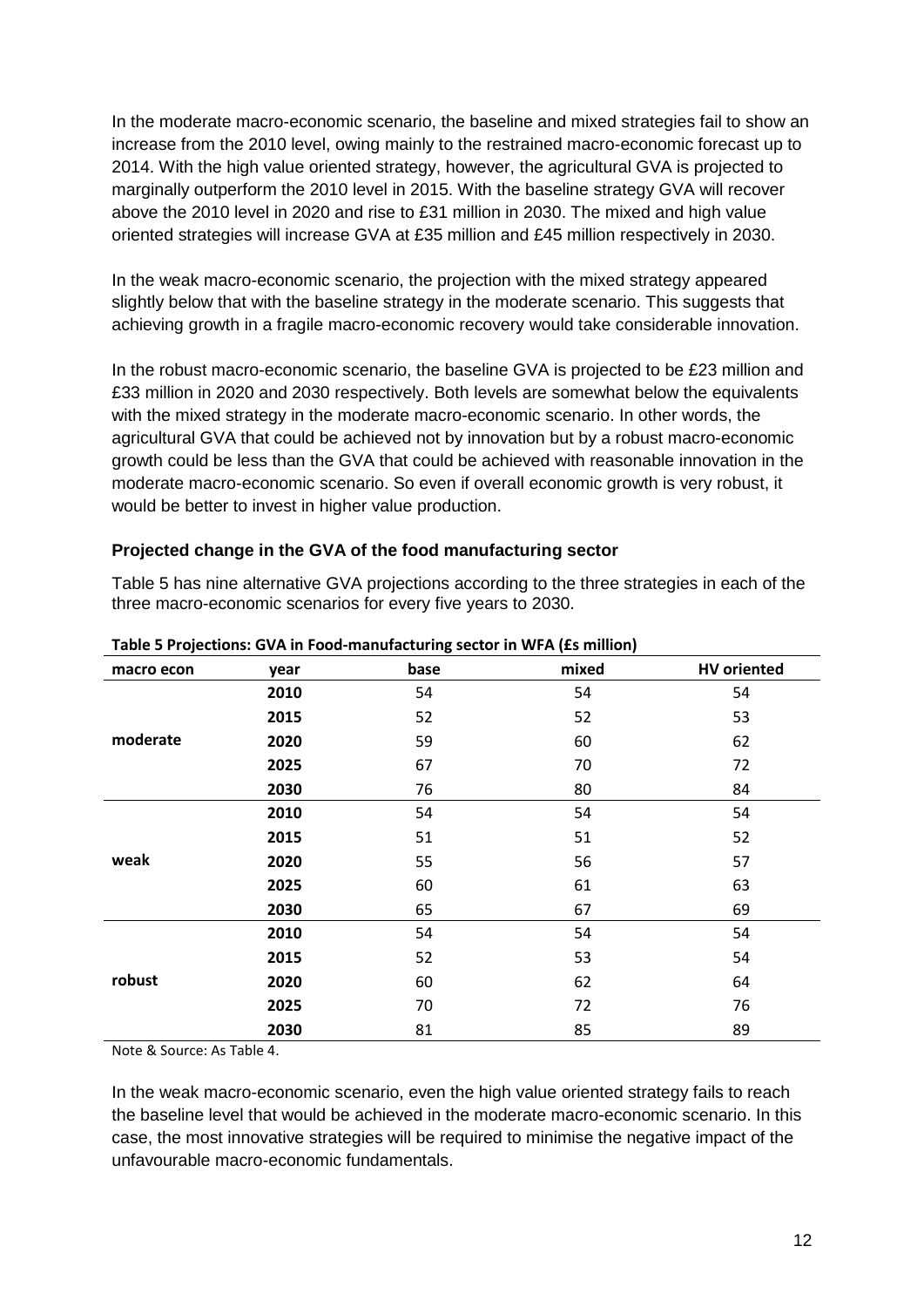The moderate macro-economic scenario is projected to see a marginal decrease in the GVA in 2015. As shown in the agricultural projections, the good performance in 2010 and the somewhat fragile macro-economic environment expected up to 2014 is associated with the suppressed projection. In the mid-term projections (in 2020), all the strategies will experience an obvious increase – the GVA is projected to range from £59 million (baseline) to £62 million (high value oriented).

In the robust macro-economic scenario, the mixed strategy will obtain greater achievement than that with the high value oriented strategy in the moderate macro-economic scenario.

### **Projected change in the GVA of the retail sector**

In the moderate macro-economic scenario, the GVA fails to show a rise in 2015, but it will increase to £52 million in 2020 and £71 million in 2030.

| . <del>.</del><br><br>, , , , , , , , , , , , , , , , , , , , |          |      |        |  |  |
|---------------------------------------------------------------|----------|------|--------|--|--|
| macro econ                                                    | moderate | weak | robust |  |  |
| 2010                                                          | 45       | 45   | 45     |  |  |
| 2015                                                          | 44       | 43   | 44     |  |  |
| 2020                                                          | 52       | 47   | 52     |  |  |
| 2025                                                          | 61       | 52   | 62     |  |  |
| 2030                                                          | 71       | 56   | 73     |  |  |

#### **Table 6 Projections: GVA in Retail sector in WFA (£s million)**

Note & Source: As Table 4.

The weak macro-economic scenario shows a marginal decrease in GVA in 2015. It sets out a mid-term recovery and is projected to reach £56 million in 2030.

In the robust macro-economic scenario, the GVA is expected to remain at the level in the moderate scenario up to 2020, and thereafter to show a positive increase from this level.

### **Summary**

The GVA analysis shows that there is potential for strong growth in GVA in the agriculture and food manufacturing sectors. In the robust macro-economic scenario with a high value oriented growth strategy, by 2030 the combined GVA of the agri-food sector could be £139 million.

However, it shows that relying on strong overall macro-economic growth alone will not generate the GVA that the sectors have the potential to deliver. Businesses need to aim for the higher value strategy to achieve strong growth in GVA, particularly if the macroeconomic environment remains weak and uncertain. This means innovating and developing business strategies that will increase the number of workers, increase the skills and knowledge of elementary workers and increase the managerial workforce. It means investing capital and labour in producing higher value products e.g. through technological innovation and economies of scale.

The analysis shows that the likely GVA contribution from the retail sector is relatively weaker than agriculture/horticulture and food manufacturing. In consultation with the project steering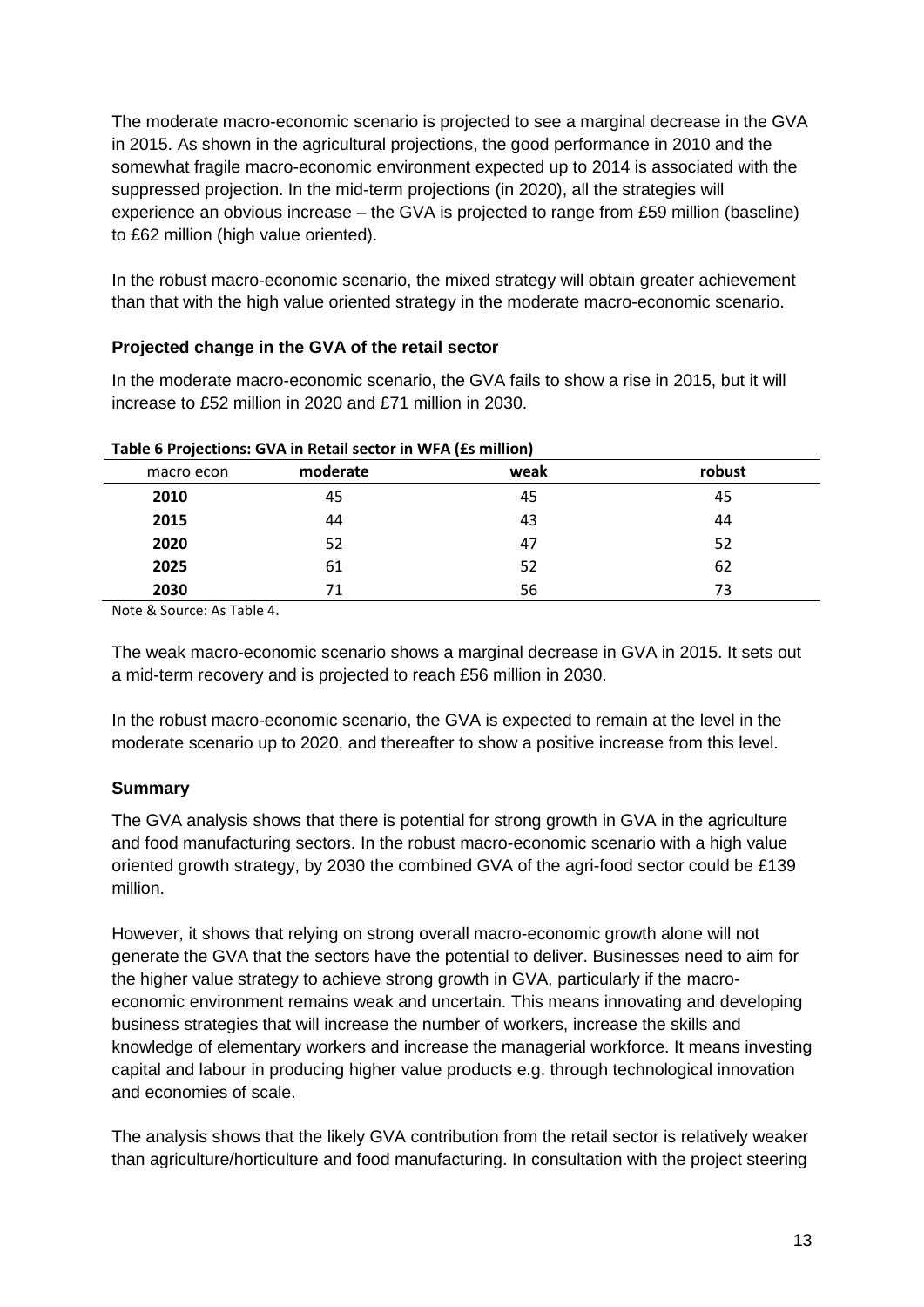group, the retail sector was not taken forward for specific stakeholder consultation, based on its weaker growth potential.

The sectors therefore taken forward for further analysis and stakeholder consultation were the agriculture and food manufacturing sectors. The interviews with businesses and other stakeholders looked at how agricultural and food manufacturing businesses in the Wisbech TTWA are trying to achieve the higher value production that will generate strong GVA in the local economy in the future.

In the analysis so far, the agriculture and the food manufacturing sectors have been considered separately. However, as they are inextricably linked parts of the same supply chain, the report hereafter considers them jointly, referring to them to as the agri-food sector. The next section first provides an overview of the global and national trends in the agri-food sector and then examines how businesses in the Wisbech TTWA are responding to those challenges.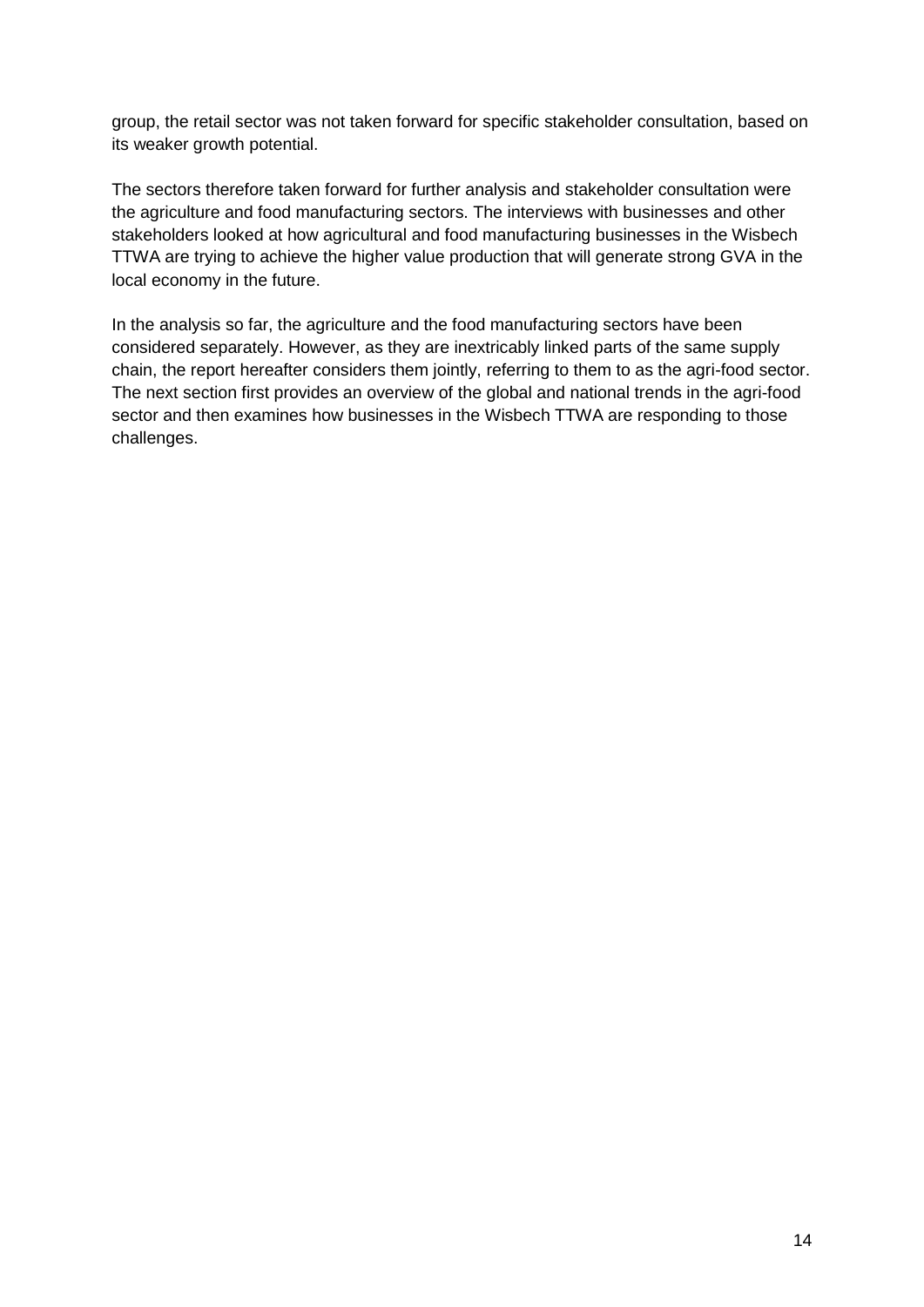# **6. Global and national trends in the agri-food sector**

The agri-food sector is one of the most stable of sectors in the UK, particularly throughout the recession. Its continued competitiveness is an important part of the UK economic growth agenda. However, the sector also faces major challenges to which businesses need to respond in order to sustain growth and productivity (Deloitte 2011; DEFRA 2012, 2013a&b). These challenges include:

# **(i) Rising global demand and food prices**

Over the last decade, global food prices rose twice as fast as inflation. Increasing global demand has continued to drive further food price increases and volatility. Nominal prices of the main global agricultural commodities are expected to continue on an upward trend to 2021 and are projected to average 10 to 30 per cent above those of the previous decade. Wheat prices, for instance, have witnessed huge volatility and this has coincided with diminished financial support from European Common Agricultural Policies (CAP). Removing the buffer which protected agricultural prices has thus contributed to further price volatility.

# **(ii) Growing food trade deficit**

The dramatic increase in resource prices has resulted in food security concerns in the UK. The importance of continuing to focus on food independence as a means to reduce the UK food trade deficit has become more critical. In 2011, the UK produced 52% of the food it consumed, whereas in 1989 it produced 67%. Securing domestic supply by focusing on selfsufficiency would not only help stem the deficit but also support local producers and manufacturers in the sector.

### **(iii) Increased input costs**

Pressures on agri-food businesses' profit margins are caused by price volatility but also by a continued increase in input costs, including oil prices and chemical inputs such as fertilisers/pesticides. Moreover, businesses are increasingly unable to pass input costs on to trade customers. This has resulted in higher costs of food production, driving all parts of the food chain to try to make cost savings and increase efficiency.

### **(iv) Intensified competition from emerging markets**

The UK has lost its global market share in agri-food. This lost market share has occurred as world exports grew by 10% year on year. Other countries increasing their own share of global agri-food trade include Brazil, China, Indonesia, Thailand, the Russian Federation and Ukraine. These emerging economies have become the main source of global production growth and this trend is set to continue to 2021.

### **(v) Changing domestic consumer behaviour**

The lasting downturn in real consumer spending in the UK and continued increase in the cost of food in real terms has driven significant shifts in UK patterns of consumption. Consumers are changing their spending habits to try to make savings based on affordability. Changing consumer consumption preferences are witnessed through greater discretionary spending, for instance, greater spending on simple luxury, e.g. branded beverages, and also through increased demand for convenience and healthier products. Options for healthy locally produced food products are also becoming more attractive to consumers.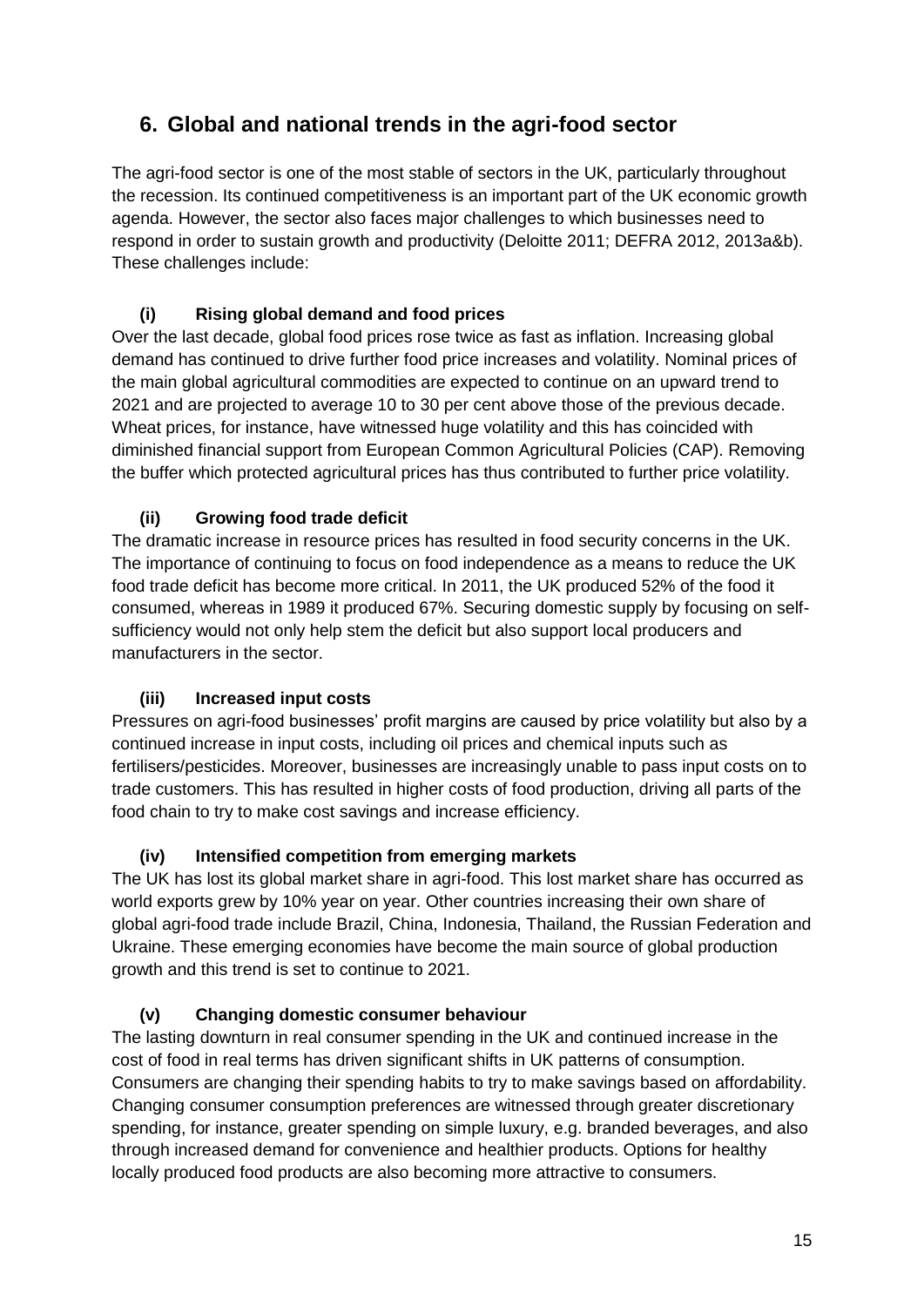# **(vi) Intensifying retail competition**

Major structural changes are occurring throughout the food chain, driven by retailers protecting their margins and managing price volatility. The large numbers of growers, producers and food manufacturers means that competition is high and retailers are taking control of the food chain and demanding higher service levels from all parts of the agri-food sector. Increased vertical integration between retailers and suppliers as well as consolidation of different parts of the food chain is taking place globally, giving retailers greater control over strategic parts of the increasingly international distribution networks. The consequences of consolidation and cost savings include the disposal of some brands and production sites.

Retailers are also responding to changing consumer preferences by restructuring their store portfolio and concentrating on the fastest growing sectors in market, including convenience and on-line goods, as well as redefining the role of physical space to make stores relevant to changing shopper habits which again impacts on agri-food industries supplying brands which are discontinued. Competition is reduced as large businesses take over smaller ones.

### **(vii) Climate change and environmental sustainability**

Set against a backdrop of climate change and concerns over food security, the pressures to reduce wastage and energy consumption at all points of the food chain have also grown considerably. Reducing waste has become an important driver of product and packaging innovations. Agri-businesses need to rethink ways to increase productivity in more sustainable ways so as to achieve greater energy efficiency. The challenge for the UK is to grow, manufacture, distribute and consume food sustainably.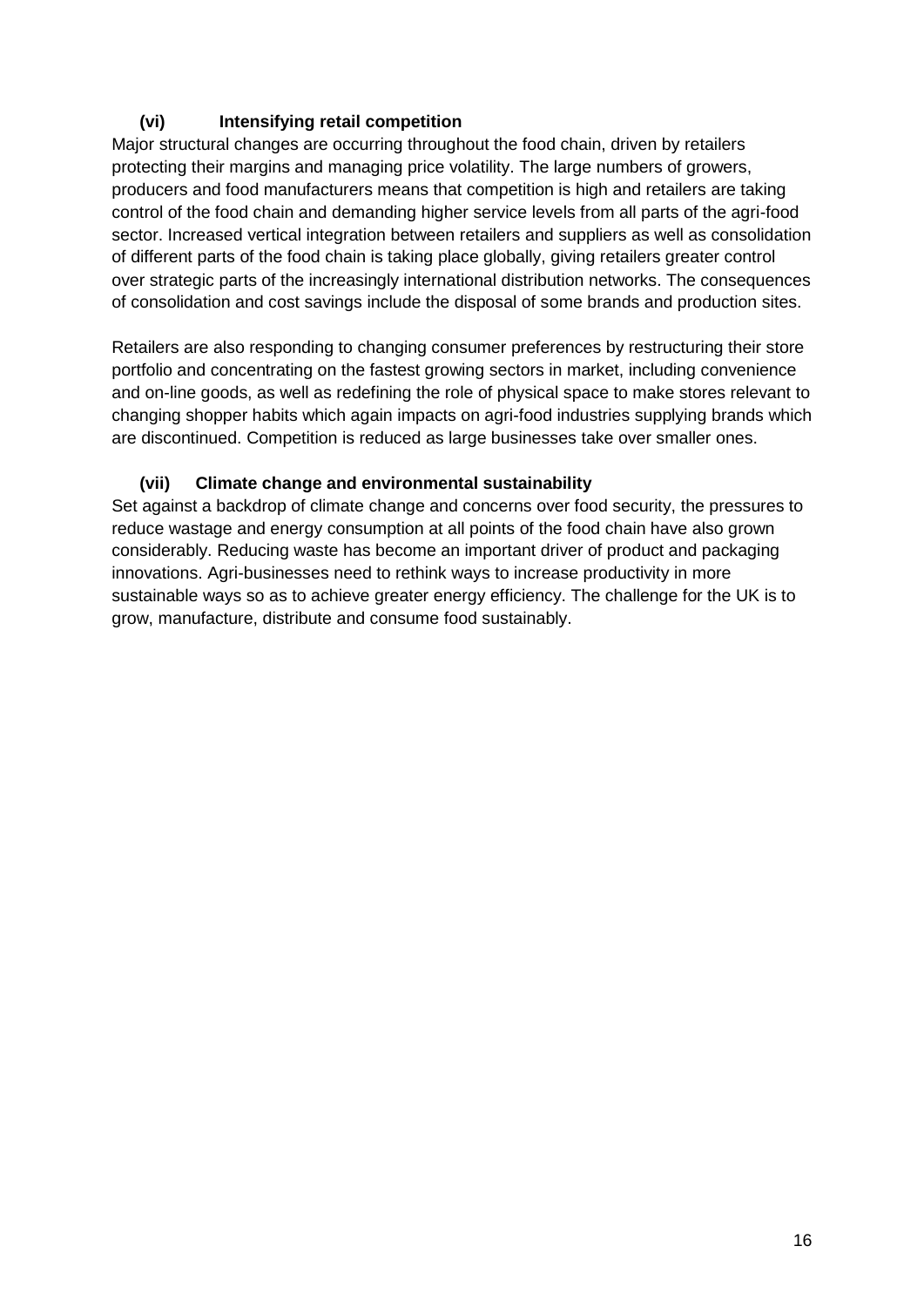# **7. Wisbech TTWA agri-food sector**

In addition to quantifiable contributions to the local economy (noted in section 4), the agrifood sector is also more embedded within the economy than other sectors because of the diverse range of businesses it supports across the entire food chain. In the Wisbech TTWA, the agri-food sector supports a large number of farmers and producers growing arable crops and traditional vegetables, such as potatoes, onions and sugar beet, as well as ornamental plants. It also supports a large and diverse range of other businesses relating to areas of food, drink, manufacturing, storage and distribution, including hauliers, packers, wholesalers and merchants, food and drink manufacturing as well as financial, legal, construction and tourism enterprises. The majority of businesses are inter-related, also sourcing a high percentage of their produce from local farmers and growers. When induced impacts of spending by those employed in the sector are added to the indirect effects in other industries, the overall contribution to the local economy is significant.

The majority of businesses in the Wisbech TTWA are local, small and medium sized enterprises (SMEs), although national, leading agriculture suppliers, as well as multinational companies, including Princes and Del Monte canning production sites, are also present. Multinational companies, in particular, have the financial strength to invest and create employment opportunities as well as support existing supply chains. They also have the potential to attract a new generation of value-adding businesses to the local economy, although over-dependence on these large multinational employers is a risk if corporate decisions to divest occur.

In the next sections, the Wisbech TTWA's competitive strengths in the agri-food sector as well as the potential constraints to growth are summarised. This is followed by the different strategies that agri-food companies in the Wisbech TTWA are adopting to add value to their businesses and increase productivity. Direct testimonies as well as case studies are drawn from the stakeholder consultation.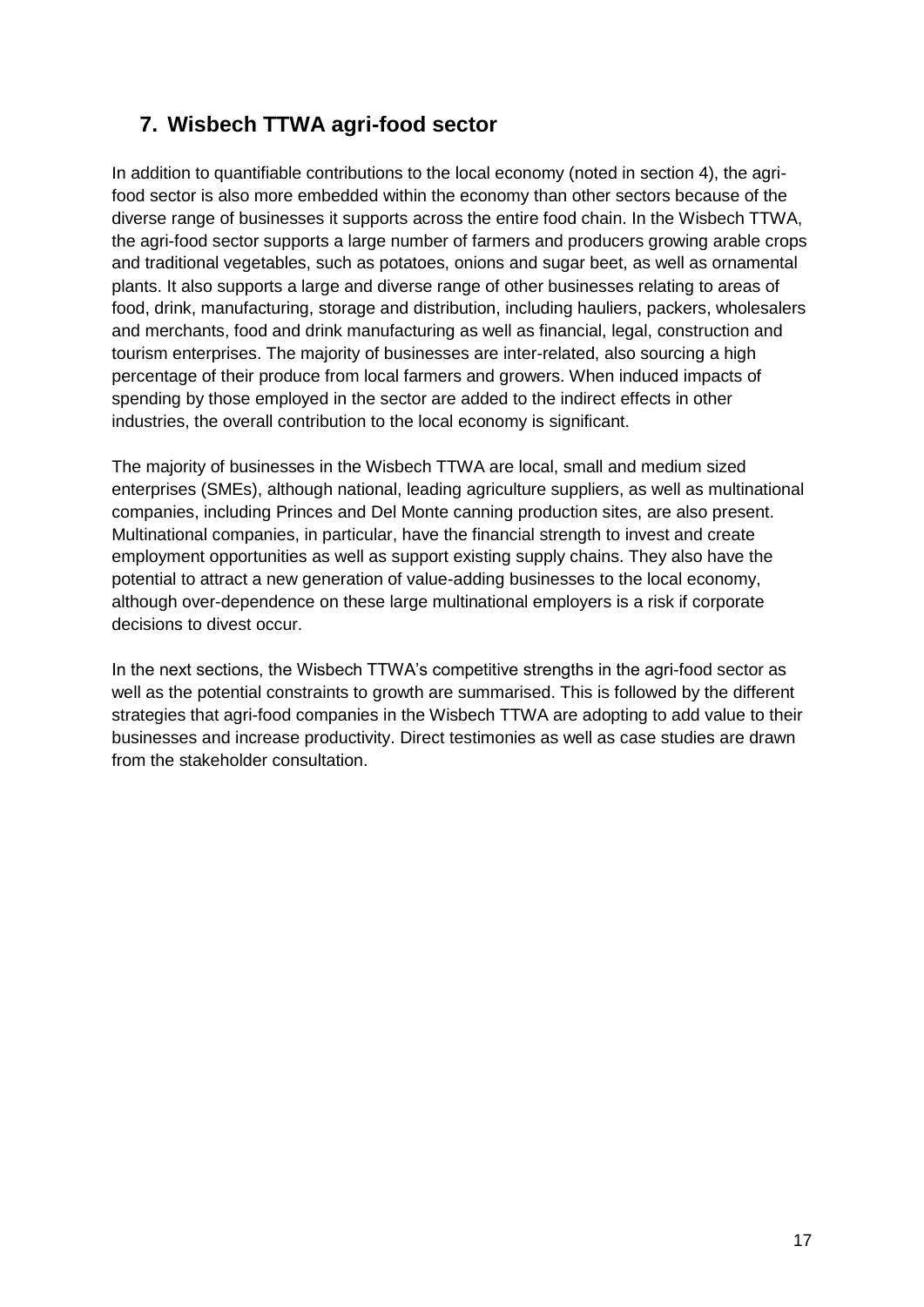# **8. Wisbech TTWA competitive strengths**

The Wisbech TTWA has one of the most productive farmlands in England, consisting of rich fertile peat soils with a high proportion as grade 1 land:

*"The quality of the land is the main thing. There is strong demand for what we grow. For potatoes this area is renowned for their keeping ability. There is a known brand name for our produce". (Agriculture business)* 

One of the Wisbech TTWA's key assets is its strategic location for food production, storage and logistics. This is a result of its position in the east of the county and its well-connected supply chain, with local food processors sourcing a high proportion of their produce from local growers and producers. Well-established, long term, loyal relationships and solid reputations have been built up across the food chain and with customers:

*"We are in the middle of a lot of flower growers so it is a good place to be located. We use local growers as much as possible depending on what is in season". (Horticulture business)*

There are many related businesses in the supply chain locally which also provide necessary support for agri-food companies:

*"What Wisbech offers to me is fantastic for my business as everything I want is here. When a machine broke I phoned the manufacturer abroad and it was going to take ages but I phoned a local and it was fixed the same day. All the supplies for business are here as it is a food manufacturing place". (Agriculture business)*

*"This is a key centre for growing produce and all the support industries you need are here too. For machinery and chemical inputs, there are local companies to provide all the inputs needed on tap". (Agriculture business)*

*"A lot of the business support for the agri-food sector is located in Wisbech. A national leading input supplier and advisor has its HQ here – they are a critical player". (Agriculture expert)*

Another key asset is its relatively low-cost base, including comparatively low labour costs and land costs which make the location competitive. Relatively affordable housing costs are another advantage to retain and attract the workforce required.

The farmers and growers interviewed also stressed the importance of having an easily available, well-organised supply of largely migrant labour for seasonal work:

*"We use casual labour which is all migrants from Eastern Europe which we get without any recruitment problems from an agency. We have peaks in the need for labour, for example, September and October is the potato harvest so we need a seasonal labour force". (Agriculture business)*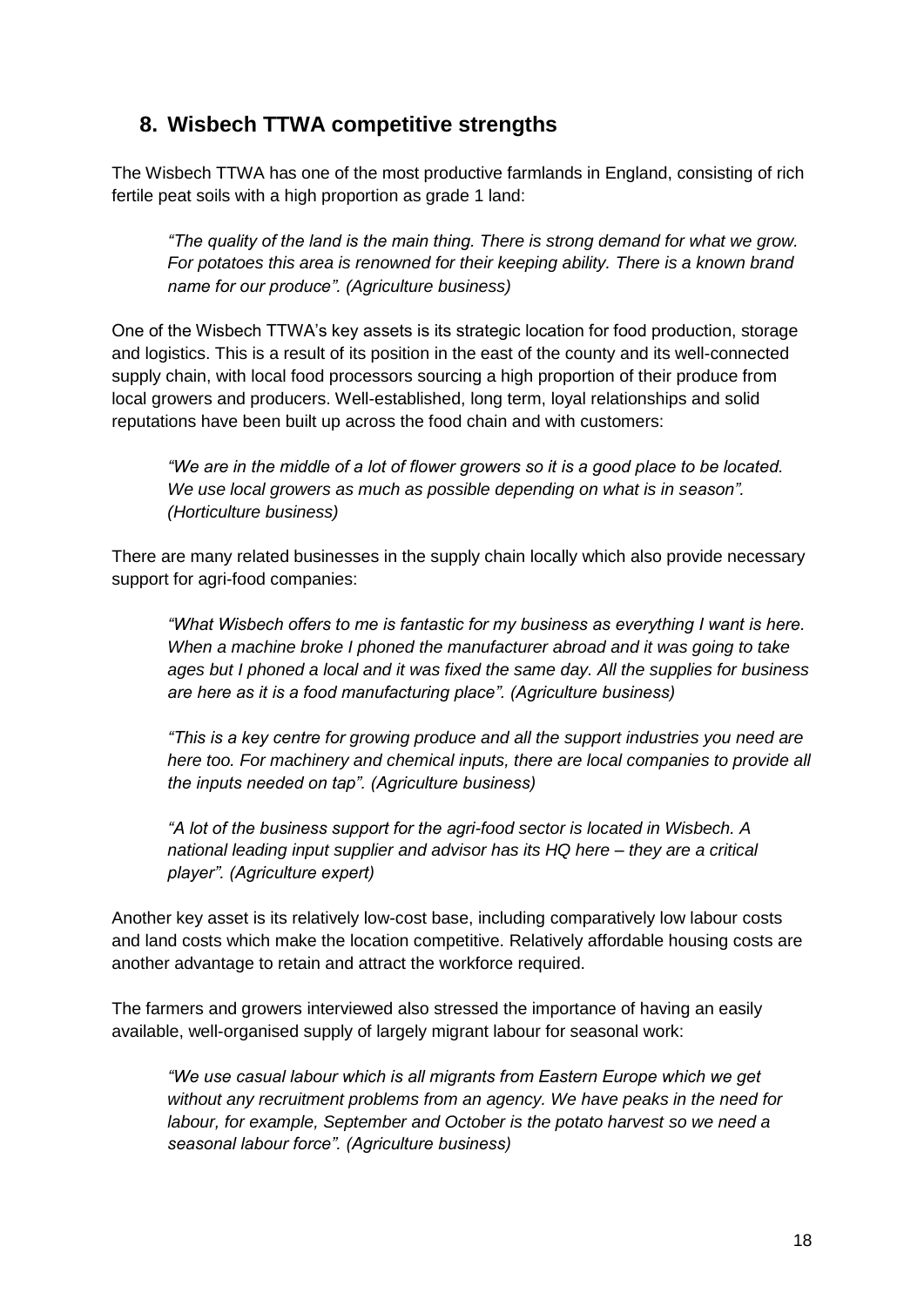*"A key strength of the location is being able to pool labour locally, especially for the seasonal work, around half our season workers are Eastern European migrants living locally and half are British born locals who return each year". (Horticulture business)*

The ability to expand premises and the support given through the FDC planning department was equally stressed by stakeholders:

*"We were initially located in Long Sutton but we made a decision to relocate to Wisbech seven years ago rather than reinvest in the original site. The considerable support we received from FDC, particularly quickening up the planning procedures, made the whole process easier and convinced us go through with the relocation. Now we have plans to expand our premises further". (Horticulture business)*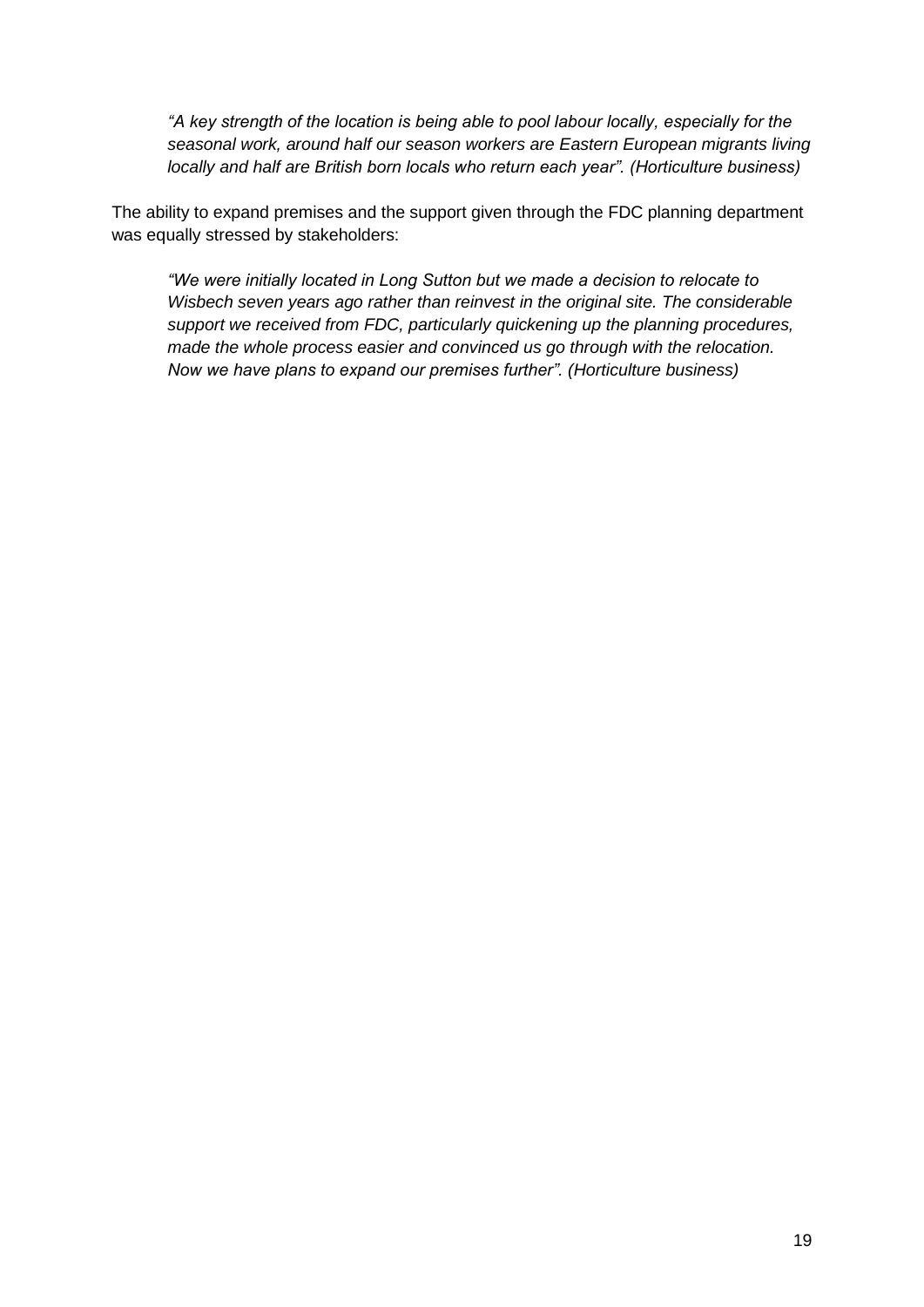# **9. Wisbech TTWA constraints on growth**

Interviewees said that some people perceive Wisbech TTWA to be in a relatively remote location. The stakeholders interviewed suggested that this perception of the area is held by both outsiders and those within the area. The quality of the living and working environment was also argued to act as a deterrent for incoming professionals. The town was perceived by the majority interviewed to be in need of investment with insufficient social infrastructure such as restaurants and cafes to attract higher skilled and professional workers.

A number of concerns raised related to the labour supply issues. Farmers and growers in particular mentioned a shortage of skills, particularly the difficulties in recruiting employees with technical skills on the operations side of their business:

*"The job becomes more technical every year. For example, all the machines are computerised. But the average age of employees is 50 or over. We need local technical knowledge to increase and support in this would be useful. If we could manage to employ someone with the IT skills we need it would be useful. Agriculture teaching has to include IT and technology. We desperately need skilled labour for these machines. For example, I have been trying to buy a sprayer for £240,000. But we need a trained man to use it. Someone with the technical knowledge to use the satellite control etc. There is a desperate national shortage of trained machine operatives". (Agriculture business)*

Difficulties were also raised in relation to encouraging young people into the profession. The workforce, particularly in farming, is ageing. There is a problem with the image of the agriculture and food manufacturing sectors. The sectors have struggled to attract good new people and it is not seen as a career choice as levels of progression and formal qualifications are low compared to other sectors:

*"For agriculture there is a stigma in education, even though food production is the biggest manufacturing industry in the UK. But it is not seen as attractive to young people". (Agriculture business)*

*"The horticulture sector has difficulties in encouraging young people into the profession. We calculated in ten years' time fifty per cent of our workforce will be over 50 years old and we need to make sure skills are transferred to younger people. There is a skills shortage particularly for technical skills on the operation side. We need to raise the perception of the sector with regards to what jobs can be offered – it's a branding image problem". (Horticulture business)*

This problem is compounded by the fact that there is a local perception among young people in Wisbech that employment opportunities are lacking in the TTWA and out-migration of post 16 school leavers is considerable. The stakeholder interviews reiterated this point.

A reliance on migrant workers, particularly for seasonal work, is common. Interviewees said that they would struggle to manage their businesses without access to such labour. This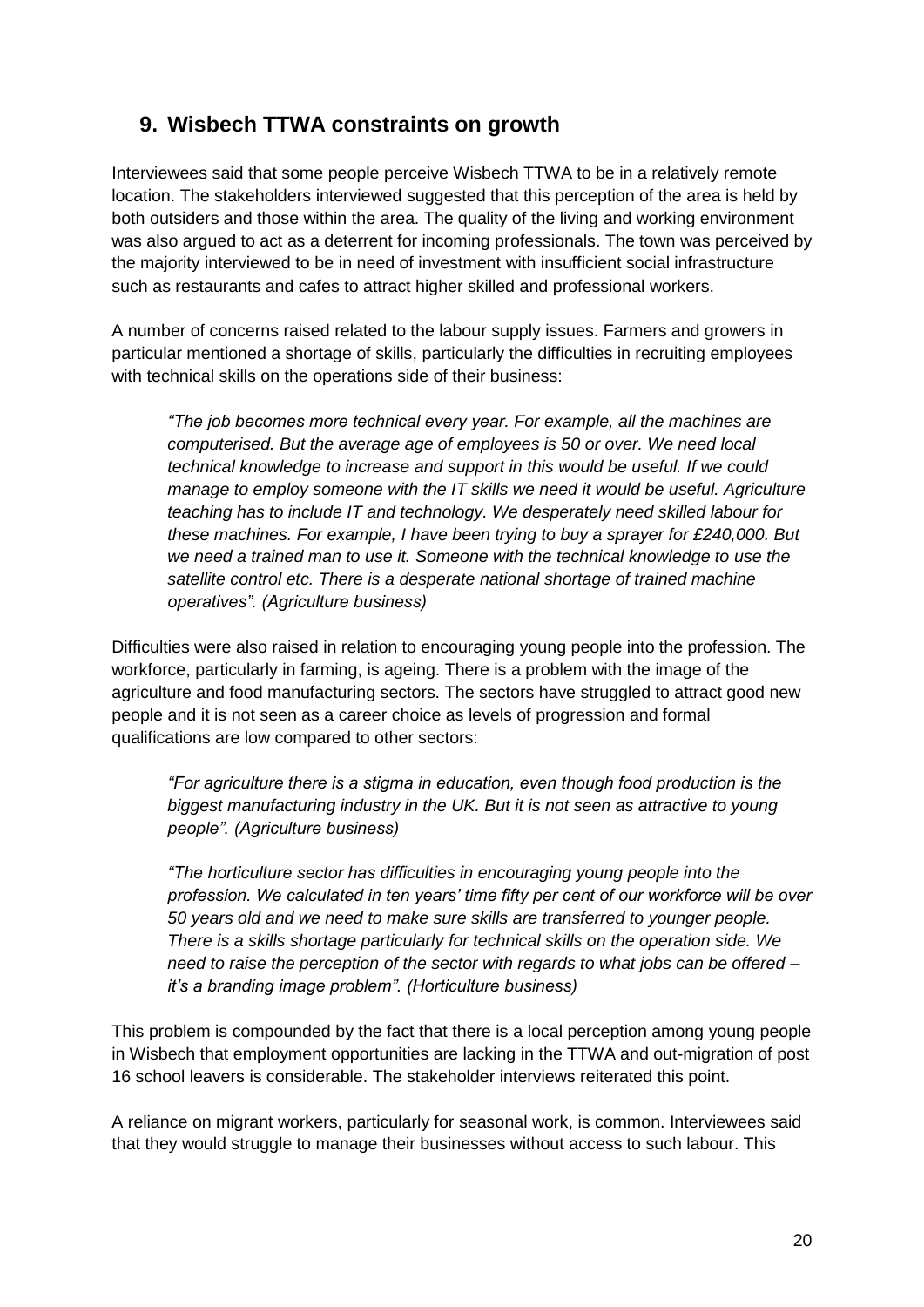could raise questions about the impact of migrants returning home, causing difficulties for the future growth of this sector.

The Wisbech TTWA has a high proportion of long established businesses and a low birth rate of new enterprises which may indicate a low 'business churn'. For some small scale, low value arable farmers, simply making a living is enough, there is not a focus on innovation and expansion and they often employ conservative financial strategies e.g. they use savings to purchase machinery. Many farms have remained in the same family for several generations:

*"A lot of the wheat farmers in the Wisbech area are benefiting from government subsidy system pricing and earning a relatively decent income and most own their land holdings – there is little incentive to change what they produce. The more progressive farmers are those that rent and spread their operations across different holdings through joint ventures. They have a greater incentive to perform better and increase outputs and so drive the sector". (Agriculture expert)*

Over-reliance on large food manufacturers as key employers is also a cause for concern. There is a potential threat from multinational companies disinvesting and relocating elsewhere, although it was difficult to engage with these companies throughout the consultation process and obtain sensitive information on investment/relocation plans:

*"Food production sites if 20-25 years old need large scale up-front costs to rebuild or refurbish. These decisions depend on HQs outside the area and outside local control". (Agriculture expert)*

Many considered the business network and underlying support for the agri-food sector to be weak in the Wisbech TTWA. There was a lack of knowledge of national, regional and local initiatives that have direct relevance to agri-food businesses in the area. For instance, there was little awareness of the announcement of the Eastern England Agri-Tech Growth Initiative:

*"The business network here is not strong. Support and understanding of agri-food business needs is poor e.g. from the Chamber of Trade. The weakness is probably because Wisbech is on the edge of the county and out on a limb. To improve the networking takes hard graft with local leadership and resources". (Agriculture expert)*

*"Companies need to be business savvy and change their mind set. There is no clear body that represents them. We need to join forces to improve the business connection process" (Agriculture expert)*

Concerns were also raised in relation to inadequate infrastructure, such as poor transport links within the district and poor connectivity to neighbouring areas. Longer transit times, particularly on local road networks, affect business logistics. Poor infrastructure, however, impacts on companies differently; food production companies moving large and high bulk produce, where the costs of transport are significant, were more affected compared to those that distribute higher value, smaller volume orders from depot to depot. Poor accessibility of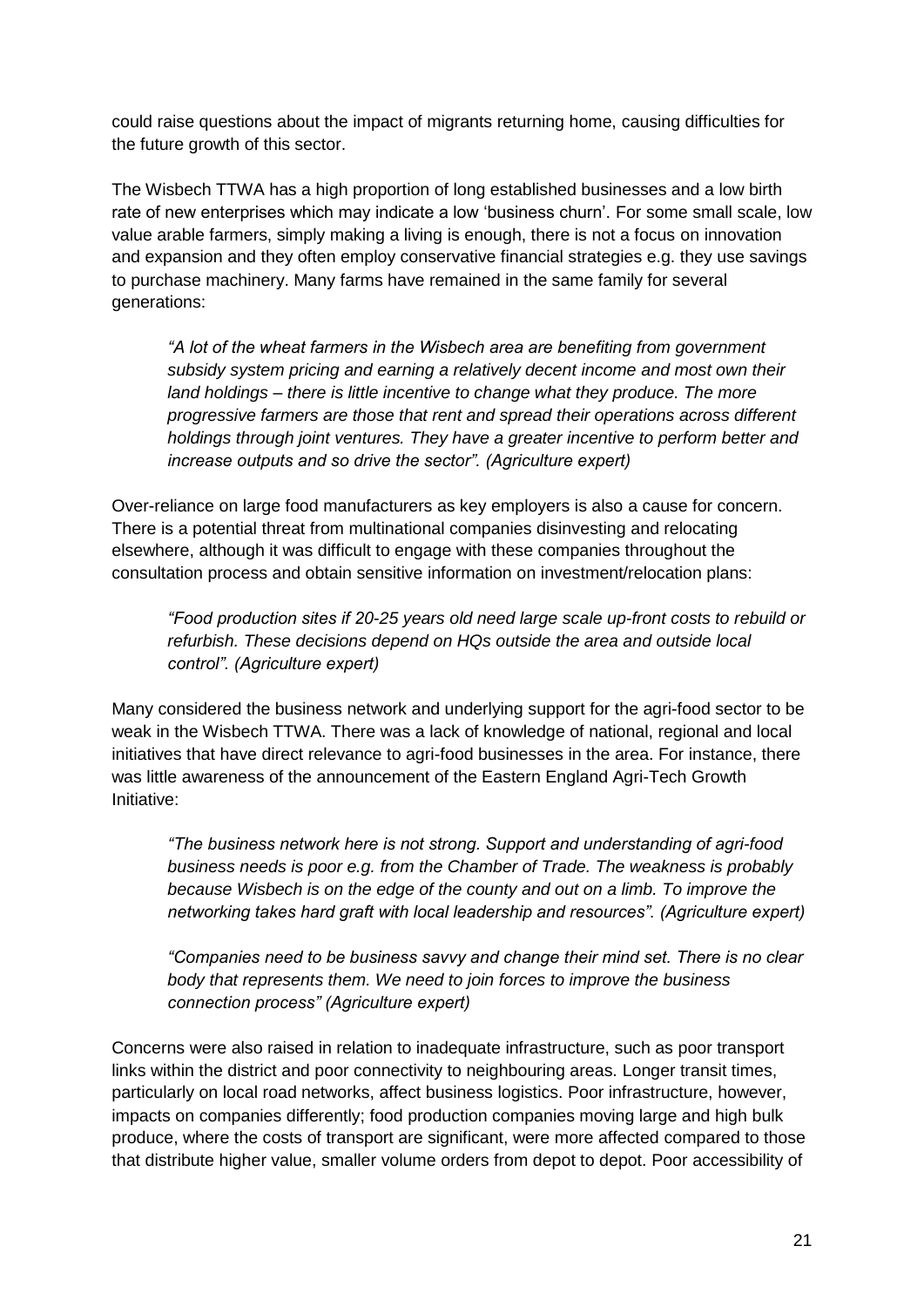jobs by public transport, as well as relatively high levels of traffic congestion on key routes was also argued to affect business productivity:

*"There are poor transport links from Boston, Wisbech and Ely. If it wasn't for the soil you would not choose to be here. It needs better roads. The east-west road links across the country are poor". (Agriculture business)*

*"The most critical constraint is the A47 and its links to the A1 and A14. This needs to be resolved. Government's announcement to improve the A16 around Spalding will impact on Wisbech". (Agriculture expert)*

There is a potential but real threat from the growth of neighbouring agri-food clusters e.g. the food cluster around Spalding and also around the Norwich research park that have planned infrastructure investment. They may thus have potentially stronger opportunities to benefit from different government funding streams, for instance, the Eastern England Agri-Tech Growth initiative:

*"There may not be enough of a critical mass in Wisbech to compete with these centres. We do not want a zero sum game where they are all competing, instead we need to make sure Wisbech is part of the Regional Growth Fund initiative and complements neighbouring clusters. We need much more cooperation and understanding". (Agriculture expert)*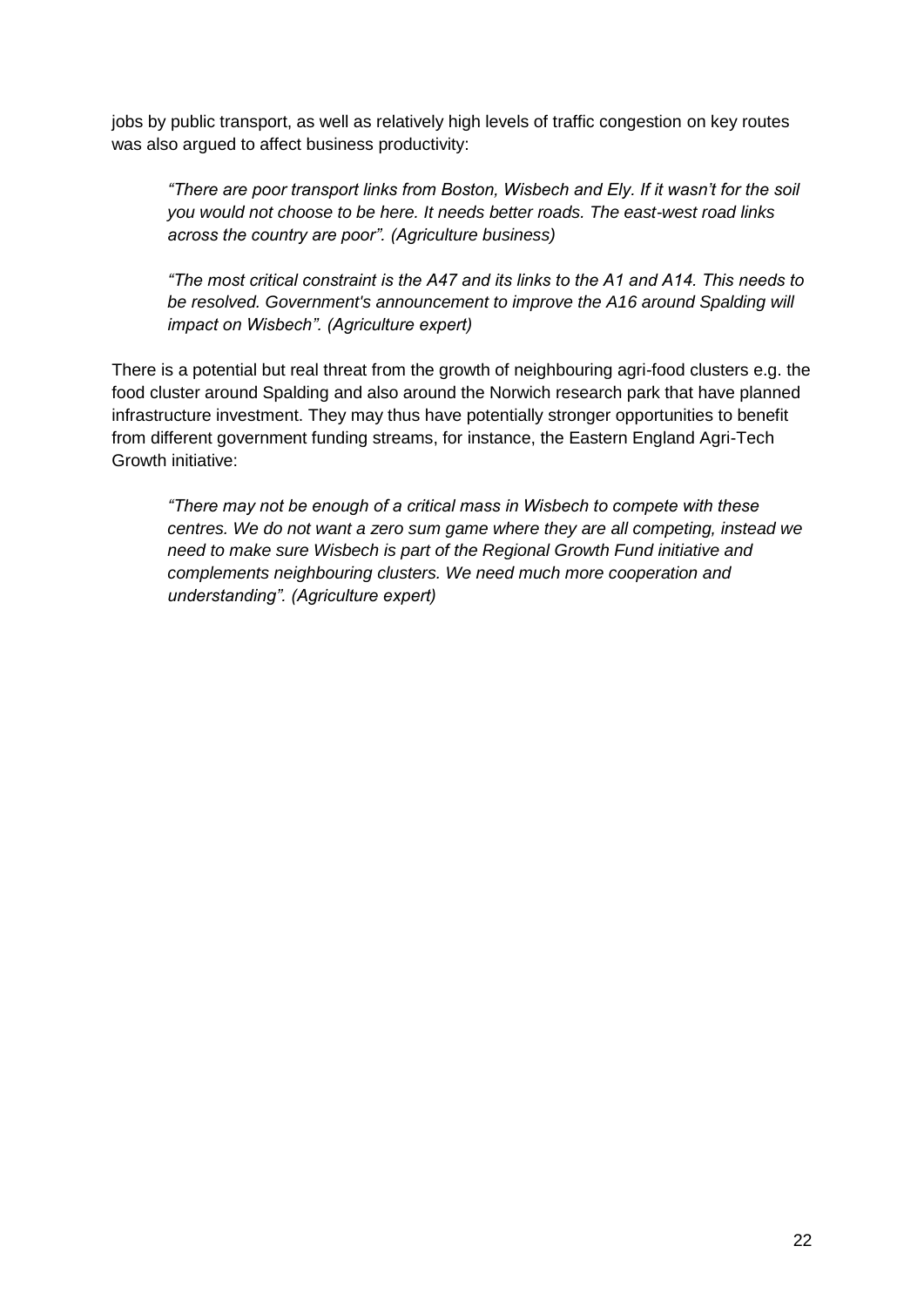# **10. Wider government initiatives**

Although constraints to growth exist in the Wisbech TTWA, they need considering in the context of wider initiatives and changes. The challenges faced in the Wisbech TTWA are also issues elsewhere that are being addressed nationally and regionally. The growth projections in section 5 do not take account of changing government initiatives.

In July this year it was announced that the Government will provide £3.2 million of funding to support the development of the agri-tech industry in Peterborough, Cambridgeshire and Norfolk. The Eastern England Agri-Tech Growth Initiative<sup>1</sup> will receive the funding from the Government's Regional Growth Fund (RGF) following a bid submitted by the Greater Cambridge Greater Peterborough Enterprise Partnership (LEP), in conjunction with New Anglia LEP. The initiative will bring together leading agriculture, research, science and technology assets in the East of England with the aim of strengthening a nationally significant new cluster that brings a global reach and impetus to the emerging UK agri-tech sector.

The initiative aims to boost growth by:

- Supporting the development, application and commercialisation of new technology in the food and agriculture industry, through new market and supply chain development.
- Enabling essential skills development.
- Establishing a new cluster that puts the UK at the forefront of global challenges facing the food and agriculture sector.
- Providing loans for local SMEs in specialist food-related sectors and industries.
- Creating innovation support for micro-enterprises that are currently unable to access support via existing schemes, such as the Growth Accelerator.
- Reviewing opportunities to create a private sector network for the agri-tech cluster in the East of England to help broker investments.

The Wisbech TTWA must be connected to and embedded within this new initiative. Few stakeholders consulted during the research were aware of it:

*"It is important that Wisbech's role in the Fens is raised up and on par with other neighbouring areas. It must not see itself as competing with other agri-food centres, instead it needs to be part of it. A case needs to be made to see how the area fits into the RGF initiative through a concerted effort and collective voice". (Agriculture expert)*

The national Agricultural Technologies Strategy (DEFRA, 2013b) sets out a range of key actions, including:

 A £90 million government investment in world class Centres for Agricultural Innovation with additional investment from industry. The centres will support the wide-scale adoption of innovation and technology across key sectors, technologies

<sup>1</sup> <sup>1</sup> http://www.yourlocalenterprisepartnership.co.uk/3-2-million-funding-for-agri-tech/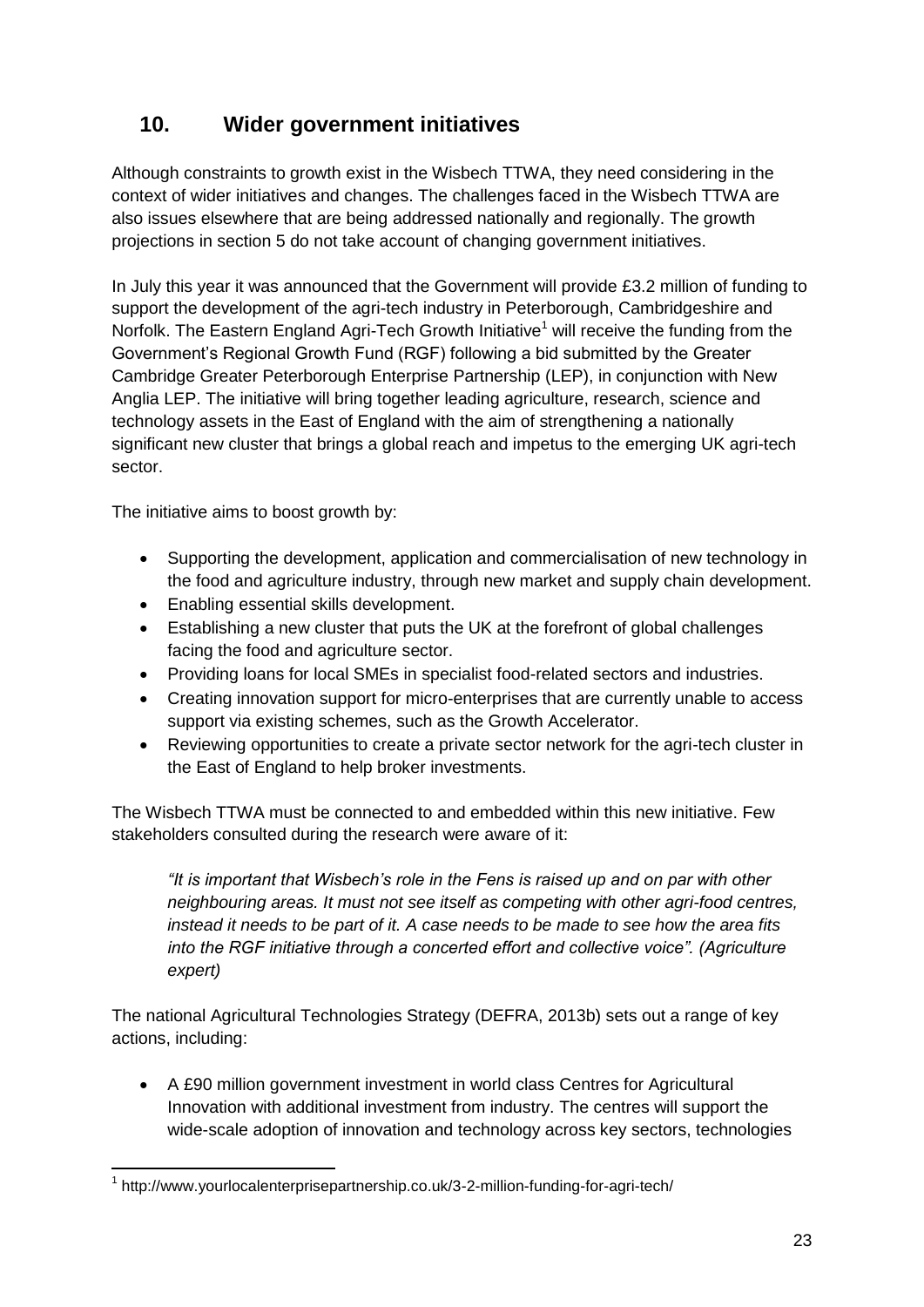and skills in the food and farming supply chain. This includes up to £10 million for a Centre for Agricultural Informatics and Metrics of Sustainability which will use data from farms, laboratories and retailers to drive innovation.

- Creating a £70 million Agri-Tech Catalyst to help new agricultural technologies bridge the so called 'valley of death' between the lab and the marketplace. Co-funded with industry, the catalyst will specifically support small and medium sized enterprises. The investment includes £10 million to support the transfer of technology and new products to developing countries.
- The creation of an industry Leadership Council to unify the agriculture technology sector and make the UK more internationally competitive.
- The recruitment of a new UKTI agri-tech team to boost exports and overseas investment in the UK's agricultural technologies.

Businesses need also to be made aware of changes in government legislation which could impact on their business operations. For instance, the Seasonal Agricultural Workers Scheme (SAWS) has allowed fruit and vegetable growers to employ migrant workers from Bulgaria and Romania as seasonal workers for up to six months at a time but closed at the end of 2013 (Home Office 2013). There had been an annual quota of 21,250 SAWS participants. From 1 January 2014, when the transitional labour market controls on Bulgarian and Romanian (EU2) nationals were lifted, growers have unrestricted access to EU2 workers (ibid). Since the controls on the EU8 (the member states that acceded to the European Union in 2004) workers were lifted, those workers have continued to form the core of the seasonal agricultural workforce. At present, UK growers recruit about one third of their seasonal workers from the EU2, and about one half from the EU8. The impact of the changes is uncertain but the government is confident that labour supply will still be sufficient (ibid).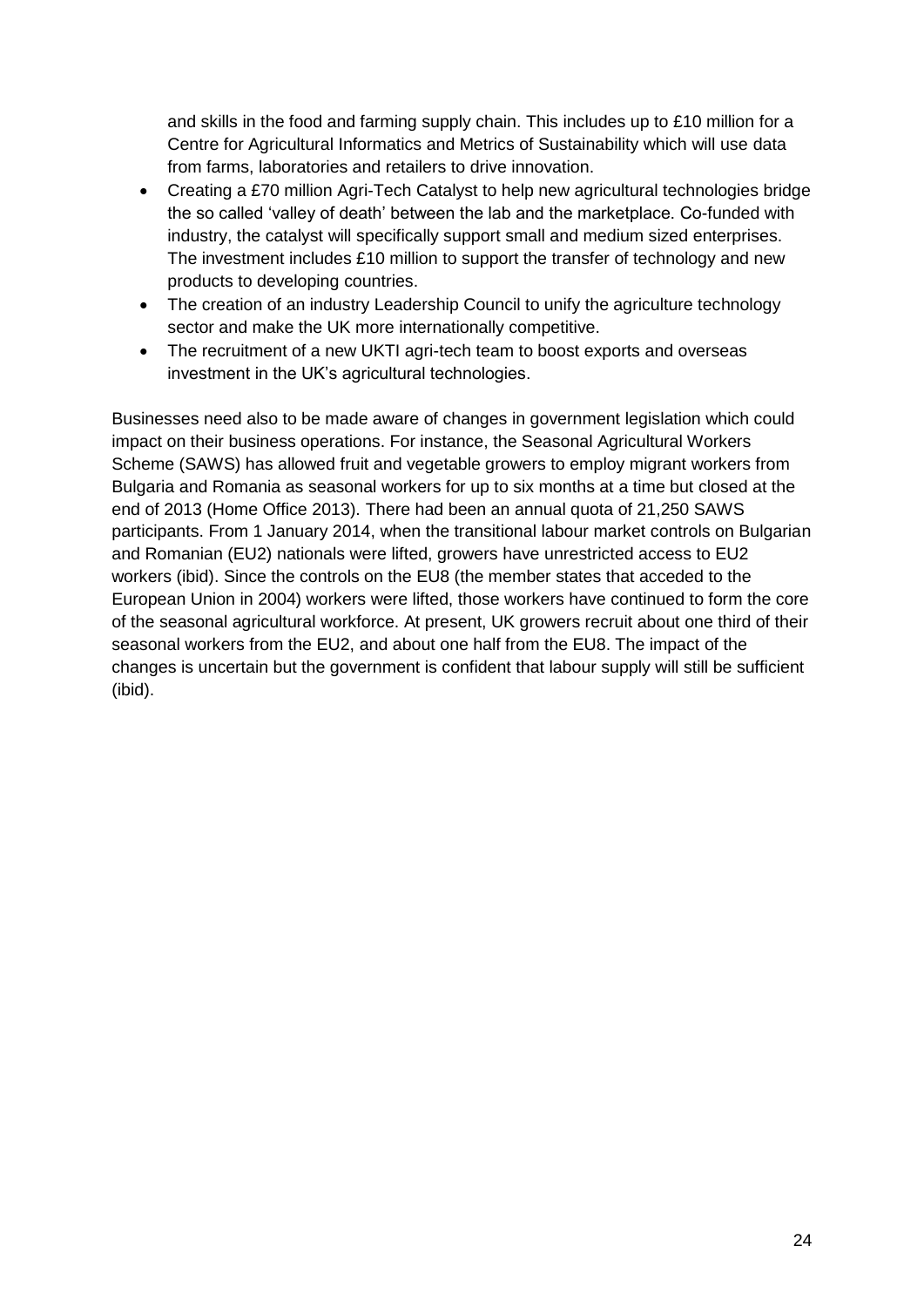# **11. Wisbech TTWA agri-food business strategies - building on strengths and responding to challenges**

The need to reduce unit costs, increase production and counteract falling output prices means that agri-food businesses in the Wisbech TTWA must continually pursue new opportunities in order to maintain and increase productivity. At present, many businesses have been restraining from investing due to economic uncertainty. Confidence in the sector has been affected by the recession. As agriculture experts noted in interviews, investments at the moment are relatively negligible and little capital expenditure is occurring.

Across the supply chain, companies now need to make strategic decisions about where to drive profitable growth (Deloitte 2011). Embracing change means they are more likely to stay in business. It is not sufficient to sustain growth but also new capabilities are required e.g., through extending their core business; identifying new market segments; investing in longer term growth opportunities through new value creation; developing innovations to serve these opportunities as well as a developing a deeper understanding of customers' changing demands (ibid). Continuing to identify growth opportunities within their current business operations as well as investing in new activities is fundamental to growth (ibid).

The research found that in the Wisbech TTWA agriculture and horticulture are very varied. Some growers who were interviewed had no growth, innovation or diversification strategies but others had a focus on efficiency, increasing value, innovation and diversification. Some of the processing companies in the Wisbech TTWA are small scale processors of high value produce, for example, fruit processed into juice. The interviews found that this tends to be for a relatively local market with high distribution costs and a focus on local provenance in marketing. Interviews with food manufacturing companies in the Wisbech TTWA found that they face challenges with regard to whether to invest in and build a new factory and/or relocate, for instance, which requires significant capital expenditure costs.

Interviews with stakeholders suggest that multinational companies work differently, however, by taking a longer term perspective. They therefore are prepared to make massive commitments in investing in new plants but at the same time, this can entail cutting the workforce as they divest and move out of the older inefficient facilities. There is a risk that comes with reliance on these large scale employers in the Wisbech TTWA. The corporate decisions and responsibilities change in response to consumer demand and other global factors over which the local area has little control.

The agri-food sector does, however, have a strong track record of being progressive and adaptable, with the development of new products and processes reflecting high levels of innovation (DEFRA 2012, 2013a&b). The interviews with stakeholders in the Wisbech TTWA found that businesses across the food chain have responded to an increasingly complex business environment, through investing in new technology, processing and product development, addressing skill shortages as well as new marketing strategies so that they add value and sustain growth.

The different business strategies are classified below, drawing on direct testimonies from interviews and case study examples as supporting evidence.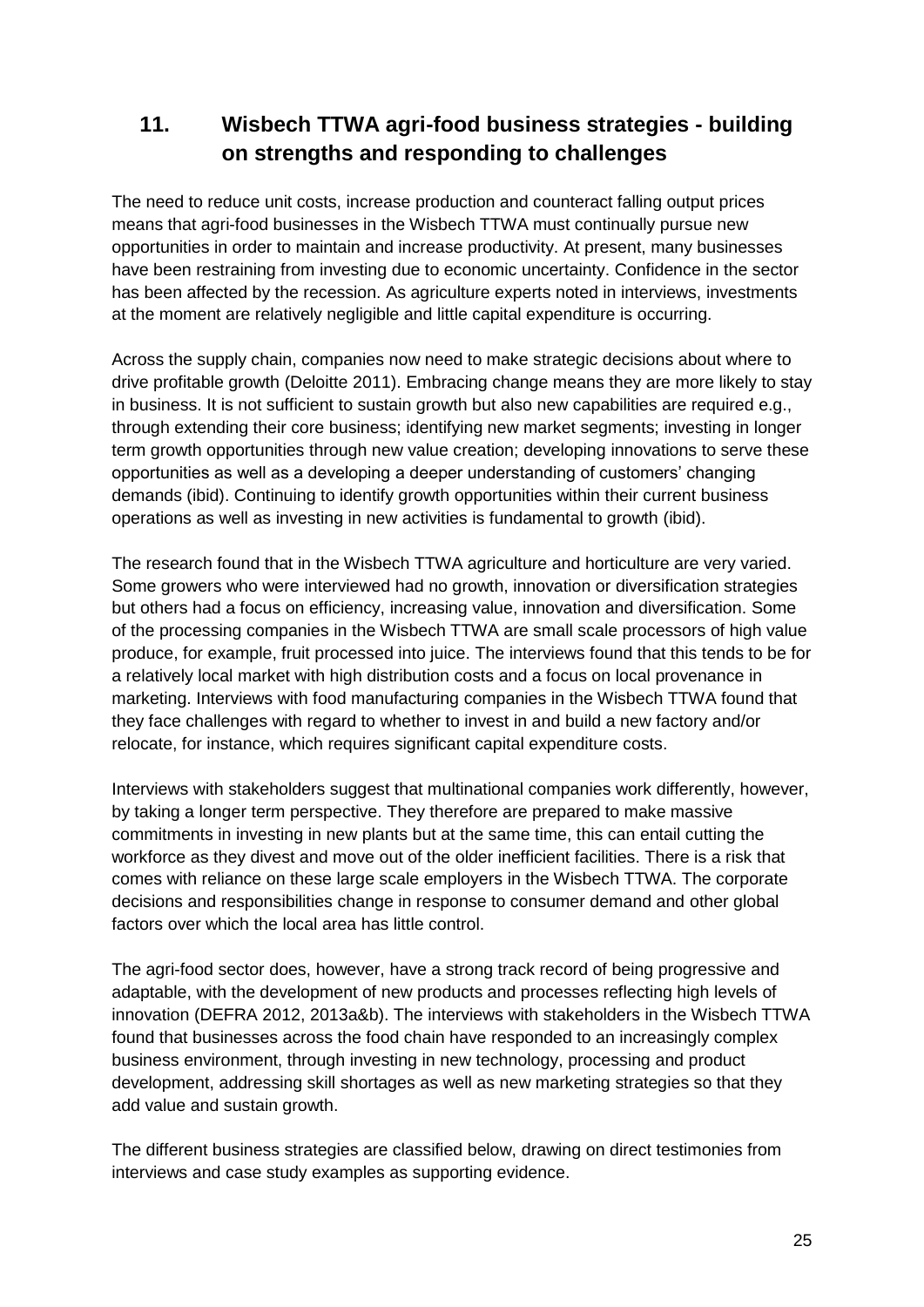### **(i) Adopting innovation and new technologies**

To manage price volatility and protect margins, progressive agri-food businesses are rethinking ways to secure investment in R&D and technology in order to improve productivity through reducing operational costs and delivering better operational efficiencies. Improving productivity through innovations also makes the sector more attractive to investors therefore creating an upward growth cycle (Deloitte 2011).

There are different forms of technological investment. Investing in product technology capabilities allows the business to move up-value by creating, designing and commercialising new products including both goods and services thus allowing the businesses to increase competitiveness in existing and new markets<sup>2</sup>. Yet there is a risk of product failure and it can require costly development in R&D in the new brand and marketing capabilities (Deloitte 2011).

Reviewing the national changes in the agri-food sector, Deloitte (2011) found that investing in process technology capabilities entails mastering the latest technology for low cost high quality product replication. Adopting technology that is higher up the value-added ladder entails upgrading the size and technology used in the business to enhance productivity. Businesses, in effect, reposition themselves from a low-end, low-tech food grower/producer or manufacturer to a higher value, highly sophisticated grower/producer or manufacturer (ibid). This often requires, however, constant investment of resources into existing and new technologies in order to maintain the businesses' competitive capabilities and high levels of productivity, particularly in face of rising input costs.

The agri-food sector has become a highly competitive industry with technological innovations to increase productivity as well as diversifying products and services being crucial to meet the increasingly sophisticated customer demand.

In the Wisbech TTWA, interviews with food producers and growers found that investing in precision farming techniques and adopting new process technological innovations includes, for instance, investing in the latest innovations in chemical inputs such as fertilisers and pesticides, and plant breeding capabilities. Farming of high value fruit, in particular, requires innovation e.g. in plant varieties, small growers have more variety of fruit crop types to cover the season but all growers of high value fruit focus on extending the season:

*"We have also focused R&D on ways to prolong the growing season through introducing autumn bedding plants, selling Christmas trees, mail ordering and extending their packaging facilities. This also offers longer term employment and greater job security to our employees". (Horticulture business)*

*"We trial new varieties in small quantities of about 500 plants and see if I can extend the season of strawberries as they are the main crop. We look at what the big producers are growing 2 or 3 weeks earlier in the season and try them to see if they will work in the organic system". (Agriculture business)*

1

 $2$  Outside the US, the UK has witnessed the highest number of new product launches between 2005 and 2011 and is the global leader in encouraging healthier products (Deloitte 2011).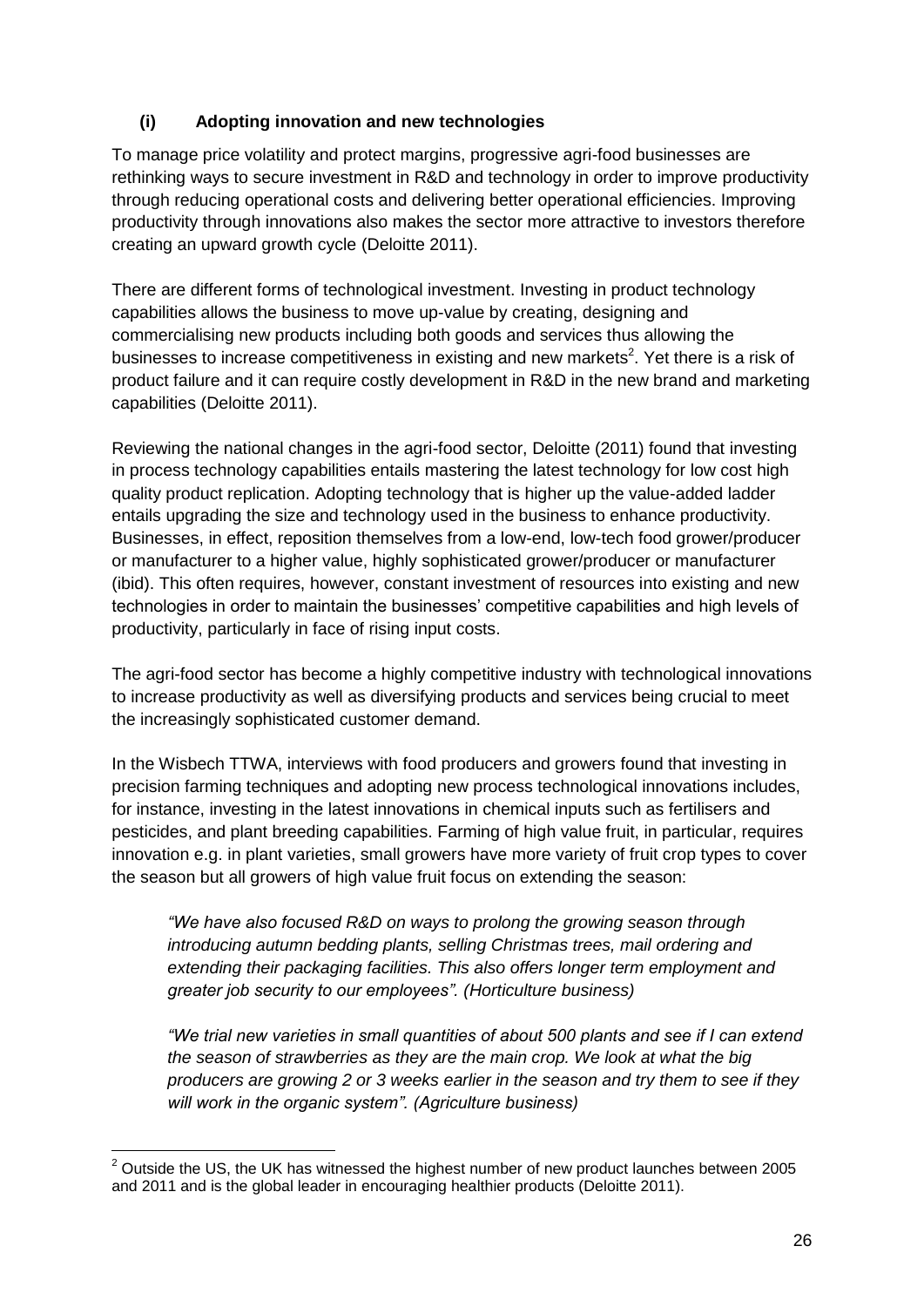Drawing on leading input suppliers who offer advice and support is critical for agriculture producers and growers in the TTWA to stay competitive.

#### **Case study - large high value input suppliers**

The company is a wholly owned family business with headquarters in Wisbech since the 1930s. It has grown to be one of the leading national agricultural and horticulture input advice and supply companies. The company has a long history of carrying out research trials and technical investigations, with field trials being carried out for farmers and growers across different soil types. They have seven regional technology centres which form hubs for investigative work, one of which is near Wisbech. They also work with all the major agrochemical research and development manufacturers investing capital and resources into trials and new projects. The company has made recent breakthroughs e.g. in the management for oilseed rape, resistant disease fungicide management, cereal variety evaluation and blackgrass control. As the industry becomes increasingly scientific and technical, the company needs to keep innovative in order to deliver practical farming solutions to the farmers and growers so they maintain their competitiveness as well.

The stakeholder consultation found that there is also a constant focus on upgrading agricultural equipment and growing facilities, including investing in state-of-the art equipment and facilities.

### **Case study - large scale high value grower – horticulture produce**

The independent company was founded fifty years ago and relocated to the Wisbech area from Long Sutton in 2006, with the site covering 14 acres. The company specialises in the production of quality young plants, having over 2000 varieties of plants to satisfy customers' needs and stockholdings throughout the season. It constantly works with plant breeders to develop new varieties. When the company relocated, it invested in state-of-the-art glass houses which have the latest computer controls and equipment including underground and above ground heating, lighting, shades, sprinklers and automatic ventilation to provide optimal growing conditions and increase efficiency and productivity.

Farmers and growers interviewed also look to the larger national growers for information about recent innovation, but also to international developments:

*"We look abroad for innovations. Not to Europe. Europe is not innovative because of the level of innovation. We look to South America and America, especially Brazil as the world's biggest wheat producer. Where companies drive innovation it is focused there. There is no market for innovation in the EU. Technological advances are hindered by regulation". (Agriculture business)*

It can be difficult, however, for local farmers and growers in the TTWA to keep up with capital investment: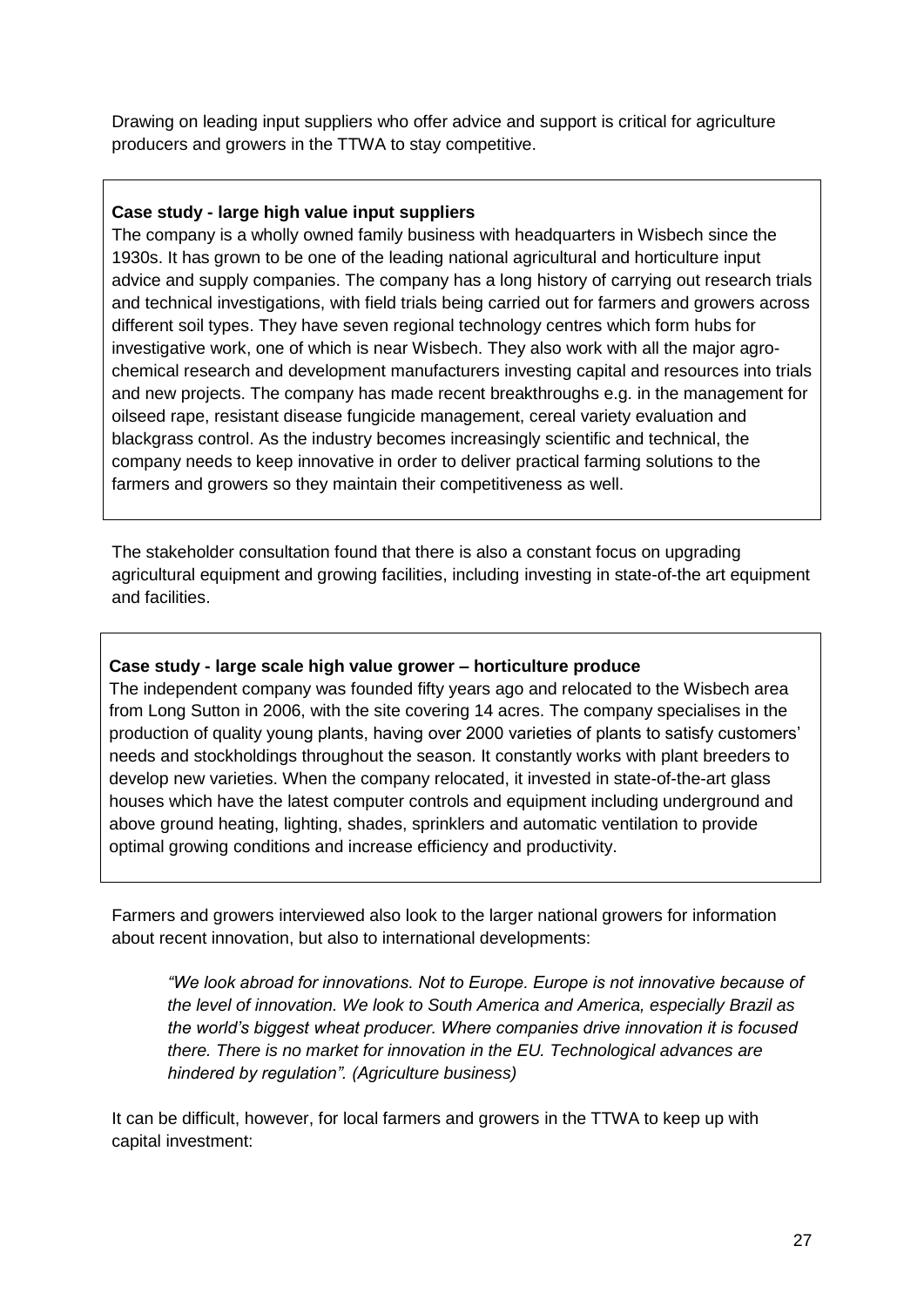*"The orchards in Wisbech are very modern. Some companies won't innovate and they will fall by the wayside and there is nothing we can do. Most companies in the area do want to innovate but don't have the capital to do that rapidly. It is a continual evolution but this is difficult to maintain as it requires continual investment. It is not a quick return. If you invest you have to wait 7 years before you get a return. So there are orchards that were very modern ten years ago but they can't afford to invest again yet". (Agriculture business)*

For the agri-food manufacturers interviewed, innovations in packaging, processing, storage, and distribution are critical so that products are delivered to retailers and households more efficiently:

*"We are under constant pressure to reduce wastage and we have demands on us to deliver the freshest and most visually appealing products to customers. This drives the need to invest in R&D related to transport and handling, as well as packaging and graphics". (Food processing business)*

Adding value to food manufacturers' businesses entails R&D in both product and process technology capabilities. Examples were given in interviews of extending the company's production range to create premium products which require innovation in both processing and packaging. It also requires an input of labour with additional technical skills to create these newly launched products which often consist of a multitude of ingredients.

### **(ii) Achieving economies of scale**

Growers interviewed said that they look for economies of scale and ways to increase yields and efficiency. It is a highly technical and professionalised industry. Smaller growers often join cooperatives to market their produce.

Modern large scale low value arable farming is capital but not labour intensive. Amongst those interviewed there is a focus on increasing efficiency, reducing labour inputs, but not a focus on increasing value through changing crop types. Large scale arable farming increasingly replaces labour with capital in the form of machinery which is increasingly technical. The aim is to increase economies of scale, for example, through using co-ops for marketing and storage, increasing efficiency and yields through technological and seed innovation and new methods.

Some farmers interviewed look to expand the use of contract arrangements with nearby farms. This often occurs where the neighbouring farmer wants to step back from the physical work of farming e.g. on retirement. This allows the contract farmer to farm on a bigger scale and to achieve economies of scale in machinery and labour:

*"I have land and two neighbouring farms work with me for a fee. They provide the labour and the machinery and one does the arable and one does the fruit. We pay for the inputs on a shared basis and then any profit we share on an agreed basis". (Agriculture business)*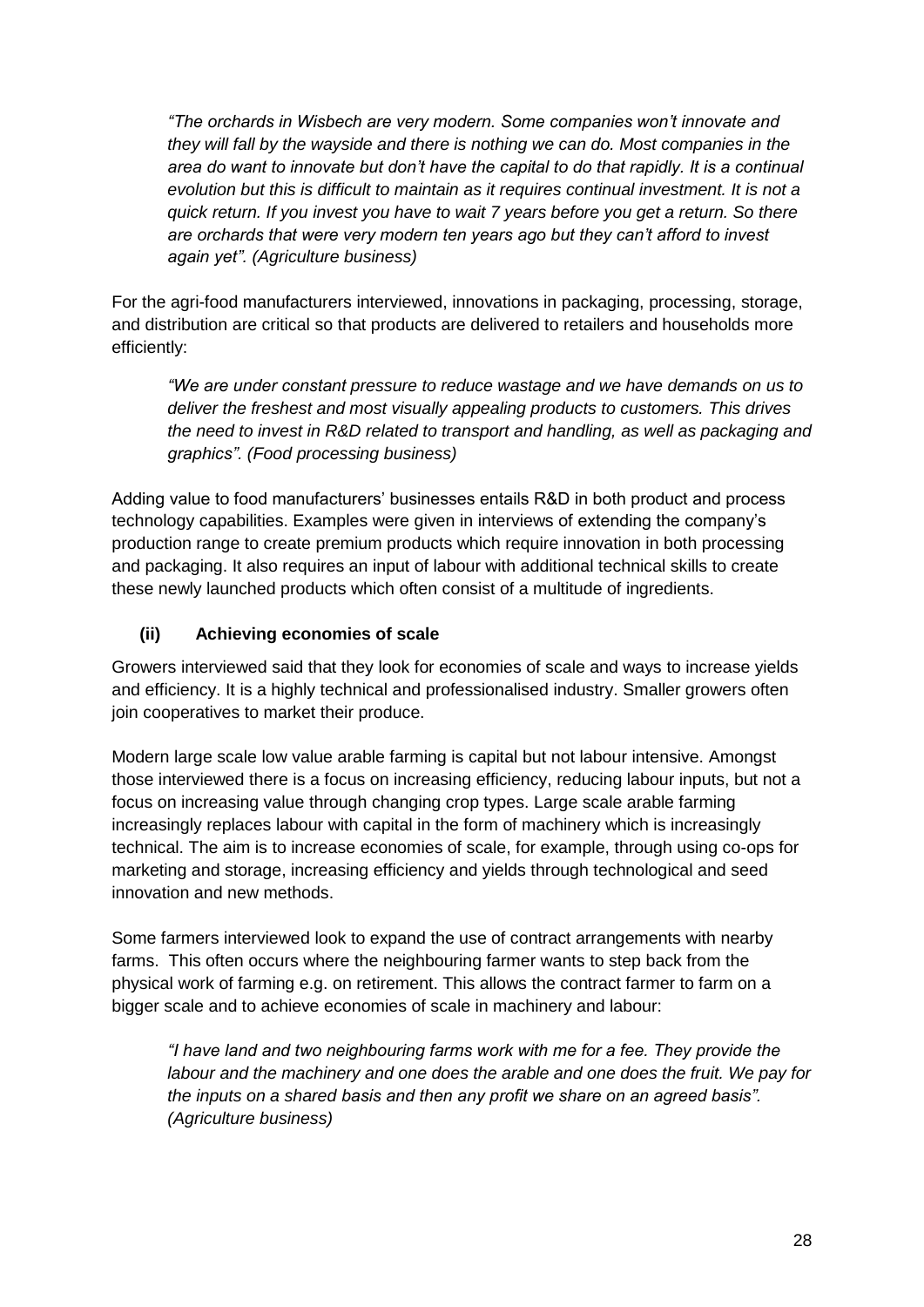**Case study - large scale low value grower - large arable farm part of national group** This 1500 acre farm which is part of a national group grows winter wheat and rape, sugar beet, onions and potatoes. It employs eight full time staff, one of whom is on an apprenticeship scheme, and an administrator. There is use of a lot of seasonal migrant labour through an agency. The farm focuses on increasing efficiency and yields through technological innovation and achieving economies of scale. The farm looks to developments overseas for the latest innovations e.g. to Brazil as the world's biggest wheat producer, although they also gather knowledge from local trade or levy bodies such the Agriculture and Horticulture Development Board.

The interviews found that food manufacturers equally are concerned with managing their distribution networks and achieving greater vertical integration and economies of scale.

**Case study - large international food and drink group – low value canning production**  An international food and drink group specialising in sourcing quality products and ingredients from around the world. They manufacture food and drink products across stateof-the-art manufacturing sites and deliver products to retailers, wholesalers, foodservices and industrial customers through an international supply chain, employing over 6,000 people and operating 14 major food and drink production sites. The company completed acquisition of a competitor's canning operations in 2011 at Wisbech and Long Sutton which collectively employs over 1,000 employees. They are committed to investing in their newly acquired factories and sustaining their supply chains in general to achieve greater vertical integration and economies of scale. The acquisition of the Wisbech site significantly expands the company's portfolio of branded and customer own label products in the canned foods sector to respond to consumer demand.

### **(iii) Targeting customers to develop product innovations**

Agri-food companies need to anticipate and meet new consumer preferences so that they retain and or increase their share in the segment of the market that is growing e.g. convenience and healthier products. Businesses have to rethink their brand and product ranges, which often entails 'value-engineering' their existing products (Deloitte 2011). This can entail introducing low cost products, less packaging, as well as focusing on higher end premium items to cater for smaller but affluent groups of customers. In this way, profit margins are protected and sales are secured.

To align business understanding of their product portfolio with consumer preferences, better planning and forecasting tools need to be developed, such as investing in data analytics capabilities which match products and customers. The interviews found that new products include food growers and producers focusing on organic produce or new exotic ingredients. Food manufacturers interviewed are equally adding product value in response to changing consumer preference through, for instance, focusing production on prepared fruit salads.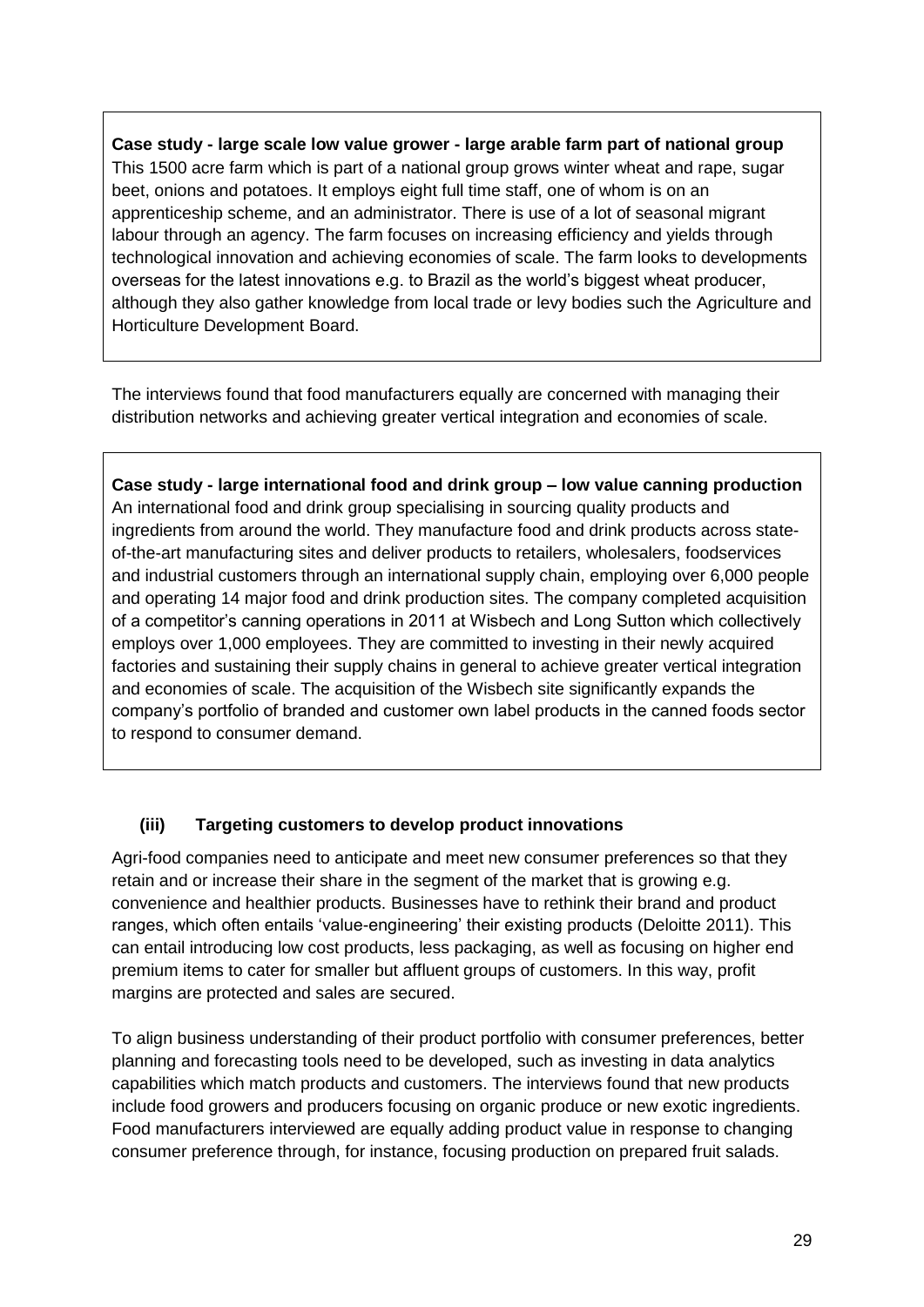**Case study - large international food and drink group – low value canning production**  An international food and drink group which provides a variety of goods and services including sales, ripening, sorting, repacking, fresh cut processing, processed foods and delivery globally. The Wisbech food production and distribution centre was purchased in 2002; over 200 are employed on-site. The site focuses on preparation of fruit salads, with this aspect of the business expanding in response to growing consumer demand, therefore investment is set to continue. Other distribution centres have been less fortunate, for instance in Lincolnshire, two centres have closed down which concentrated on packaging ready-to-eat whole fruit. The company is under pressure to respond to both changing consumer demand as well as the need to consolidate its supply chain refrigerated delivery system in order to make cost savings and improve company efficiencies. Preparation of fruit salads requires more technical knowledge so employees are being retrained and up-skilled, with training courses occur in-house through apprenticeships.

### **(iv) Moving the business further up the supply chain**

There is scope for businesses to move up the supply chain in order to increase profit margins. Some farmers and growers who were interviewed add value to their output and receive greater income through primary food processing. The interviews found that food manufacturers and secondary processors equally add value through introducing food wholesaling and distribution to their operations:

*"We are all looking at ways to add value to what we do, either directly or indirectly. We are looking to sell onions via a pack house to Sainsburys who are looking for innovation and different pack sizes. For our potatoes we are looking at developing our own baker line of ready to bake in packets to increase the value". (Agriculture business)*

However, the interviews also found that not all producers will consider expansion into other parts of the supply chain as it requires particular skills:

*"I am a member of a produce organisation and we did have a cooperative venture for packaging. We thought about processing but we decided to leave it to people who know about it. There is a balance between shortening the supply chain and having the skills to do it properly". (Agriculture business)*

Opportunities to sell directly to the public can be explored in order to increase income as well as break the link with retailers' increased control over all aspects of the food chain. Setting up local food fairs, farmer markets as well as farm shops is one way farmers can pursue this route:

*"We attend farmers markets in London. This is where the money is as they are willing to pay the premium for organic and there is big demand for organic as they are attuned to health". (Agriculture business)*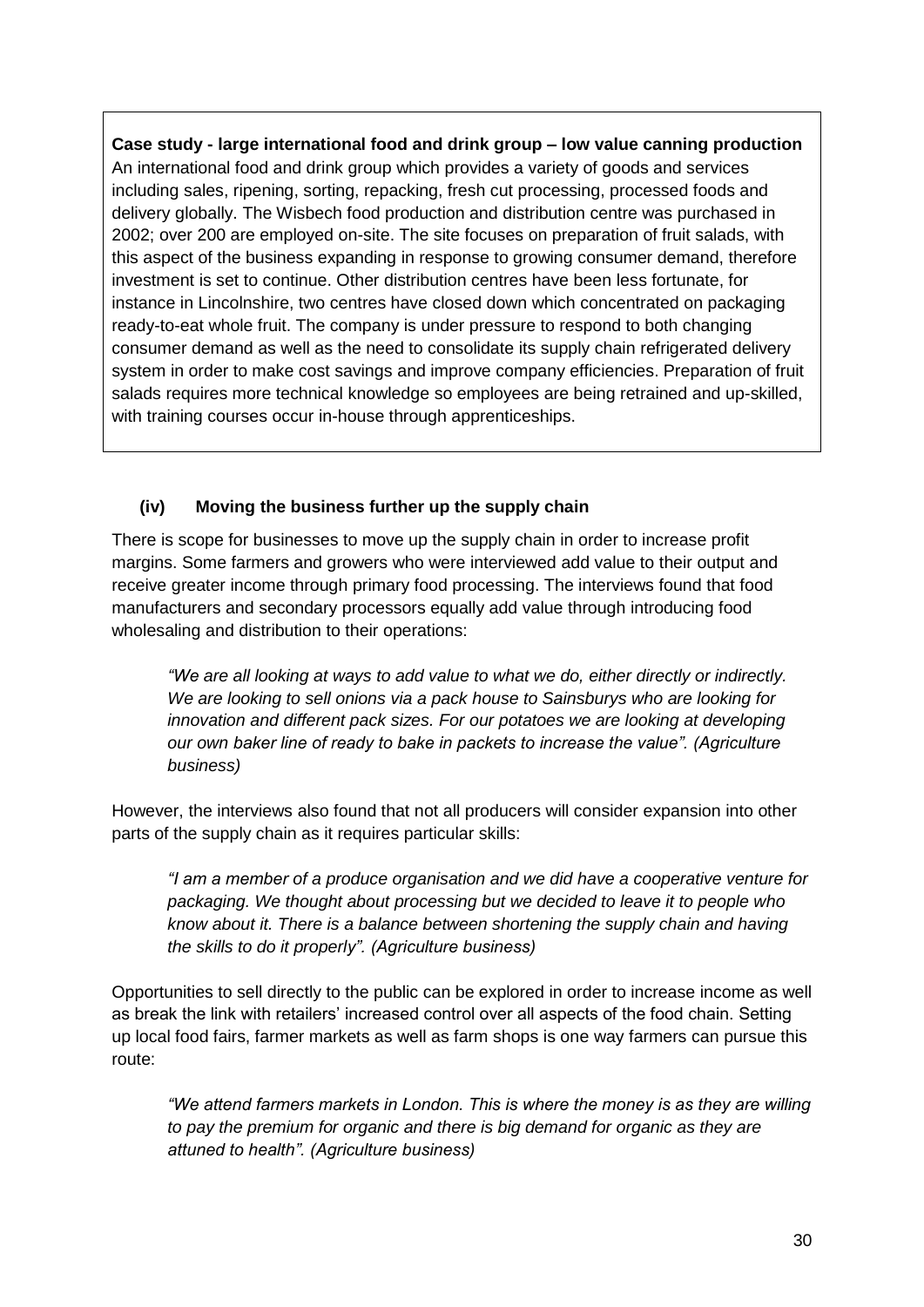Also many innovative food growers and producers are focusing on direct internet selling, marketing and mail order as well as home delivery. To develop these new business opportunities, advice and support on how to enhance their brand-marketing strategies is critical, particularly for SMEs. The establishment of farmer cooperatives can assist the process.

#### **Case study - small scale high value grower - soft and top fruit organics**

This Wisbech smallholding grows organic soft and top fruit with Soil Association accreditation. There is not a sufficient market for organic soft fruit locally as it commands a premium price, so the produce is sold at farmer's markets in London. Excess fruit is processed into jam and jelly as a cottage industry and sold alongside the fruit. There is constant innovation in trials of plant varieties to try and extend the growing season. The smallholder looks to the large scale commercial growers who farm soft fruit under polytunnels for new plant varieties to trial within the organic system.

### **(v) Looking for security in the supply chain**

Some of the food producers and growers interviewed have focused on securing purchasing deals with a sole regular large scale buyer:

*"All the wheat goes to Bernard Matthews. All the sugar beet goes to British Sugar so there is a readymade market for the crops. We are completely self-contained on labour. We are not interested in increasing value, just want an easy life". (Agriculture business)*

Both high value fruit producers and low value crop growers interviewed often use cooperatives to market their produce. Co-ops then market the produce on in bulk to large buyers:

*"We buy grain from farmer members and sell it on their behalf and try to maximise the return. We buy from hundreds of farmers and sell to fewer customers". (Agriculture business)*

Some growers who were interviewed supply to a diverse range of buyers to minimise risk:

*"We supply 40 Waitrose stores but if they ever pulled the plug we would lose 40 customers and it is a risk. And there are about 30 National Trust properties. So we had to build the small independents so if you lose a customer you lose one not 40". (Food processing business)*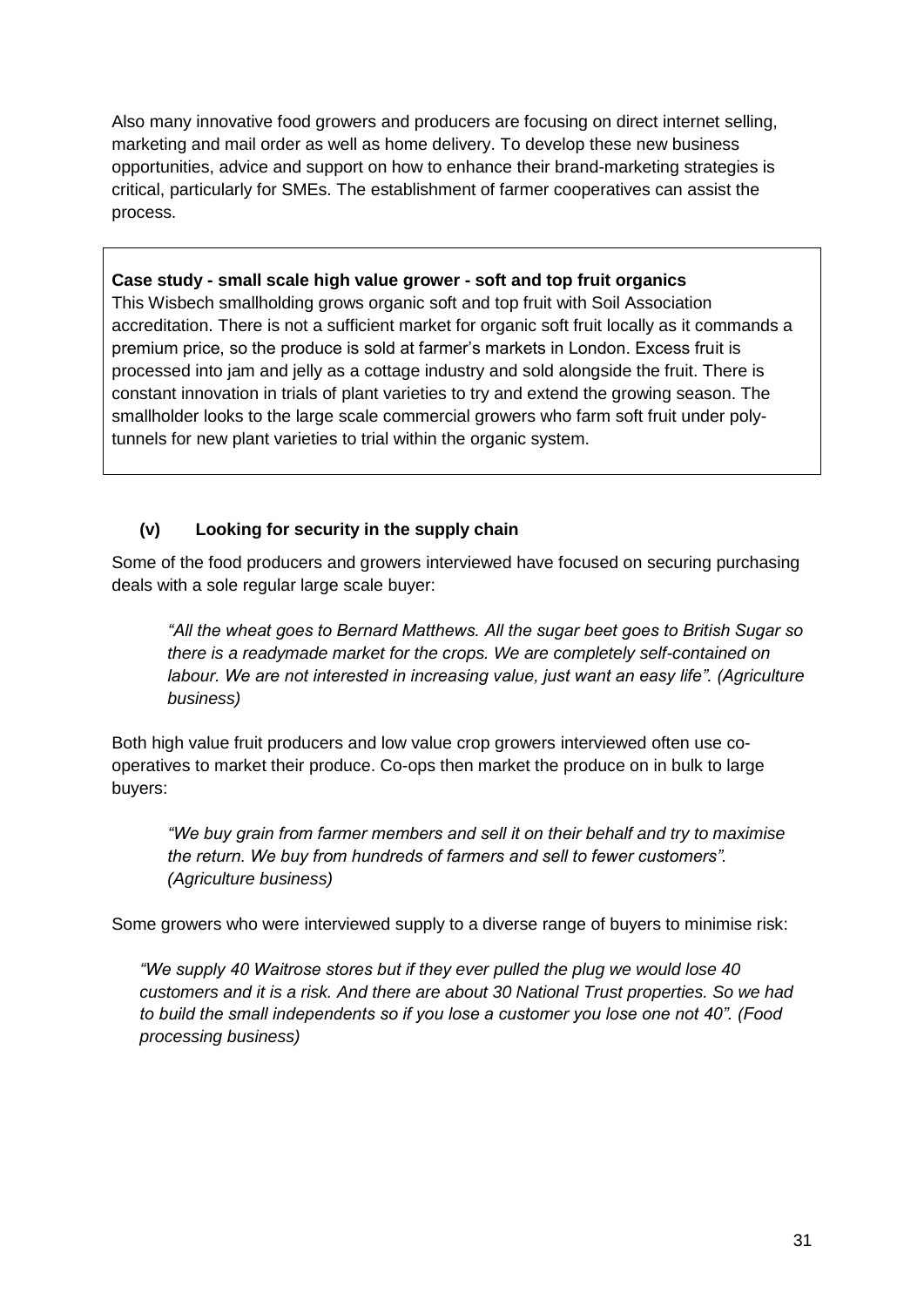### **Case study - low value arable farmer-owned co-operative for storage, marketing and distribution**

This farmer-owned co-operative markets and stores grain on a large scale for around 1,200 farmers. They act as an intermediary for farmers and food manufacturers to achieve economies of scale in storage and marketing and provide market information to farmers. Investment costs are high and several million pounds has recently been invested in storage facilities at a Wisbech site.

**Case study - high value fruit cooperative for storage, marketing and distribution** This co-op manages the fruit crop, mainly apples, for the growers post-harvest, which includes being responsible for storage, transport and marketing to enable economies of scale. Modern orchards focus on economies of scale, efficiencies and higher yields through innovation in planting and technology all of which can require high capital investment with relatively slow returns. The co-op keeps growers up to date with innovation in technologies and planting, looking both to developments overseas and to UK organisations such as the Agriculture and Horticulture Development Board.

### **(vi) Local provenance and reducing import penetration**

The growing concerns over food security and the need to reduce the UK's food trade deficit represents an opportunity for the agri-food sector to continue to grow and safeguard food production. Focusing on self-sufficiency and locally known provenances not only helps to mitigate pressure on business margins but also supports local producers and manufacturers. Food localism and encouraging local food networks to reduce food miles is therefore a growing trend for businesses to capitalise upon. Both flowers and fruit are labour intensive and the interviews found that there tends to be a focus on local (or British) provenance in marketing:

*"Dutch flower growers import but it has not affected us. People want local and they want British and this provenance is important". (Horticulture business)*

### **Case study – large international food and drink group – low value canning production in Wisbech TTWA**

As a business, they are committed to using British ingredients where possible and to continuing to foster long-term partnerships with their suppliers. They reconfirmed their support for UK farmers by committing to buy more than 40,000 tonnes of British-grown fruit and vegetables during the coming year. The company has also signed new deals with British growers of potatoes, peas, carrots, rhubarb and beetroot, with the fruit and vegetables to be processed at the business' Wisbech and Long Sutton-based production sites for use in branded and customer own-brand canned food.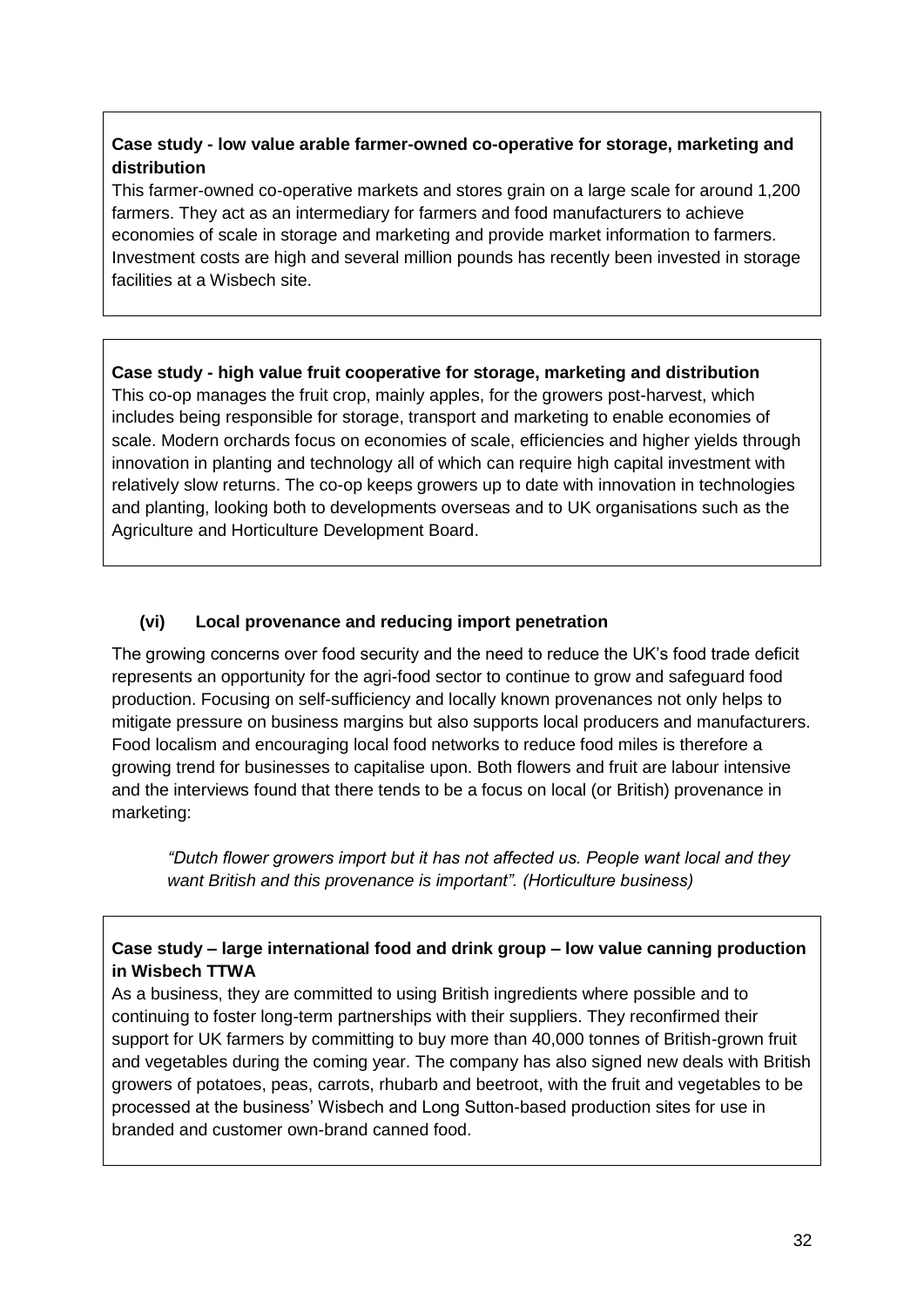### **Case study - small scale high value food processor - fruit growing and processing into juice**

A Wisbech area apple juice processer started out making juice as a hobby in his back garden. When the first batch of juice sold rapidly, it began to expand as a fully-fledged business. Eventually relocating to the Wisbech area in order to be near high quality apple growers, the business now occupies a four acre site, half growing apples and half including an office, 500 tonnes of cold storage, a large barn and a production room. The juice is made using only local apples and is marketed for its local provenance. The business benefits from good access to markets with high disposable income such as Cambridge.

*"We only buy in from other Cambridgeshire growers so we support local businesses. It states on the label that the apples are grown and pressed in Cambridgeshire".*

### **(vii) Diversifying into new activities**

A number of strategies can be pursued to diversify agri-food businesses in order to add value to the business, increase incomes and sustain growth. With regard to farmers and producers, these options include for instance, renting out buildings and service provisions, setting up shops, catering and accommodation facilities as well as developing tourism activities. Farmers and employees, in effect, supplement their income as well as find employment alternatives in-situ through these means:

*"We constantly focus on ways to add value and diversify into new business activities, including establishing a "cash and carry" permanent outlet for customers to directly choose plants. This has created new jobs as well". (Food processing business)*

*"The livery income helped the farm through hard times in the winter months". (Agriculture business)*

There is evidence in the stakeholder interviews of diversification into small side businesses in addition to the main activity of farming. This often stems from a personal interest and is used as an income supplement, often linking to leisure and local tourism:

*"We had a large garden with about 3 acres of apples. A friend who worked in an orchard used to take them to make juice. I used to think that one day we would do that. At first we did it as a hobby….. At the high profile end we supply Waitrose, the National Trust and Hilton Hotel". (Food processing business)*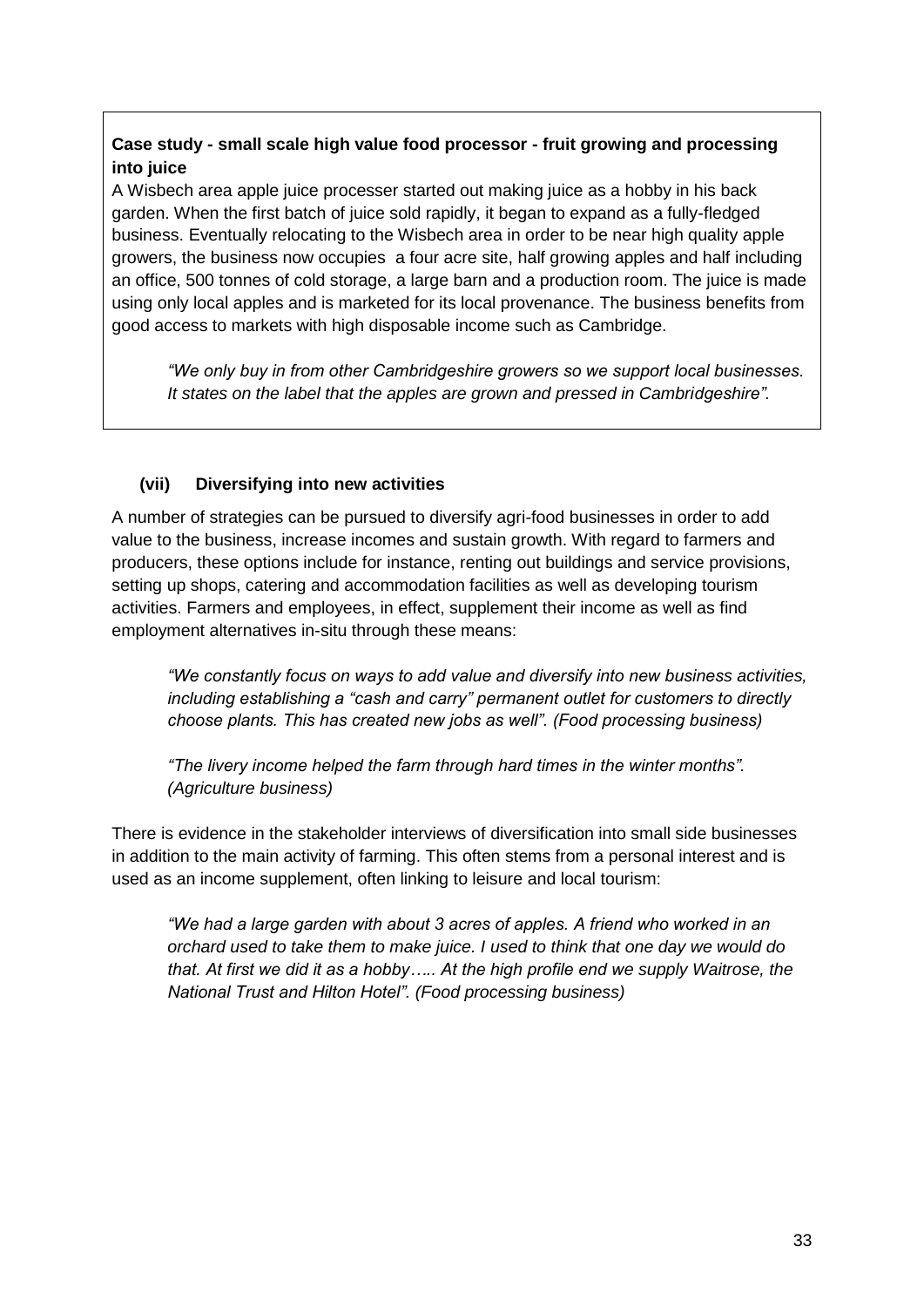### **Case study - diversification from farming - low value farm with diversification into environmental schemes and local tourism**

This farm has 313 acres rented from CCC farms, mainly growing arable crops. Some land is under different environmental schemes promoting good practices for wildlife and the maintenance of ancient orchards which are no longer commercially viable. The income from the environmental schemes is important for the farm's viability. The farm promotes retention of traditional apple varieties with 250 varieties of apples local to the East of England and holds 'apple days' for visitors. The farm also has a side business providing tree surgery, fencing, ground work and maintenance.

This form of pluri-activity and focusing on multi-outputs is a growing trend in the farming industry as means to derive multiple incomes within a farm household. Changes in cultural as well as business mind-sets are, however, needed. There are a number of pioneering businesses in the Wisbech TTWA which have repositioned themselves to sustain growth through these means.

### **Case study - diversification from farming - low value farm with high value diversification into equine**

The tenant of this Cambridgeshire County Council arable farm of 270 acres converted an outbuilding into stabling for her horse. After requests from local people looking to stable their own horse, she converted other buildings and began running a small livery business. This expanded rapidly and she also trained as a riding instructor. As the business grew she successfully applied for grant funding to develop the business into a state of the art equine centre. The centre covers 20 acres and includes an all weather arena, floodlit to Olympic standard, stabling for 34 horses, and a café and a shop. The Fenland Equestrian Centre provides an income supplement to the farm and local employment and is an outreach centre providing training for the College of West Anglia.

### **(i) Skills, training and opportunities for new employees**

As the industry becomes more sophisticated and traditional labour-intensive farming work declines, the demand for higher level and technical skills are needed, for instance, in mechanisation, quality control, ICT and production science as well as higher levels of management skills able to run increasingly large and complex business operations.

For farmers without their own land, the interviews found that CCC farm tenancy opportunities are important:

*"There are limited opportunities for young people to get into the industry. Cambridgeshire County Council is important in providing some of the starter units for entrants into agriculture. So they are able to get on the first rung of the ladder by being able to rent land and be tenants on a CCC farm. The CCC farm estate is the*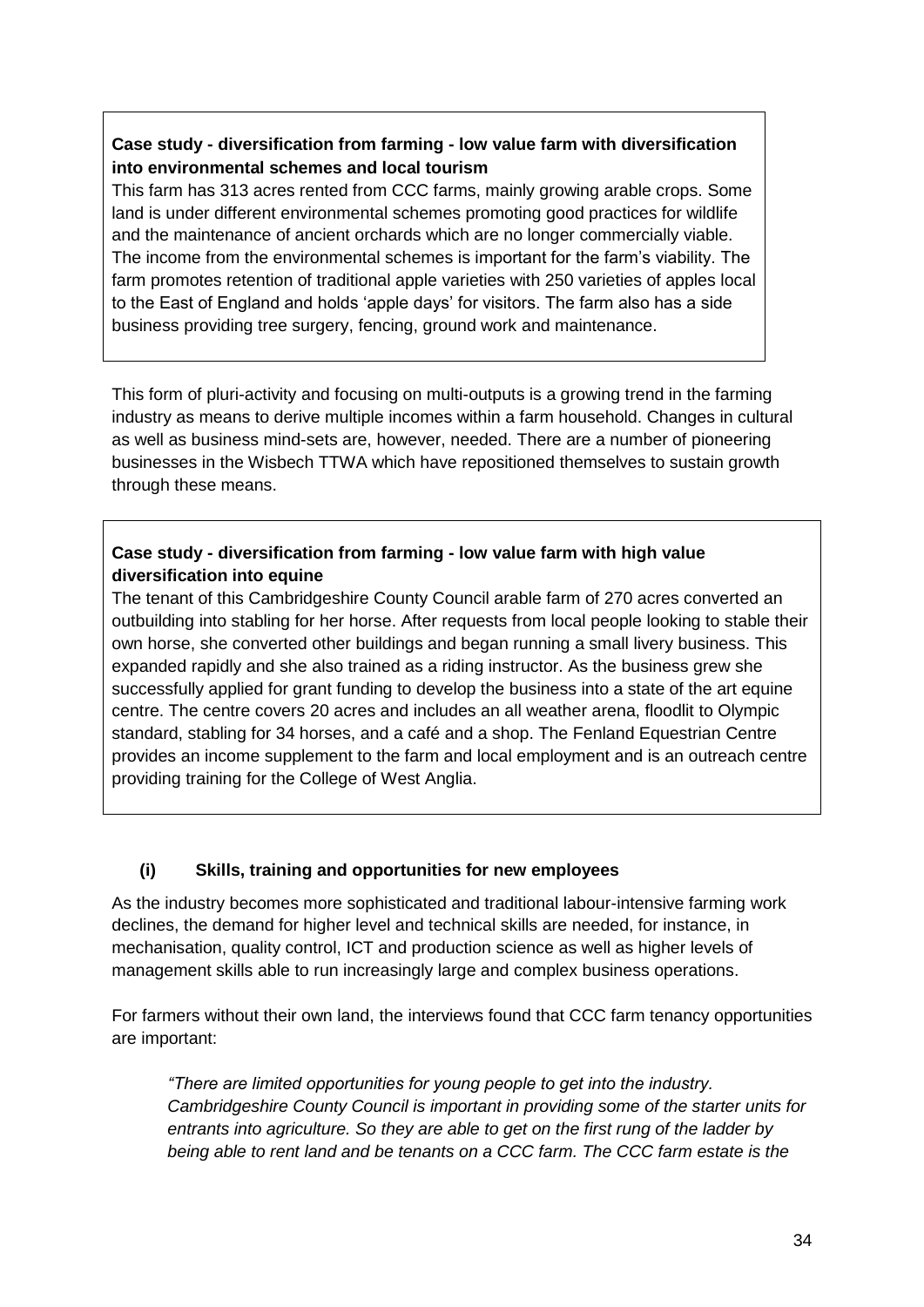*largest in the country and important for giving people a start in the industry". (Agriculture business)*

The majority of businesses interviewed are also aware of the need for training, upskilling and bringing young people into the industry:

*"The skill level needed is much higher than when I started out 50 years ago when we still had a few horses on the farm. But we are addressing it as an industry. For example the fruit farm has two lads on apprenticeships on day release on a formal scheme". (Agriculture business)*

There are positive examples of innovative companies that have addressed the skills issues that they faced directly, as the case study below highlights.

#### **Case study – high value horticulture grower**

The company employs twelve highly qualified growers and a hundred full time staff. In the high season, 200 are employed drawing on seasonal labour. A skills issue exists with respect to attracting young people into the profession as well as addressing skills shortages, particularly on the technical, operative side. The company took the initiative to establish a horticulture skills centre using Growing Places Funds secured through the LEP. The loan of £50,000 from the LEP needs to be repaid whilst the grant monies of £150,000 from FDC does not. The company also put an additional £100,000 of its own money into the initiative. The centre currently offers apprenticeship training; the company will receive five apprenticeships and another six will be trained for other related companies. There are opportunities to expand this initiative so that it becomes a local training hub for the Fens.

In comparison, the research found that the skills gap in the food processing industry was relatively low, as the sector is relatively low skilled. The desire to create higher skilled jobs often means reduced levels of employment. For multinational food producers with low value canning sites in the Wisbech TTWA, in-house training and apprenticeships are offered:

*"We are committed to investing in employee skills, launching a range of training apprenticeship schemes in-house, which also includes a paid internship scheme and extension of our on-going graduate training scheme which Wisbech employees can benefit from so that they can update their skills as required". (Food processing business)*

For other agri-food companies who recruit from a national labour pool, the availability of highly skilled staff in the Wisbech TTWA is less of an issue.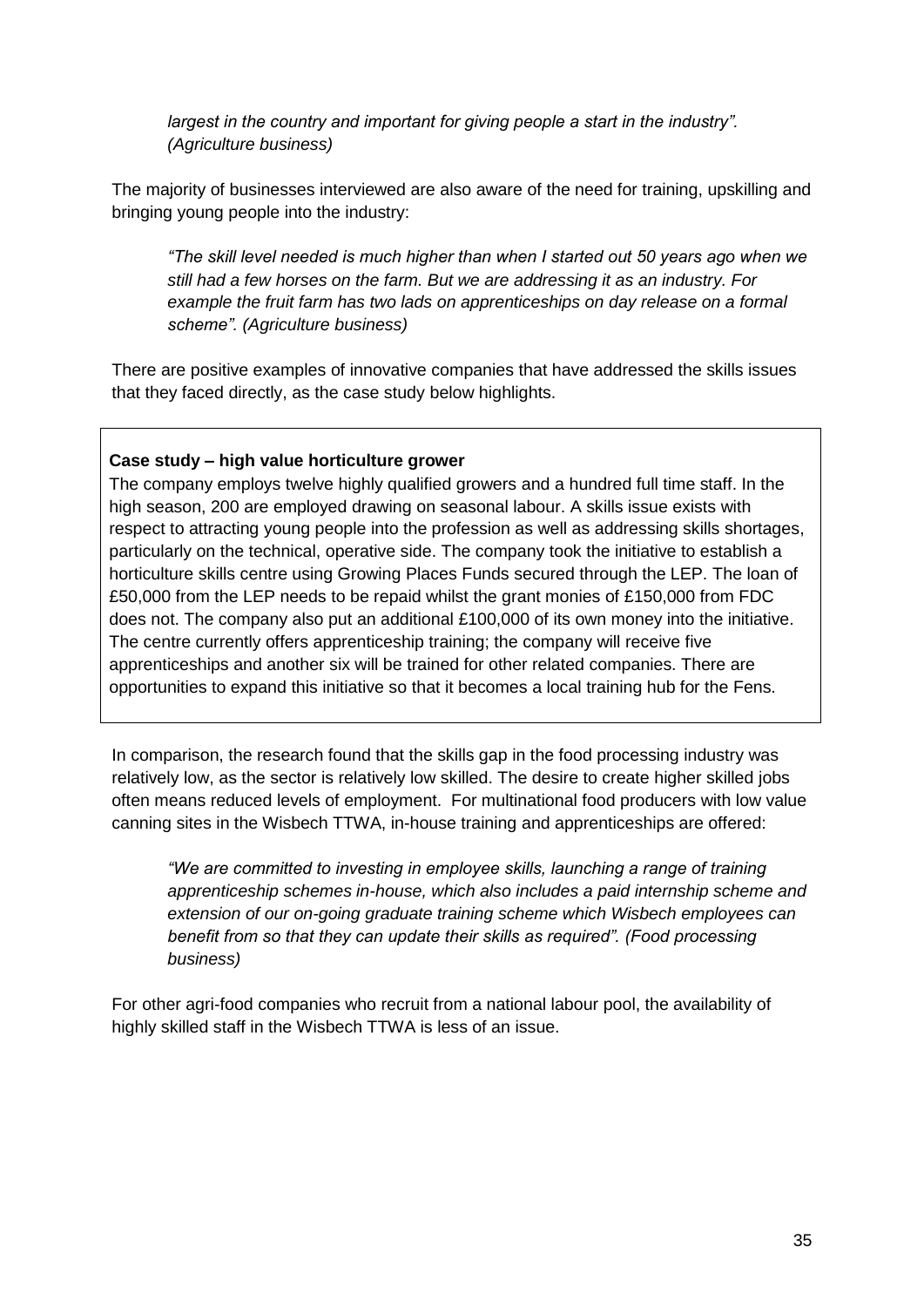#### **Case study – large high value input supplier**

The company employs 300 across 26 depots nationally, of which 30 staff are specifically in its HQ in Wisbech. Half of its total employees work in customer services and agronomic relationships. Training is carried out in-house as the industry is highly skilled, with relatively unique technical and scientific specialisms required. The company recruits from a strong and growing national labour pool, particularly of young professionals who perceive agri-tech sector to be a highly respected profession. There has been no issue recruiting locally, although the higher earning professionals working in the HQ do not necessarily live locally.

### **Summary**

The Wisbech TTWA faces certain challenges in achieving growth in the agri-food sector. The area currently has a concentration of low skilled, low value employment. There are weaknesses in the local infrastructure connecting the TTWA to the rest of the country. However, there are numerous opportunities both to grow what is already there economically and to forge new links that will develop sectors in different ways. The evidence above shows that there are already numerous business strategies being employed to respond to challenges and seek growth. These are mainly focused on innovation, economies of scale, moving up the supply chain, diversification and skills and training.

Some businesses within the sectors are not interested in growth, expansion or innovation. However, there is a lot of innovation so for those who are seeking it, better links could be forged with existing and new centres for innovation and developments in science and manufacturing. This knowledge could be made available to those businesses which are interested through existing channels used to access knowledge such as the Agriculture and Horticulture Development Board.

Innovation varies so support must be targeted where it is wanted and where it can have the greatest multiplier effect e.g. through producer organisations and co-ops. Support could be targeted at increasing economies of scale, at developing mechanisms for knowledge sharing, and for nurturing local investment in capital expenditure on upgrading, mechanisation and technological innovation and investment.

Further support could be provided to encourage growth in existing sectors. For example, the findings show that local provenance is important in marketing produce to increase value for growers and processors but that marketing experience is limited. Support can be provided for diversification of low value agricultural producers into higher value areas such as packaging, processing and marketing with business advice, networks and information about grant funding.

There is a need to continue to develop work with young people to encourage them into the industry and highlight career paths and training opportunities locally. If local businesses are to develop increasingly mechanised, IT based and technologically focused processes then these skills will need to be nurtured.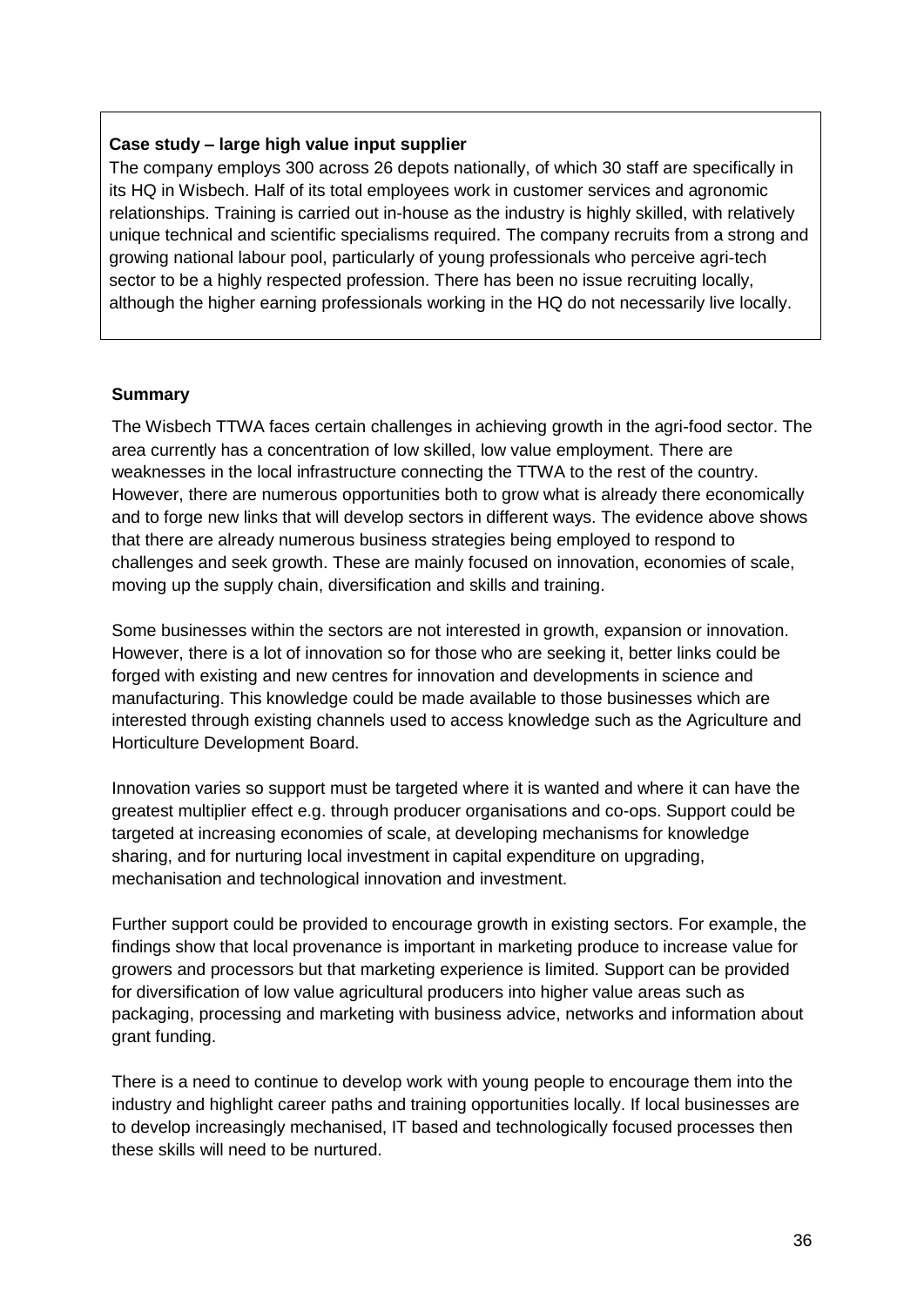It is possible that large employers e.g. in the food processing industry could relocate into the area and provide further low skilled employment in large numbers. However, many areas compete for such development and decisions about location are often made in response to global and national factors in which local area specifics do not always play the largest role. There is also the risk of disinvestment that comes with large scale employment from one or two employers as company priorities change in response to consumer demand and other factors over which the area has little control.

There would therefore be benefits in supporting small business growth. The area has entrepreneurship in both agriculture and food processing that could be strengthened by central support in the form of business advice and networks and seed funding. For example, it is possible to develop links to the Cambridge knowledge economy with the aim of promoting processing and manufacturing which the area already has a labour force with the skills to develop in this field, with the selling points of relatively cheap labour and lower housing and land costs.

The next section sets out the different recommendations based on this research to build on the strengths of the agri-food sector in the Wisbech TTWA and to overcome the constraints on growth. Without support it is likely that only the baseline or mixed GVA scenarios will be achieved, but with support the higher value growth scenarios are more likely to be attained.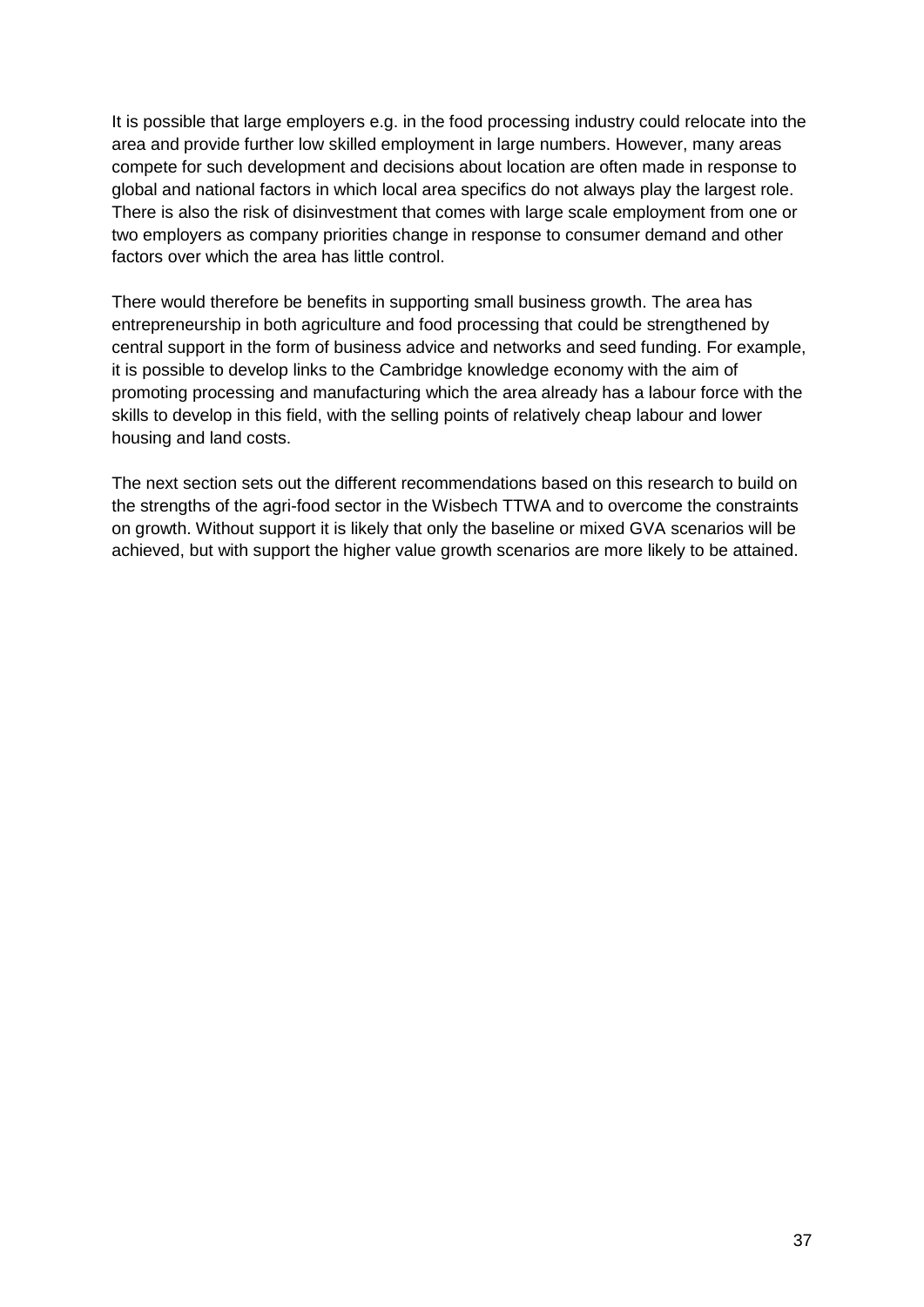# **12. Recommendations**

The research shows that there is potential for growth in the agri-food sector in the Wisbech TTWA. However, relying on strong overall macro-economic growth alone will not generate the added value to the local economy that the sector has the potential to deliver. Businesses need to further develop high value oriented strategies, particularly if the macro-economic environment remains weak. This means innovating and developing business strategies that will increase skills and invest capital and labour in producing higher value products e.g. through technological innovation and economies of scale.

Capitalising on the fact that agri-food is already Wisbech's dominant sector is recommended, focusing on opportunities to scale-up its economic potential, which can be completed in a shorter timescale than creating the environment for developing new specialisms in emerging sectors where it is currently underrepresented, such as green tech, renewable energy and marine engineering. However, FDC are optimistic that a longer term strategy delivered through the Fenland Enterprising in Education and the LEP Skills Service projects to improve higher end skills and utilise assets such as the port could derive economic gains, albeit smaller in scale to that of the agri-food sector. Although this was not explored through the research, this would reduce the town's vulnerability to dependence on multinational companies based in the agri food sector. The research suggests that Wisbech TTWA would find it difficult to compete against other well-established clusters where strong forecast employment growth is anticipated nationally, such as business and professional services. Strategies based on creating high value-added economies with anticipated growth of sectors linked to the knowledge economy may be unrealistic for a local economy like Wisbech TTWA.

Opportunities for targeting these higher value–added sectors may also be more limited. Focusing on high value-added sectors tends to require higher skills levels and at the moment there is likely to be a mismatch between the skills required to meet the demands of these new sectors and the skills currently available in the Wisbech TTWA labour market. A strategy designed to address this issue needs to be in place. In the meantime, to reduce economic inactivity and raise employment rates, a local economy also needs to provide significant numbers of jobs at lower skill levels. The agri-food sector is ideally placed to provide these jobs. Horticulture production is particularly labour intensive, employing large numbers throughout the year to sow, harvest and process crops. At the same time, there are opportunities to up-skill its existing workers and recruit new employees at higher remuneration levels where required.

The agri-food sector is progressive, with businesses adopting strategies to improve growth in productivity in response to emerging global trends. Attracting and supporting investment required to enhance this growth needs to be a priority at all strategic levels of government.

There are a number of recommendations to support businesses so that this upward trajectory is maintained. Many of these recommendations focus on the need to strengthen skills development; strengthen networks for business, provide support for innovation through research and development and to foster links with other industry clusters.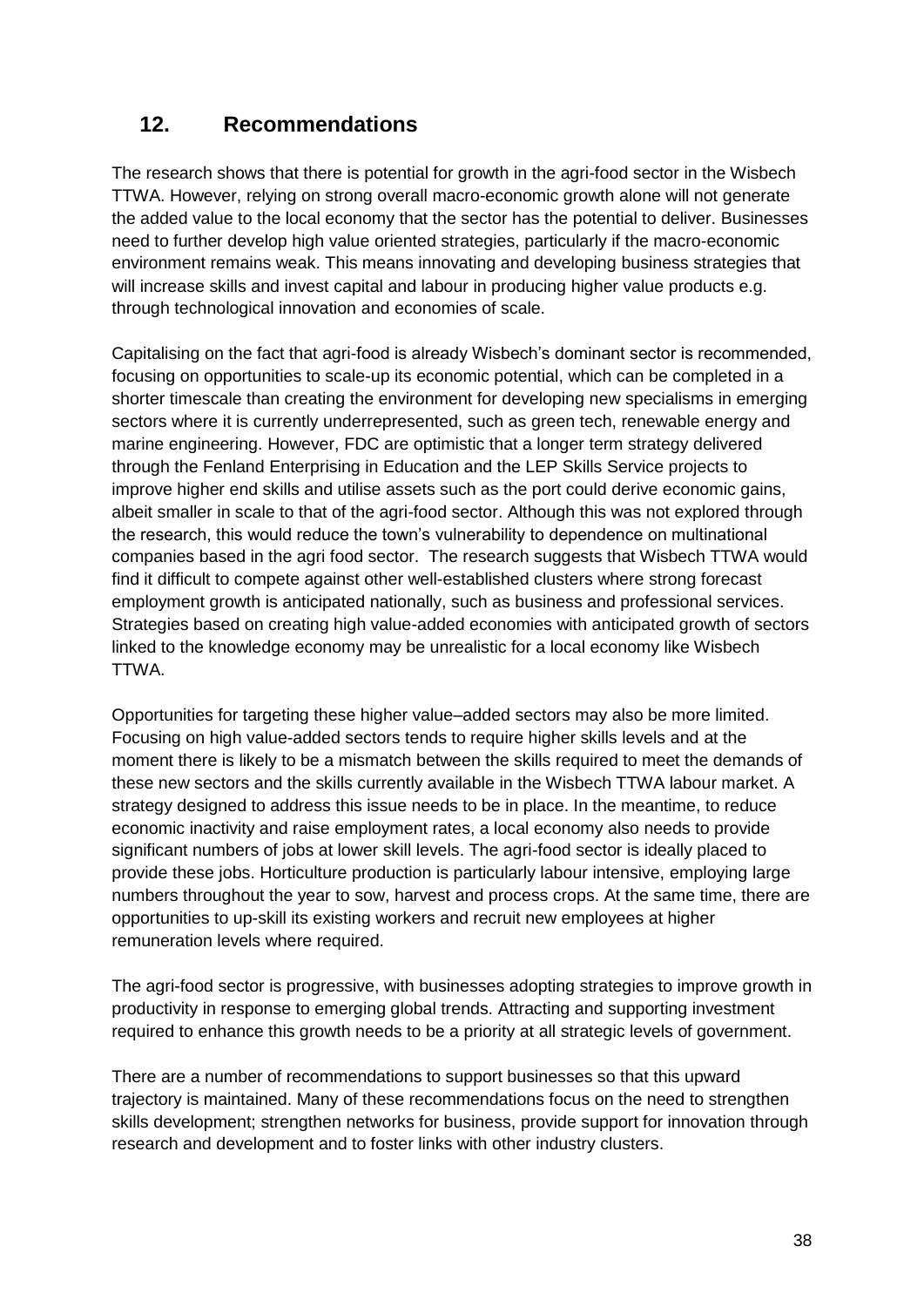### **1.Skills development**

There is a need to develop labour force skills in different ways. For example, to attract higher skilled workers to locate in the TTWA rather than commute through place making and investment in housing, retail and education; to increase skills of the existing labour force in the area e.g. through in-house training programmes and wider collaborations; and more generally to promote the agri-sector as a viable career path.

Business-led skills development can be supported to develop opportunities to meet demand through tailored apprenticeship schemes. It will remain important to continue working in collaboration with the College of West Anglia to deliver programmes to meet the needs of local businesses and to support local employment opportunities in the agri-food sector, particularly with a focus on stemming the out-migration of school leavers.

The College of West Anglia has collaborative initiatives with local businesses to identify problems and work through solutions to improve business growth potential, focusing, in particular, on management skills, ICT and marketing/selling skills. A distinction needs to be made, however, between small and medium sized companies, focusing on their specific issues. A one-size-fits-all approach, e.g. in relation to training and business advice, would not work.

Particular skills are needed in the agri-food sector (CCC 2012). For example:

- Young, highly skilled operators for large, complex and computerised machinery;
- Managers with a balance of technical and management skills to promote growth and efficiency;
- Scientists and professionals wishing to specialise in this sector e.g. engineers, bankers, accountants and solicitors;
- New leaders and entrepreneurs to drive the sector forward, create new products and enterprises and support growth needs of existing entrepreneurs.

To compete, the agri-food sector needs to demonstrate the career potential it has to offer, particularly by focusing on 14-16 year olds as they make career choices, and demonstrating innovative ways to attract the young e.g. through schools, offering diplomas, vocational training, apprenticeships, internships, mentoring, attracting career changers by explaining how transferable skills are valuable to sector and through retraining opportunities e.g. flexible postgraduate provision in mechanisations and supply chain management. This requires sending positive message to influencers e.g. careers services, and making sure conditions of employment are competitive and rewards to potential new entrants attractive. It also means collaborating in national initiatives to develop skills and career paths in agri-food so that Wisbech employers can tap into a higher skilled national labour pool.

As businesses innovate and focus on strategies of higher value processing and products, it will require up-skilling both for managerial and the elementary labour force, albeit in different ways. Firstly, managers need to improve skills of product selection to work out what kind of product portfolio optimises their business output, and need the skills and knowledge to subsequently plan the optimal allocation of labour and capital input. Marketing skills to sell a newly introduced product or promote a new area of the business will be also required. Even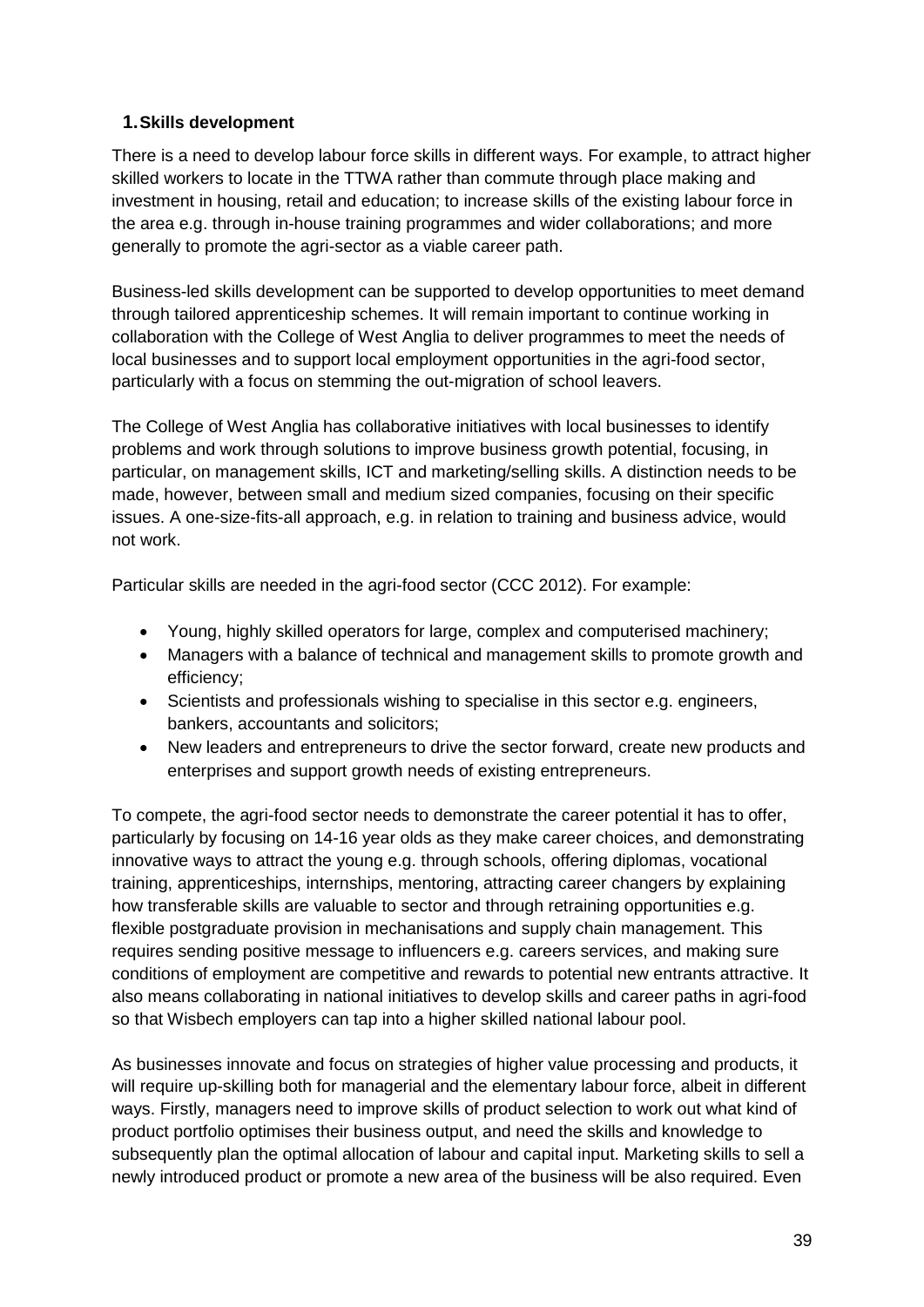elementary workers need to learn new routines in the introduction of new high-valued products – for example, new ways of cultivating, fertilising, watering, using pesticides, harvesting and/or feeding new kinds of animals and there needs to be awareness of training opportunities. In addition, the government/EU subsidies that can be received by participating in various environmental protection schemes might increase the agricultural GVA, although this requires skills and knowledge in examining the costs and benefits arising from the schemes.

### **2. Business support**

The Wisbech TTWA would benefit from a stronger business network and greater support for local business development. The existing business network is weak but if strengthened would help to disseminate funding and investment opportunities, to share knowledge and innovation, and to signpost businesses to support and advice on business issues such as marketing.

Business networking could be strengthened through FDC, the Chamber of Commerce and representative bodies such as the Agricultural Industry Confederation, the Agriculture and Horticulture Development Board and representatives of small businesses. In order to innovate and grow, businesses need advice and support on practical farming and manufacturing solutions and an awareness of available opportunities.

There are also opportunities to develop mutual economic benefits with agri-food businesses in neighbouring districts and to engage and work more effectively together, for example, by promoting the manufacture of products in the Wisbech TTWA when R&D takes place in other areas e.g. the Cambridge science and knowledge cluster through NIAB, as well as other research centres such as the John Innes centre in Norwich.

The area requires better branding and national networking to promote the area as a suitable location for multinational companies and nationals. A focus on establishing a stronger brand image of the agri-food sector and in particular the competitive strengths of the Wisbech area is recommended. But there also needs to be support for small and medium enterprises (SMEs) which can provide sustainable growth and employment without the risk of future large scale disinvestment.

Policies are required to stimulate business start ups, not just through land allocations but also through new premises and business support. There is a need to strengthen dialogue with businesses across the sector and to proactively target and support employers through enhanced access to finance and expert advice.

The improvement of high speed broadband will help business development. Rural businesses, particular SMEs, which are a key source of innovation and rural wealth creation, will be affected by poor broadband connectivity if investment does not occur (CRC 2009). Wisbech is, however, already seeing commercial roll out of broadband and areas not covered by the commercial roll-out will be dealt with through the Connecting Cambridgeshire programme which will begin this year and be completed by 2015.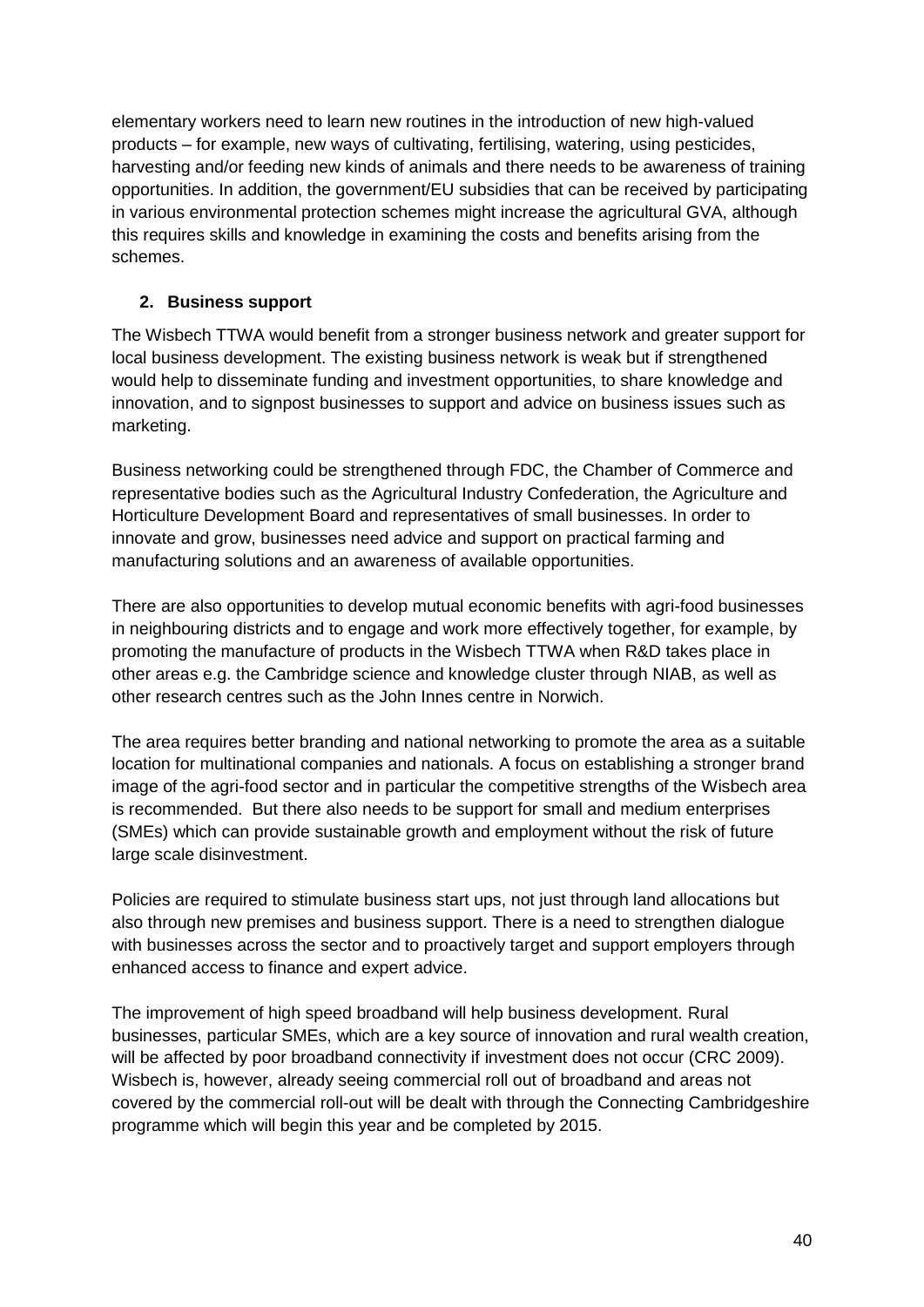Non-agricultural business development by farms should also be encouraged for a sustainable agricultural sector in the Wisbech TTWA, such business includes, among others, tourism related to wildlife/greenery, machinery rental, renewable energy and bio-science related particularly hybrid agricultural products. Business activity within one traditionally categorised sector can perhaps only achieve limited growth. Multi-sectoral activities may be important, for example, agriculture and tourism; food-manufacturing and other manufacturing/tourism; and retail and service/tourism.

### **3. Support for innovation**

More could be done to share and disseminate the latest innovations. Knowledge and research generated through developments supported regionally e.g. through The Eastern England Agri-Tech Growth Initiative or nationally e.g. through the Agricultural Technologies Strategy, need mechanisms to ensure it reaches business in the Wisbech TTWA. This information can be disseminated through existing channels e.g. the Agriculture and Horticulture Development Board and by engaging with cooperatives which reach a large number of growers. CCC/FDC could act as network brokers to develop and promote these existing methods of knowledge dissemination and to make sure they are aware of new developments.

### **4. Engage with wider government initiatives**

Support is needed to ensure that businesses in the Wisbech TTWA are engaged in wider initiatives such as the Eastern England Agri-Tech Growth Initiative. Few stakeholders consulted during the research were aware of it. There is a need to raise awareness and to ensure that there is a strong local voice ensuring the area is represented within it and therefore can benefit from the initiative. Businesses in the Wisbech TTWA need to be linked into a network of information and knowledge exchange to ensure they are aware of developments through such initiatives and others such as those emerging from the national Agricultural Technologies Strategy and changes in legislation.

### **5. Providing the best environment for investment**

Continued lobbying for investment in infrastructure provision e.g. to upgrade the A47 and install a rail link to March is important as it underpins economic growth, enabling better access to markets for both businesses and employment opportunities for local residents. This is a matter for the public sector (not only at the local authority level but also the national level). But the private sector could engage in collective campaigning or lobbying for investment/redevelopment.

There needs to be continued investment in social infrastructure provision. These placemaking strategies to improve the quality of the living environment include providing a strong residential offer in order to attract and retain a skilled workforce. If the economy is to continue to grow then investment in retail, hospitality and leisure industries is essential not only to help support the economy but also to create vibrancy which will attract talent and further investment. There is a need to also increase confidence in the local education system to encourage professionals and families to move in.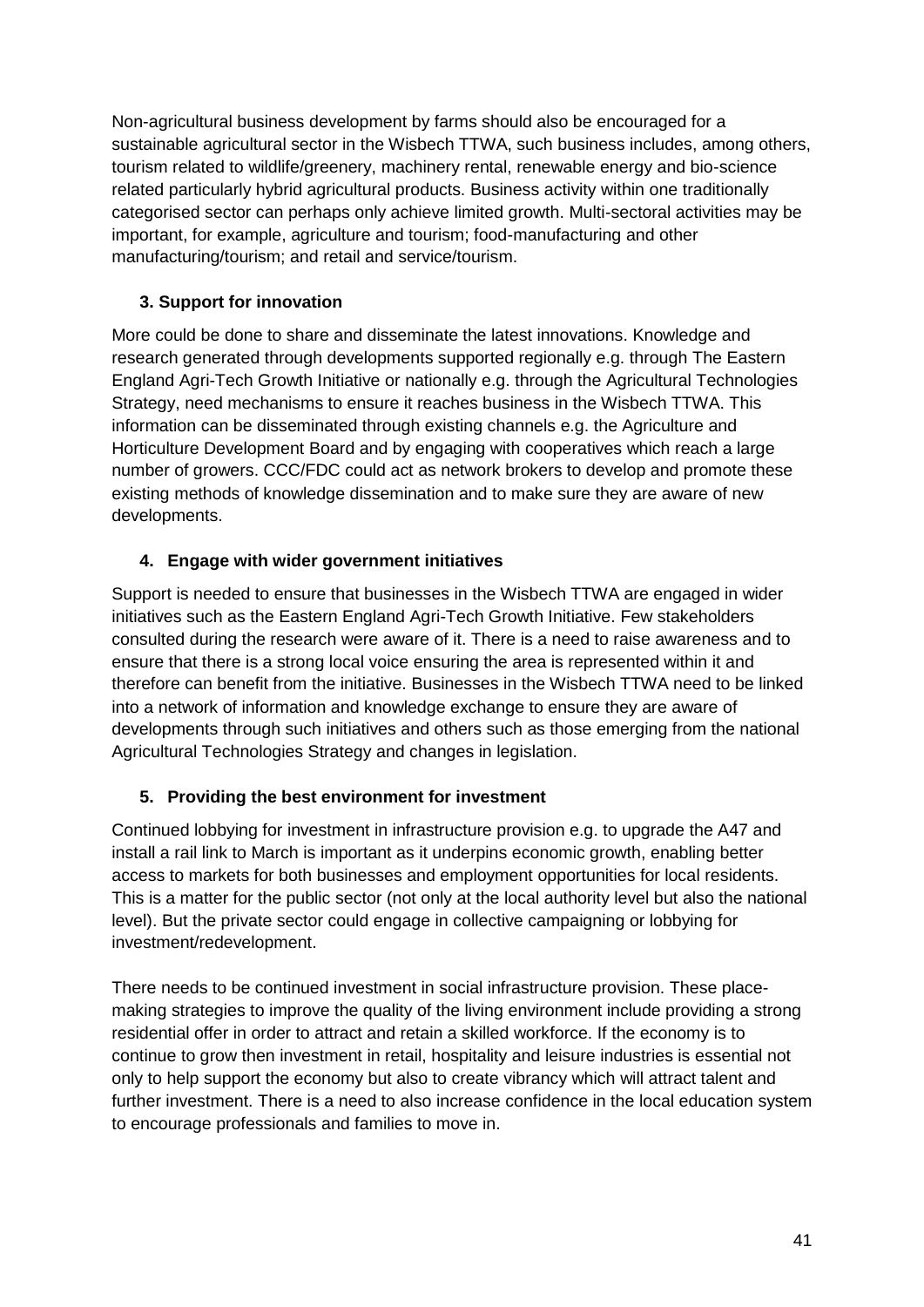There is a need for a greater variety of employment space to accommodate a range of new businesses as a way to diversify the local economy. This may require an increase in the allocation of employment land to help support future growth opportunities. A supportive flexible planning approach can be encouraged through identifying and providing suitable land and premises and fast tracking planning applications for large scale development.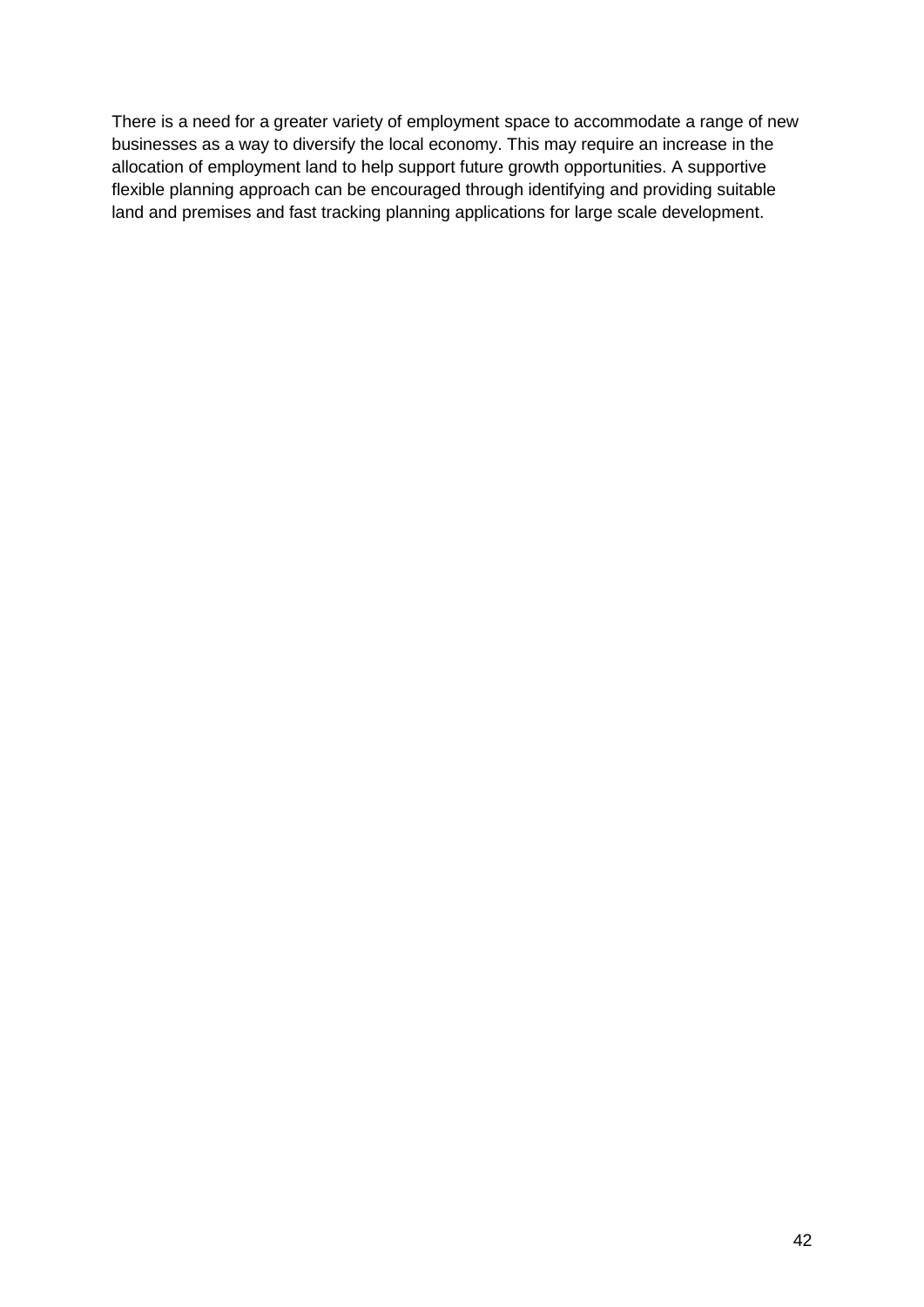# **13. References**

AECOM (2011) Fenland Neighbourhood Planning Vision Stage 2 report. Fenland District Council<http://www.fenland.gov.uk/CHttpHadler.ashx?id=3502&p=0>

Cambridgeshire County Council (CCC) (2012) The Cambridgeshire Economic Assessment [http://www.cambridgeshire.gov.uk/NR/rdonlyres/0E4C32C0-FEDE-4FED-BF99-](http://www.cambridgeshire.gov.uk/NR/rdonlyres/0E4C32C0-FEDE-4FED-BF99-6BCD85F8E293/0/BusinessFinal.pdf) [6BCD85F8E293/0/BusinessFinal.pdf](http://www.cambridgeshire.gov.uk/NR/rdonlyres/0E4C32C0-FEDE-4FED-BF99-6BCD85F8E293/0/BusinessFinal.pdf)

Cambridgeshire County Council (CCC) (2012) The Fenland profile [http://www.cambridgeshire.gov.uk/NR/rdonlyres/824B3334-ECED-4BCD-AA59-](http://www.cambridgeshire.gov.uk/NR/rdonlyres/824B3334-ECED-4BCD-AA59-8174FFB8879D/0/Fenland.pdf) [8174FFB8879D/0/Fenland.pdf](http://www.cambridgeshire.gov.uk/NR/rdonlyres/824B3334-ECED-4BCD-AA59-8174FFB8879D/0/Fenland.pdf)

Cambridgeshire County Council (CCC) (2013) March to Wisbech Rail Study [http://www.cambridgeshire.gov.uk/transport/strategies/transportstudies/March+to+Wisbech+](http://www.cambridgeshire.gov.uk/transport/strategies/transportstudies/March+to+Wisbech+rail+study.htm) [rail+study.htm](http://www.cambridgeshire.gov.uk/transport/strategies/transportstudies/March+to+Wisbech+rail+study.htm)

Cambridgeshire County Council (CCC) and Fenland District Council (FDC) (2013) Wisbech 2020 Vision

<http://www.wisbech2020vision.co.uk/CHttpHandler.ashx?id=7705&p=0>

Commission for Rural Communities (2009) Mind the Gap: Digital England – a rural perspective.

DEFRA (2012) Agriculture in the United Kingdom [https://www.gov.uk/government/uploads/system/uploads/attachment\\_data/file/208436/auk-](https://www.gov.uk/government/uploads/system/uploads/attachment_data/file/208436/auk-2012-25jun13.pdf)[2012-25jun13.pdf](https://www.gov.uk/government/uploads/system/uploads/attachment_data/file/208436/auk-2012-25jun13.pdf)

DEFRA (2013) Future of farming review: 2013 report <https://www.gov.uk/government/publications/future-of-farming-review-2013-report>

DEFRA (2013b) The Agricultural Technologies Strategy [https://www.gov.uk/government/news/160-million-technology-boost-for-uk-agricultural](https://www.gov.uk/government/news/160-million-technology-boost-for-uk-agricultural-industries)[industries](https://www.gov.uk/government/news/160-million-technology-boost-for-uk-agricultural-industries)

Deloitte (2011) UK Food and Beverage 2020: A growing global appetite [http://www.deloitte.com/assets/Dcom-](http://www.deloitte.com/assets/Dcom-UnitedKingdom/Local%20Assets/Documents/Industries/Consumer%20Business/uk-cb-food-and-beverage-2020.pdf)[UnitedKingdom/Local%20Assets/Documents/Industries/Consumer%20Business/uk-cb-food](http://www.deloitte.com/assets/Dcom-UnitedKingdom/Local%20Assets/Documents/Industries/Consumer%20Business/uk-cb-food-and-beverage-2020.pdf)[and-beverage-2020.pdf](http://www.deloitte.com/assets/Dcom-UnitedKingdom/Local%20Assets/Documents/Industries/Consumer%20Business/uk-cb-food-and-beverage-2020.pdf)

Fenland District Council (FDC) (2009) Fenland District Retail Study Update. Main report – final<http://www.fenland.gov.uk/CHttpHandler.ashx?id=2499&p=0>

Fenland District Council (FDC) (2009) Wisbech area transport study <http://www.fenland.gov.uk/CHttpHandler.ashx?id=7805&p=0>

Fenland District Council (FDC) (2012) Fenland Local Plan Core Strategy: Further consultation draft July 2012<http://www.fenland.gov.uk/core-strategy>